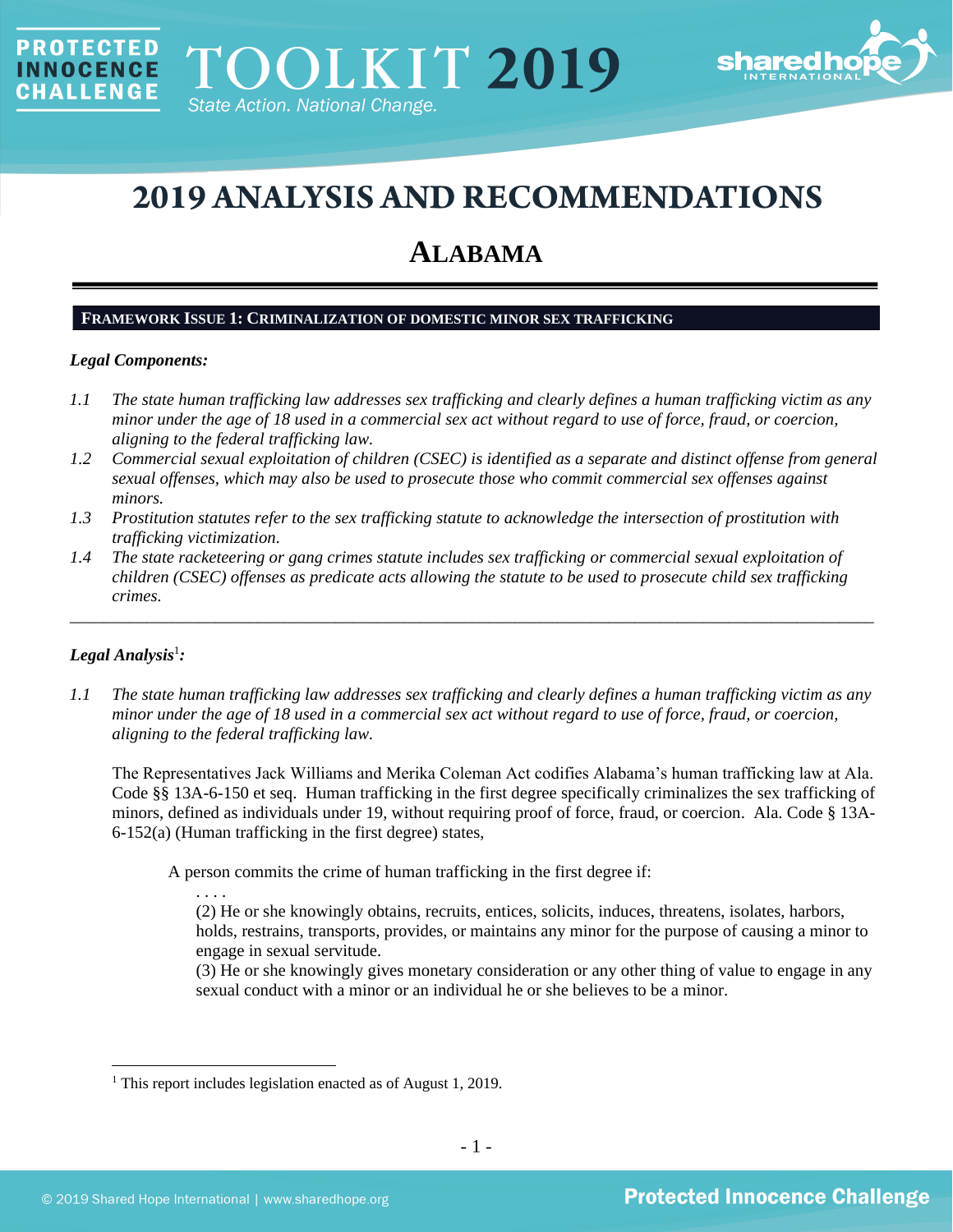Human trafficking in the first degree under Ala. Code § 13A-6-152(a)(2) does not require proof of force, fraud or coercion when the victim is a minor, and the definition of "sexual servitude" clarifies that such means are not required to establish the crime of child sex trafficking. For purposes of Ala. Code § 13A-6- 152(a) and § 13A-6-153(a) (Human trafficking in the second degree), "sexual servitude" is defined in Ala. Code § 13A-6-151(8) (Definitions) as "Any sexual conduct as defined in subdivision (3) of Section 14-11-30, Code of Alabama 1975, for which anything of value is directly or indirectly given, promised to, or received by any person, which conduct is induced or obtained by coercion or deception from a person; provided, however, that if the sexual conduct is with a minor, no coercion or deception is required."

"Sexual conduct" is defined under Ala. Code § 13A-6-151(7) as

(a) Sexual intercourse. This term shall have its ordinary meaning and occurs upon a penetration, however slight; emission is not required.

(b) Sexual contact. Any known touching for the purpose of sexual arousal, gratification, or abuse of the following:

(1) The sexual or other intimate parts of the victim by the actor.

(2) The sexual or other intimate part of the actor by the victim.

(3) The clothing covering the immediate area of the sexual or other intimate parts of the victim or actor.

(c) Sexually explicit performances, meaning an act or show intended to arouse, satisfy the sexual desires of, or appeal to the prurient interests of patrons or viewers, whether public or private, live, photographed, recorded, videotaped, or projected over the Internet.

(d) Commercial sex acts, meaning any sex act on account of which anything of value is given, promised to, or received, directly or indirectly, by any person.

Additionally, Ala. Code § 13A-6-151(5) defines a "minor" as "[a] person under the age of 19."

A conviction under Ala. Code § 13A-6-152(a) is punishable as a Class A felony by imprisonment for life or 10– 99 years, "which imprisonment includes hard labor," a possible fine not to exceed \$60,000, and a mandatory \$500 fine "to compensate victims of prostitution and human trafficking." 2 Ala. Code §§ 13A-6-152(e), 13A-5-

(d) Every person convicted of a felony, misdemeanor or violation, except for the commission of a sex offense involving a child as defined in Section 15–20A–4(26), may be placed on probation as authorized by law.

Ala. Code § 15-20-21 is located in the article entitled, "Community Notification of Released Convicted Sex Offenders," codified at Ala. Code §§ 15-20-20 et seq, but these statutes have since been repealed and replaced with the article entitled, "Alabama Sex Offender Registration and Community Notification Act," codified at Ala. Code §§ 15-20A-1 et seq. Cross-references in other statutes throughout the Alabama Code to the old sex offender registry statutes have not been updated to reflect the renumbering of the sex offender registry statutes due to the passage of Senate Bill 296 in the 2011 Regular Session. These cross-references should be updated throughout the Alabama Code to fully implement the amendments made by Senate Bill 296. Here and in other places where this report cites Ala. Code §§ 15-20A-1 et seq. or Ala. Code §§ 15-20-20 et seq., the statute numbers and the substance of the analysis have been updated to reflect the new sex offender registry statutes. (LEXIS, however, does note in brackets the cross-referenced statutes that have been repealed and the new statutes that replaced them.) Ala. Code § 15-20A-48(a) states that "[f]or the purposes of sections 13A-5-2 [and] 13A-5-6, a criminal sex offense involving a child shall mean a conviction for any sex offense in which the victim was under the age of 12 or any offense involving child

<sup>&</sup>lt;sup>2</sup> Ala. Code § 13A-5-2(a), (d) (Penalties permitted or required) notes,

<span id="page-1-0"></span><sup>(</sup>a) Every person convicted of a felony shall be sentenced by the court to imprisonment for a term authorized by Sections 13A-5-6 [Prison terms; felonies], 13A-5-9 [Repeat or habitual offenders; generally] and 13A-5-10 [Repeat or habitual offenders; hearings; corporations].

<sup>. . . .</sup>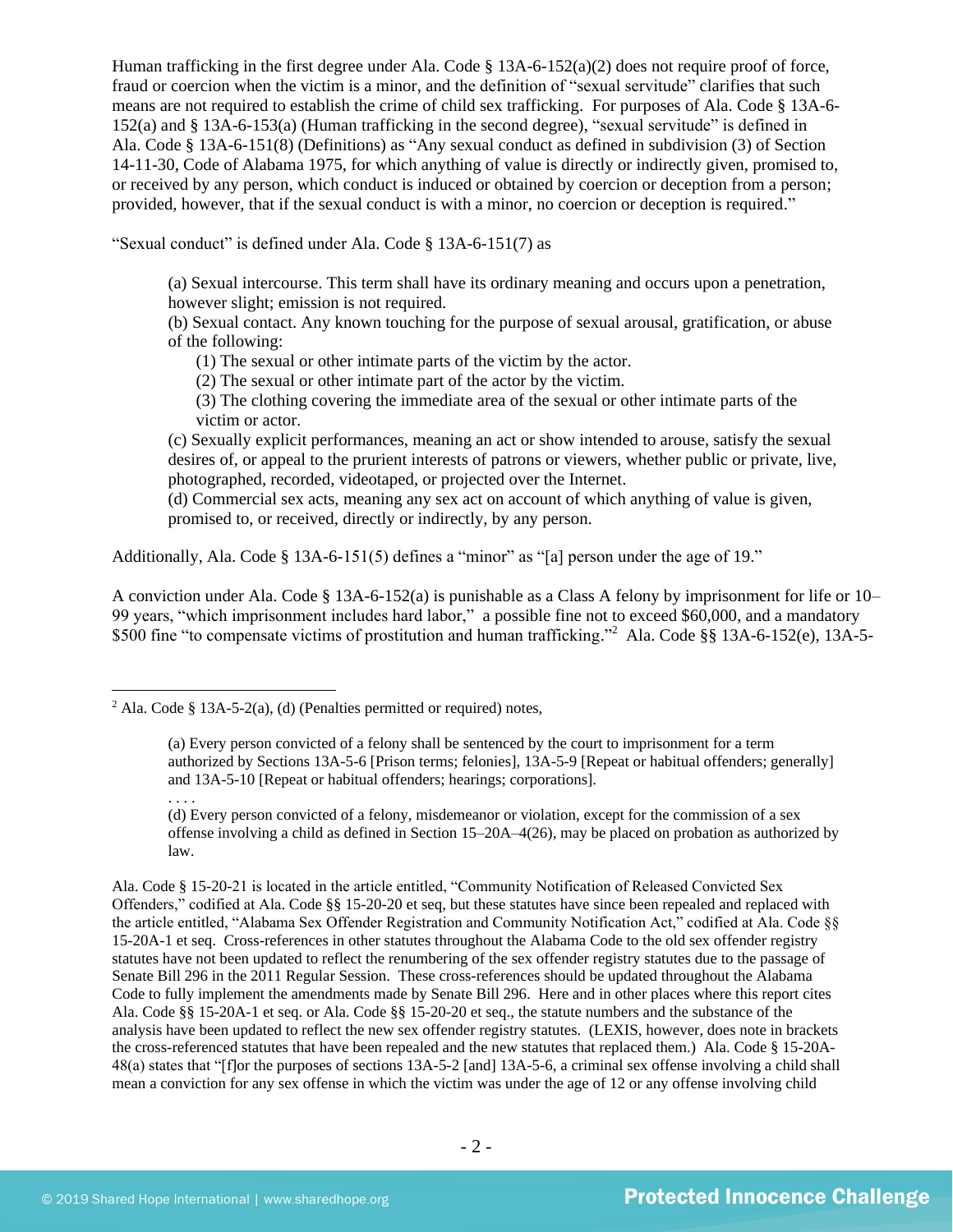2(a), (b),  $13A-5-6(a)(1)$ ,  $13A-5-11(a)(1)$ ,  $13A-12-125$ . If the victim of a violation of Ala. Code § 13A-6-152 is under 12 years old and the "offense involves sexual servitude,"  $3$  a mandatory minimum imprisonment of 20 years applies. Ala. Code §§ 13A-5-6(a)(5), 15-20A-5(28), 15-20A-48(a).

Ala. Code § 13A-6-153(a) (Human trafficking in the second degree) is applicable without regard to the age of the trafficking victim and makes it a crime when, in part,

(1) A person knowingly benefits, financially or by receiving anything of value, from participation in a venture or engagement for the purpose of sexual servitude or labor servitude. (2) A person knowingly recruits, entices, solicits, induces, harbors, transports, holds, restrains, provides, maintains, subjects, or obtains by any means another person for the purpose of labor servitude or sexual servitude.

A conviction under Ala. Code § 13A-6-153(a) is punishable as a Class B felony by imprisonment for 2–20 years, "which imprisonment includes hard labor," a possible fine not to exceed \$30,000, and a mandatory \$500 fine "to compensate victims of prostitution and human trafficking." Ala. Code §§ 13A-6-153(b), 13A-5-2(a), (b),  $13A-5-6(a)(2)$ ,  $13A-5-11(a)(2)$ ,  $13A-12-125$ .<sup>4</sup> If the victim of a violation of Ala. Code § 13A-6-153 is under 12 years old and the "offense involves sexual servitude," a mandatory minimum imprisonment of 10 years applies. Ala. Code §§ 13A-5-6(a)(6), 15-20A-5(29), 15-20A-48(a).

*1.2 Commercial sexual exploitation of children (CSEC) is identified as a separate and distinct offense from general sexual offenses, which may also be used to prosecute those who commit commercial sex offenses against minors.*

The following laws make CSEC a crime in Alabama:

<span id="page-2-0"></span>. . . .

- 1. Under Ala. Code § 13A-12-111(a) (Promoting prostitution; first degree),
	- A person commits the crime of promoting prostitution in the first degree if he knowingly: (1) Advances prostitution<sup>5</sup> by compelling a person by force or intimidation to engage in prostitution, or profits from such coercive conduct by another; or

Section 13A-5-2 makes no attempt to revise the law on probation as provided outside this Criminal Code. Subsection (d). While some jurisdictions permit suspension of imposition of sentence or suspension of execution of sentence, Alabama follows the rule that a definite sentence must first be imposed, which may be suspended and defendant placed on probation on certain terms and conditions.

<sup>3</sup> See supra Component 1.1 for the definitions of "sexual servitude" and "sexual conduct."

 $<sup>5</sup>$  Ala. Code § 13A-12-110(1) (Definitions) states,</sup>

A person "advances prostitution" if, acting other than as a prostitute or a patron of a prostitute, he knowingly causes or aids a person to commit or engage in prostitution, procures or solicits patrons for prostitution, provides persons or premises for prostitution purposes, operates or assists in the operation of a house of prostitution or a prostitution enterprise.

pornography." *See infra* Component 2.10 for a list of sexual offenses. Additionally, the commentary to Ala. Code § 13A-5-2 on Lexis notes,

<sup>4</sup> For any felony in Alabama, the court may impose a fine greater than the maximum listed in the statute if it does not exceed "double the pecuniary gain to the defendant or loss to the victim caused by the commission of the offense." Ala. Code § 13A-5-11(a)(5). Ala. Code § 13A-5-11(b) defines "gain" as "the amount of money or the value of property derived from the commission of the crime, less the amount of money or the value of property returned to the victim of the crime or seized or surrendered to lawful authority prior to the time sentence is imposed."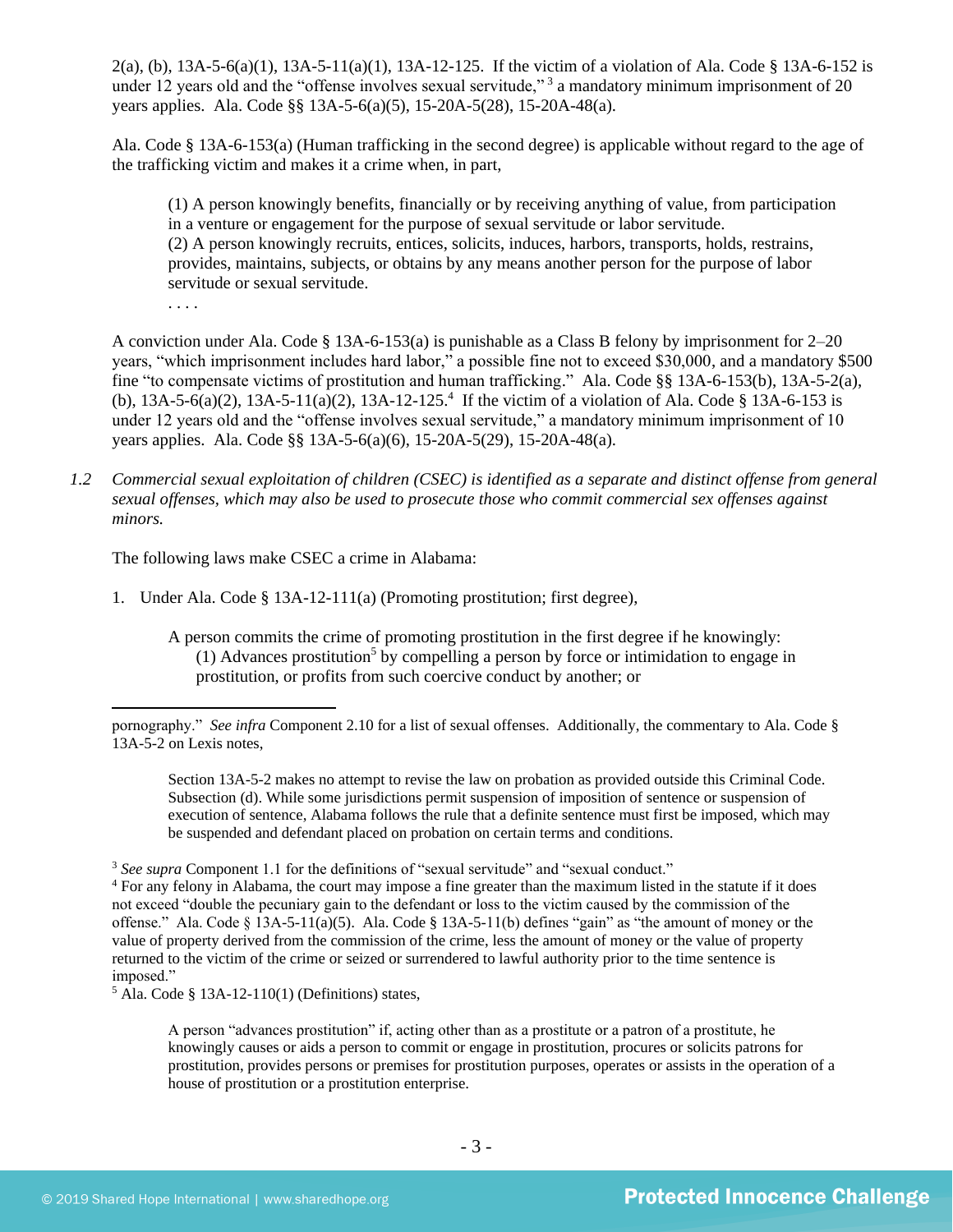(2) Advances or profits from prostitution<sup>6</sup> of a person less than 16 years of age.

A conviction under Ala. Code  $\S 13A-12-111(a)$  is punishable as a Class B felony by imprisonment for 2–20 years, "which imprisonment includes hard labor," a possible fine not to exceed \$30,000, and a mandatory \$500 fine "to compensative victims of prostitution and human trafficking." Ala. Code §§ 13A-12-111(b), 13A-5-2(a), (b), 13A-5-6(a)(2), 13A-5-11(a)(2), 13A-12-125. If the victim of a violation of Ala. Code § 13A-12-111 (Promoting prostitution; first degree) is under 12 years old, a mandatory minimum imprisonment of 10 years applies. Ala. Code §§ 13A-5-6(a)(6), 15-20A-5(12), 15- 20A-48(a). A defendant convicted under Ala. Code § 13A-12-111 also faces a mandatory \$500 fine, or more for subsequent convictions, and may be ordered by the court to "attend counseling or an educational training program designed to reduce recidivism rates for these violations," or participate in pretrial diversion. Ala. Code § 13A-6-181(a)–(c).<sup>7</sup>

- 2. Ala. Code § 13A-12-112(a) (Promoting prostitution; second degree) states,
	- A person commits the crime of promoting prostitution in the second degree if he knowingly: (1) Advances or profits from prostitution by managing, supervising, controlling or owning, either alone or in association with others, a house of prostitution or a prostitution business or enterprise involving prostitution activity by two or more prostitutes other than the defendant; or

<span id="page-3-0"></span>(2) Advances or profits from prostitution of a person less than 18 years of age.

A conviction under Ala. Code § 13A-12-112(a) is punishable as a Class C felony by imprisonment for 1 year and 1 day to 10 years, "which imprisonment includes hard labor," and a possible fine not to exceed \$15,000. Ala. Code §§ 13A-12-112(b), 13A-5-2(a), (b), 13A-5-6(a)(3), 13A-5-11(a)(3). A defendant convicted under Ala. Code § 13A-12-112 also faces a mandatory \$500 fine, or more for subsequent convictions, and may be ordered by the court to "attend counseling or an educational

(a) (1) Notwithstanding any other fines, restitution, court costs, or docket fees, upon conviction for the offense of promoting prostitution under Division 1, Article 3, Chapter 12, Title 13A, Code of Alabama 1975, or a violation of subsection (b) or (d) of Section 13A-12-121, Code of Alabama 1975, a mandatory fine of five hundred dollars (\$ 500) shall be assessed. The court shall order the five hundred dollar (\$ 500) fine to be paid to the clerk of court to be distributed to a court-certified therapeutic counseling entity that provides education, treatment, and prevention counseling to adult persons convicted of prostitution offenses.

(2) Any fine imposed by the court for a second or subsequent conviction under subdivision (1) shall increase by 50 percent for each subsequent conviction through a fourth conviction.

(b) A court may order an adult person convicted of an offense under Division 1, Article 3, Chapter 12, Title 13A, or subsection (b) or (d) of Section 13A-12-121, Code of Alabama 1975, to successfully attend counseling or an educational training program designed to reduce recidivism rates for these violations. Attendance of such programs shall be at the cost and expense of the person convicted of the offense. (c) An adult person who is charged with an offense under subsection (b) or (d) of Section 13A-12-121, Code of Alabama 1975, and has no prior arrest or convictions for an offense under Sections 13A-12-111, 13A-12-112, 13A-12-113, and 13A-12-121, Code of Alabama 1975, or an offense in any other state that has the same or similar elements as those sections, may be accepted into a pretrial diversion program, provided the adult person satisfied the requirements of subsections (a) and (b), as well as any other conditions imposed pursuant to the pretrial diversion program.

 $6$  Ala. Code § 13A-12-110(2) (Definitions) states, "A person 'profits from prostitution' if, acting other than as a prostitute receiving compensation for personally-rendered prostitution services, he accepts or receives money or other property pursuant to a prior agreement with any person whereby he participates or is to participate in the proceeds of prostitution activity."

<sup>&</sup>lt;sup>7</sup> Pursuant to Ala. Code § 13A-6-181 (Additional fine for certain crimes relating to prostitution; pre-trial diversion programs),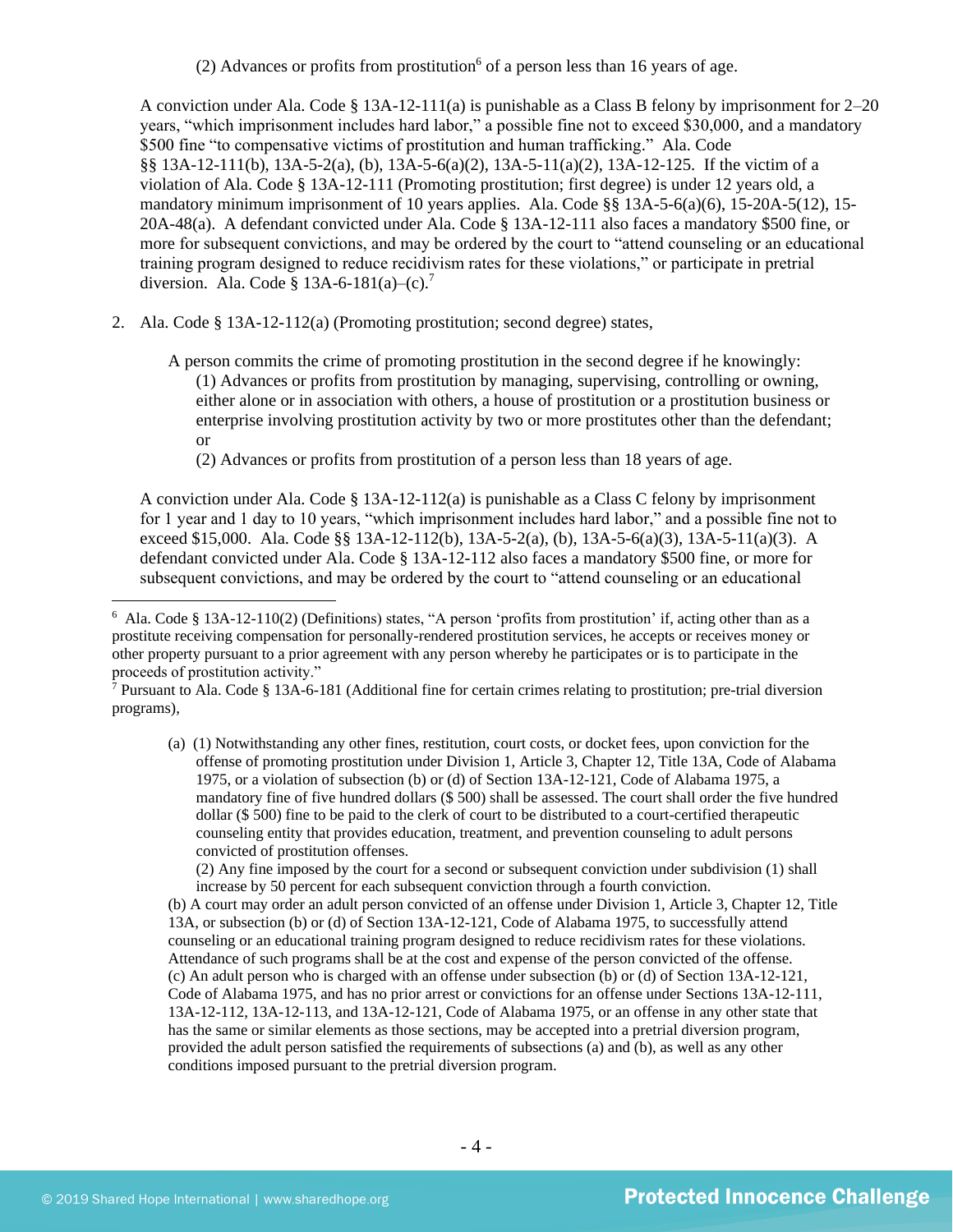training program designed to reduce recidivism rates for these violations," or participate in pretrial diversion. Ala. Code § 13A-6-181(a)–(c).<sup>8</sup>

3. Ala. Code § 13A-6-121 (Facilitating solicitation of unlawful sexual conduct with a child) states in part,

A person who knowingly compiles, enters into, or transmits by use of computer or otherwise; makes, prints, publishes, or reproduces by computerized or other means; knowingly causes or allows to be entered into or transmitted by use of computer or otherwise; or buys, sells, receives, exchanges, or disseminates any notice, statement, or advertisement of any child's name, telephone number, place of residence, other geographical location, physical characteristics, or other descriptive or identifying information for the purpose of facilitating, encouraging, offering, or soliciting unlawful sexual conduct of or with any child, or the visual depiction of such conduct, is guilty of facilitating solicitation of unlawful sexual conduct with a child . . . .

A conviction under Ala. Code § 13A-6-121 is punishable as a Class C felony by imprisonment for 1 year and 1 day to 10 years, "which imprisonment includes hard labor," and a possible fine not to exceed \$15,000. Ala. Code §§ 13A-6-121, 13A-5-2(a), (b), 13A-5-6(a)(3), 13A-5-11(a)(3).

4. Ala. Code § 13A-6-125 (Facilitating the travel of a child for an unlawful sex act) states in part,

Any person who facilitates, arranges, provides, or pays for the transport of a child for the purposes of engaging in an unlawful sex act with a child, including sexual intercourse, sodomy, a sexual performance, obscene sexual performance, or other sexual conduct for his or her benefit or for the benefit of another shall be guilty of facilitating the transport of a child for an unlawful sex act . . . .

A conviction under Ala. Code § 13A-6-125 is punishable as a Class A felony punishable by imprisonment for life or 10–99 years, "which imprisonment includes hard labor," and a possible fine not to exceed \$60,000. Ala. Code §§ 13A-6-125, 13A-5-2(a), (b), 13A-5-6(a)(1), 13A-5-11(a)(1). If the victim of a violation of Ala. Code § 13A-6-125 is under 12 years old, a mandatory minimum imprisonment of 20 years applies. Ala. Code §§ 13A-5-6(a)(5), 15-20A-5(27), 15-20A-48(a).

5. Ala. Code § 13A-12-121.1 (Engaging in an act of prostitution with a minor) states,

(a) No person shall commit an action of prostitution as defined in Section 13A-12-120, with a minor. (b) No person shall solicit, compel, or coerce any minor to have sexual intercourse or participate in any natural or unnatural sexual act, deviate sexual intercourse, or sexual contact for monetary consideration or other thing of marketable value.

(c) No person shall agree to engage in sexual intercourse, deviate sexual intercourse, or sexual contact with a minor or participate in the act for monetary consideration or other thing of marketable value and give or accept monetary consideration or other thing of value in furtherance of the agreement. (d) No person shall knowingly do any of the following:

- (1) Cause or aid a minor to commit or engage in prostitution.
- (2) Procure or solicit a minor for prostitution.
- (3) Provide premises for the prostitution of a minor.

(4) Receive or accept money or other thing of value pursuant to a prior agreement with a minor where the minor participates or is to participate in the proceeds of any prostitution activity.

(5) Operate or assist in the operation of a house of prostitution or a prostitution enterprise where minors participate in prostitution.

(6) Sell or offer to sell travel services that include or facilitate travel for the purpose of engaging in sexual intercourse, sexual acts, deviate sexual intercourse, or any other sexual contact with a minor.

<sup>8</sup> *See supra* note [7.](#page-3-0)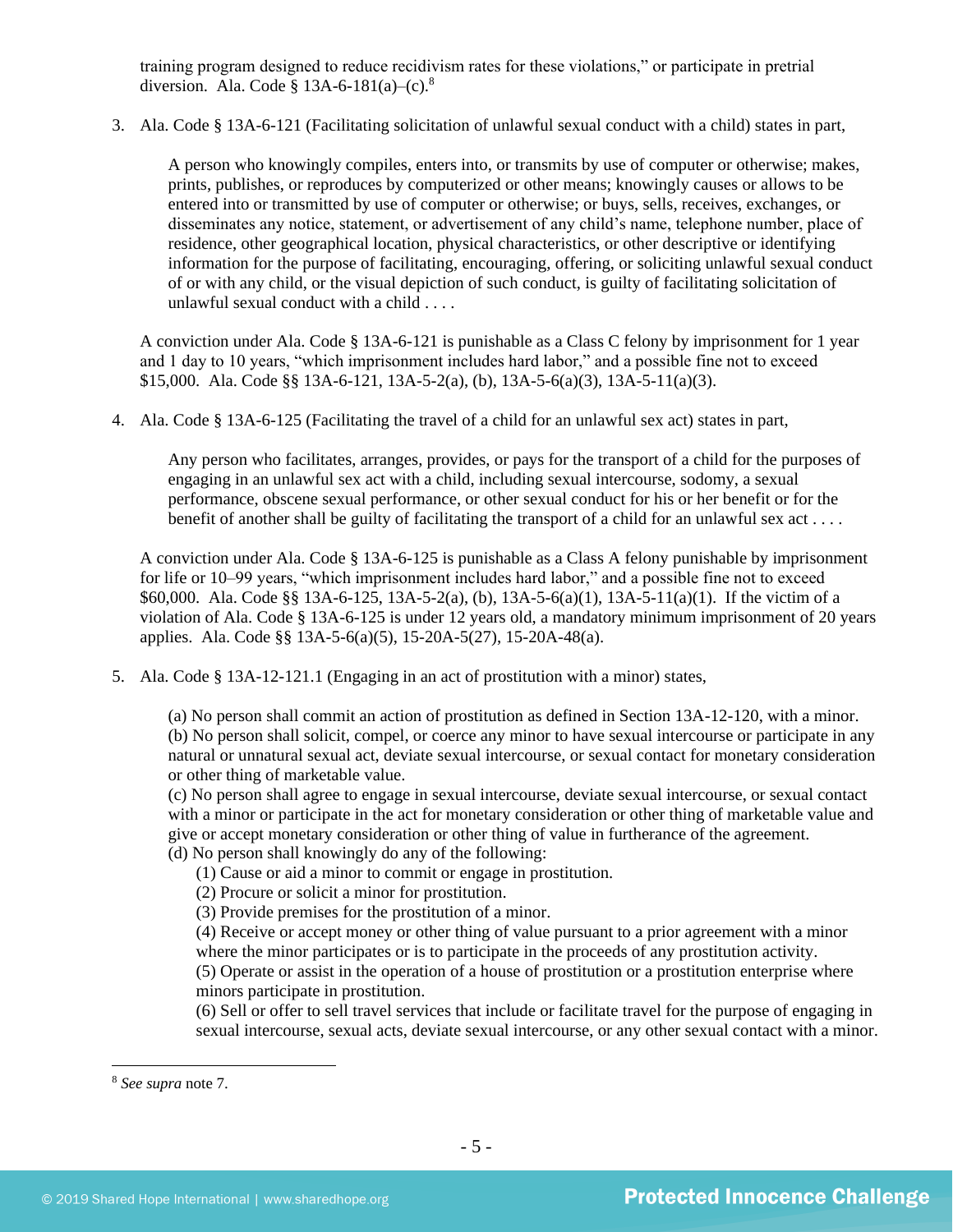A conviction under Ala. Code § 13A-12-121.1 is punishable as a Class B felony by imprisonment for 2–20 years, "which imprisonment includes hard labor," and a possible fine not to exceed \$30,000. Ala. Code § 13A-12-122, 13A-5-2(a), (b), 13A-5-6(a)(2), 13A-5-11(a)(2).

The following sexual offenses also may be applicable in cases involving the commercial sexual exploitation of a child:

1. Ala. Code § 13A-6-124 (Traveling to meet a child for an unlawful sex act) states in part,

Any person who travels either within this state, to this state, or from this state by any means, who attempts to do so, or who knowingly causes another to do so or to attempt to do so for the purpose of engaging in any unlawful sex act with a child, including sexual intercourse, sodomy, a sexual performance, obscene sexual performance, or other sexual conduct for his or her benefit or for the benefit of another shall be guilty of traveling to meet a child for an unlawful sex act . . . .

A conviction under Ala. Code § 13A-6-124 is punishable as a Class A felony by imprisonment for life or 10–99 years, "which imprisonment includes hard labor," and a possible fine not to exceed \$60,000. Ala. Code §§ 13A-6-124, 13A-5-2(a), (b), 13A-5-6(a)(1), 13A-5-11(a)(1). If the victim of a violation of Ala. Code § 13A-6-124 is under 12 years old, a mandatory minimum imprisonment of 20 years applies. Ala. Code §§ 13A-5-6(a)(5), 15-20A-5(26), 15-20A-48(a).

- 2. Ala. Code § 13A-12-196 (Permitting or allowing child to engage in production of obscene matter) states, "Any parent or guardian who knowingly permits or allows their child, ward, or dependent under the age of 17 years to engage in the production of any obscene matter containing a visual depiction of such child, ward, or dependent under the age of 17 years engaged in any act of sado-masochistic abuse, sexual excitement, masturbation, breast nudity, genital nudity, or other sexual conduct shall be guilty of a Class A felony." A Class A felony is punishable by life imprisonment or 10–99 years, "which imprisonment includes hard labor," and a possible fine not to exceed  $$60,000$ . Ala. Code  $§$ § 13A-12-196, 13A-5-2(a), (b), 13A-5-6(a)(1), 13A-5-11(a)(1). If the victim of a violation of Ala. Code § 13A-12-196 is under 12 years old, a mandatory minimum imprisonment of 20 years applies. Ala. Code §§ 13A-5-6(a)(5), 15-20A-5(14), 15-20A-48(a).
- 3. Ala. Code § 13A-6-69(a) (Child molestation; luring child someplace in order to perform or to propose sexual acts) states,

It shall be unlawful for any person with lascivious intent to entice, allure, persuade, or invite, or attempt to entice, allure, persuade, or invite, any child under 16 years of age to enter any vehicle, room, house, office or other place for the purpose of proposing to such child the performance of an act of sexual intercourse or . . . for the purpose of proposing the fondling or feeling of the sexual or genital parts of such child or the breast of such child, or for the purpose of committing an aggravated assault on such child, or for the purpose of proposing that such child fondle or feel the sexual or genital parts of such person.

A conviction under Ala. Code § 13A-6-69(a) is punishable as a Class C felony by imprisonment for 1 year and 1 day to 10 years, "which imprisonment includes hard labor," and a possible fine not to exceed \$15,000. Ala. Code §§ 13A-6-69(b), 13A-5-2(a), (b), 13A-5-6(a)(3), 13A-5-11(a)(3).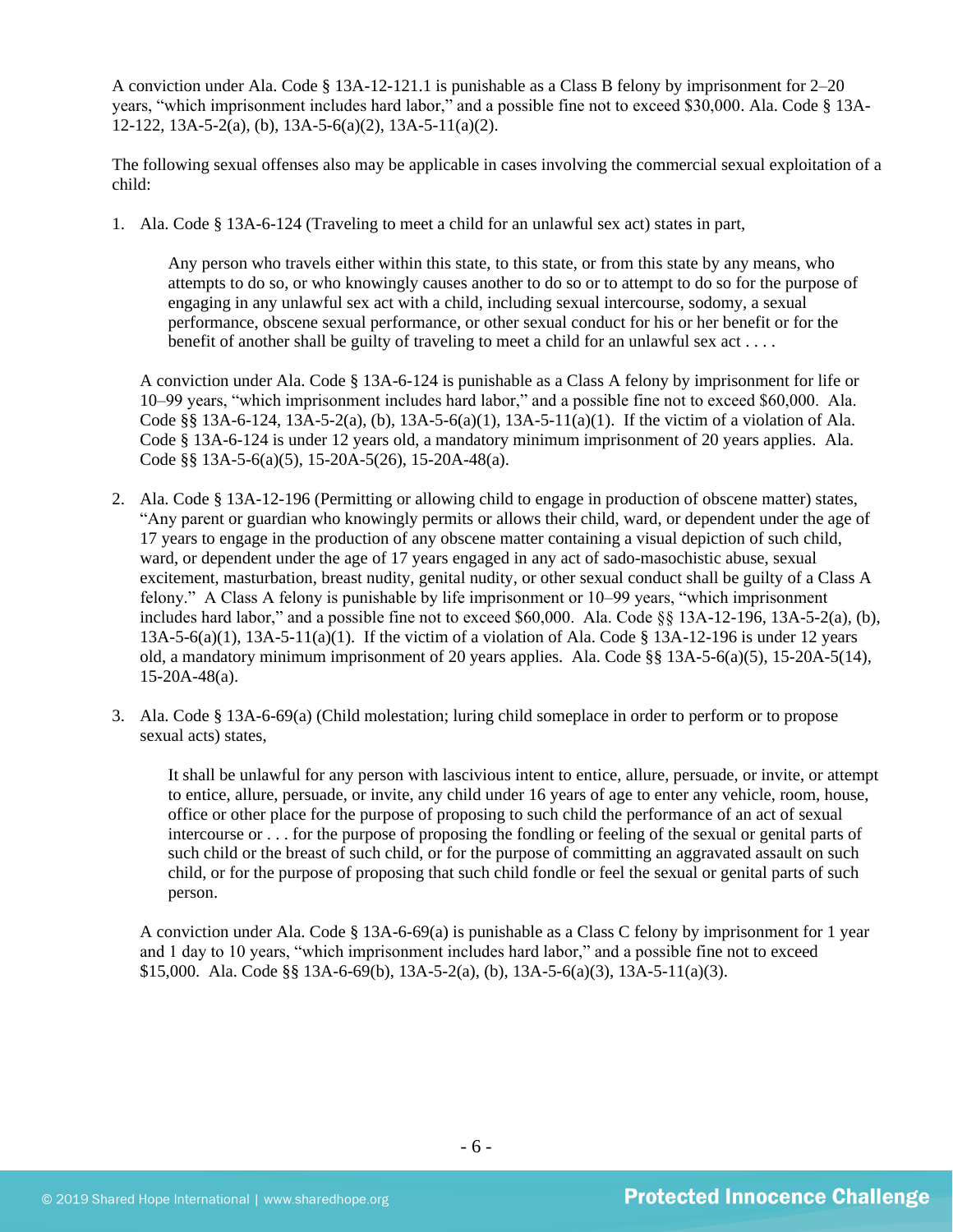- 4. Ala. Code § 13A-6-61(a)(3)<sup>9</sup> (Rape; first degree) states, "(a) A person commits the crime of rape in the first degree if he or she does any of the following: . . . (3) Being 16 years old or older, engages in sexual intercourse with another person who is less than 12 years old." Ala. Code § 13A-6-61(a)(3) is punishable as a Class A felony by imprisonment for life or 20–99 years, "which imprisonment includes hard labor," and a possible fine not to exceed \$60,000. Ala. Code §§ 13A-6-61(b), 13A-5-2(a), (b), 13A-5-6(a)(1), (5), 13A-5-11(a)(1), 15-20A-5(1), 15-20A-48(a). If the victim of Ala. Code § 13A-6-61(a)(3) is six years old or younger and the offender is twenty-one years old or older, the offender must be sentenced to life imprisonment. Ala. Code § 13A-5-6(d).
- 5. Ala. Code  $\delta$  13A-6-62(a)<sup>10</sup> (Rape; second degree) states,

A person commits the crime of rape in the second degree if, being 16 years old or older, he or she engages in sexual intercourse with another person who is 12 years old or older, but less than 16 years old; provided, however, the actor is at least two years older than the other person.

A conviction under Ala. Code § 13A-6-62(a) is punishable as a Class B felony by imprisonment for 2–20 years, "which imprisonment includes hard labor," and a possible fine not to exceed \$30,000. Ala. Code §§ 13A-6-62(b), 13A-5-2(a), (b), 13A-5-6(a)(2), 13A-5-11(a)(2).

- 6. Under Ala. Code § 13A-6-66(a)(1)<sup>11</sup> (Sexual abuse; first degree), "A person commits the crime of sexual abuse in the first degree if he or she . . . [s]ubjects another person to sexual contact by forcible compulsion." A conviction under Ala. Code § 13A-6-66(a)(1) is punishable as a Class C felony and by imprisonment for 1 year and 1 day to 10 years, "which imprisonment includes hard labor," and a possible fine not to exceed  $$15,000$ . Ala. Code  $\S$ § 13A-6-66(b), 13A-5-2(a), (b), 13A-5-6(a)(3), 13A-5-11(a)(3).
- 7. Under Ala. Code § 13A-6-67(a)<sup>12</sup> (Sexual abuse; second degree),

A person commits the crime of sexual abuse in the second degree if he or she does either of the following:

(1) Subjects another person to sexual contact who is unable to consent by reason of some factor other than being less than 16 years old.

(2) Being 19 years old or older, subjects another person to sexual contact who is 12 years old or older, but less than 16 years old.

A first offense under Ala. Code § 13A-6-67(a) is punishable as a Class A misdemeanor by "imprisonment in the county jail or to hard labor for the county" up to 1 year, a possible fine not to exceed \$6,000, or both. Ala. Code §§ 13A-6-67(b), 13A-5-2(c), 13A-5-7(a)(1), 13A-5-12(a)(1). The violation increases to a Class C felony where the defendant violates Ala. Code  $\S 13A-6-67(a)(2)$  and "is at least 15 years older than the victim" or the defendant "commits a second or subsequent offense of sexual abuse in the second degree within one year of another sexual offense." Ala. Code  $\S 13A-6-67(b)$ , (c). Class C felonies are punishable by imprisonment of 1 year and 1 day to 10 years, "which imprisonment includes hard labor," and possible fines not to exceed \$15,000. Ala. Code §§ 13A-5-2(a), (b), 13A-5-6(a)(3), 13A-5-11(a)(3).

<sup>9</sup> The text of Ala. Code § 13A-6-61 cited here and elsewhere in this report includes amendments made by the enactment of Senate Bill 320 during the 2019 Regular Session of the Alabama Legislature (effective August 1, 2019).

<sup>&</sup>lt;sup>10</sup> The text of Ala. Code § 13A-6-62 cited here and elsewhere in this report includes amendments made by the enactment of Senate Bill 320 during the 2019 Regular Session of the Alabama Legislature (effective August 1, 2019).

 $11$  The text of Ala. Code § 13A-6-66 cited here and elsewhere in this report includes amendments made by the enactment of Senate Bill 320 during the 2019 Regular Session of the Alabama Legislature (effective August 1, 2019).

 $12$  The text of Ala. Code § 13A-6-67 cited here and elsewhere in this report includes amendments made by the enactment of Senate Bill 320 and House Bill 237 during the 2019 Regular Session of the Alabama Legislature (effective August 1, 2019).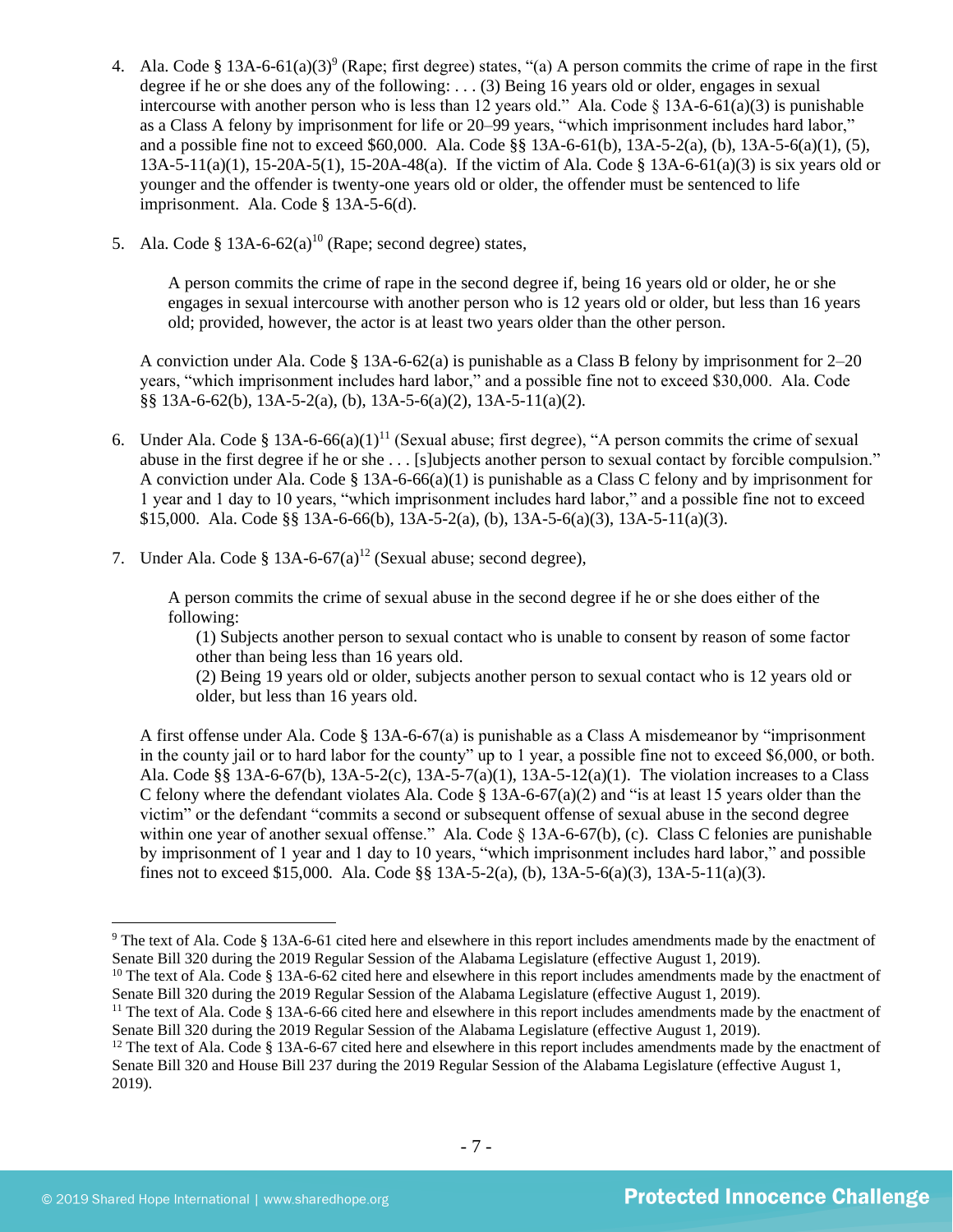Ala. Code § 13A-6-69.1(a) (Sexual abuse of child under 12) states, "A person commits the crime of sexual abuse of a child less than 12 years old if he or she, being 16 years old or older, subjects another person who is less than 12 years old to sexual contact." A conviction under Ala. Code § 13A-6-69.1(a) is a Class B felony punishable by a sentence of imprisonment for 10–20 years, "which imprisonment includes hard labor," and a possible fine not to exceed \$30,000. Ala. Code §§ 13A-6-69.1(b), 13A-5-2(a), (b), 13A-5- 6(a)(2), (a)(6), 13A-5-11(a)(2), 15-20A-5(11), 15-20A-48(a).

8. Ala. Code § 13A-6-122<sup>13</sup> (Electronic solicitation of a child) states in part,

<span id="page-7-0"></span>A person who, knowingly entices, induces, persuades, seduces, prevails, advises, coerces, lures, or orders, or attempts to entice, induce, persuade, seduce, prevail, advise, coerce, lure, or order, by means of a computer, on-line service, Internet service, Internet bulletin board service, weblog, cellular phone . . . or any other electronic communication or storage device, a child who is at least three years younger than the defendant, or another person believed by the defendant to be a child at least three years younger than the defendant to meet with the defendant or any other person for the purpose of engaging in sexual intercourse, sodomy, sexual contact, sexual performance, obscene sexual performance, sexual conduct, or genital mutilation or directs a child to engage in sexual intercourse, sodomy, sexual contact, sexual performance, obscene sexual performance, sexual conduct, or genital mutilation is guilty of electronic solicitation of a child . . . .

A violation of Ala. Code § 13A-6-122 is a Class B felony, punishable by 2–20 years and a possible fine not to exceed \$30,000. Ala. Code §§ 13A-6-122, 13A-5-2(a), (b), 13A-5-6(a)(2), 13A-5-11(a)(2).

*1.3 Prostitution statutes refer to the sex trafficking statute to acknowledge the intersection of prostitution with trafficking victimization.* 

Ala. Code § 13A-12-123 (Sexually exploited child) within the prostitution article, refers to the human trafficking law through the definition of a "sexually exploited child," which is defined to include child sex trafficking victims. Ala. Code § 13A-12-123 (Sexually exploited child) states, "A sexually exploited child, as defined in Section  $3<sup>14</sup>$  who is alleged to have committed a violation of Section 13-A-12-120 [Prostitution Defined] or 13A-12-121 [Prohibited Activities], or any municipal ordinance prohibiting such acts, shall be treated pursuant to Section 4."

Alabama also provides an affirmative defense to prostitution charges under Ala. Code § 13A-6-159 (Permitted defenses),

In a prosecution for prostitution, or a sexually explicit performance<sup>15</sup> defined in this article, of a human trafficking victim for the victim's illegal acts engaged in or performed as a result of labor servitude or sexual servitude, it shall be an affirmative defense that the person was a victim of human trafficking.

<sup>&</sup>lt;sup>13</sup> The text of Ala. Code § 13A-6-122 cited here and elsewhere in this report includes amendments made by the enactment of Senate Bill 320 during the 2019 Regular Session of the Alabama Legislature (effective August 1, 2019).

<sup>&</sup>lt;sup>14</sup> Ala. Code § 12-15-701 (Protection of sexually exploited child) states, "'sexually exploited child' shall mean an individual under the age of 18 years who is under the jurisdiction of the juvenile court and who has been subjected to sexual exploitation because he or she is . . . [a] victim of the crime of human trafficking sexual servitude as provided in Section 13A-6-150."

<sup>&</sup>lt;sup>15</sup> Ala. Code § 13A-6-151(7)(c) defines "sexually explicit performances" as "an act or show intended to arouse, satisfy the sexual desires of, or appeal to the prurient interests of patrons or viewers, whether public or private, live, photographed, recorded, videotaped, or projected over the Internet."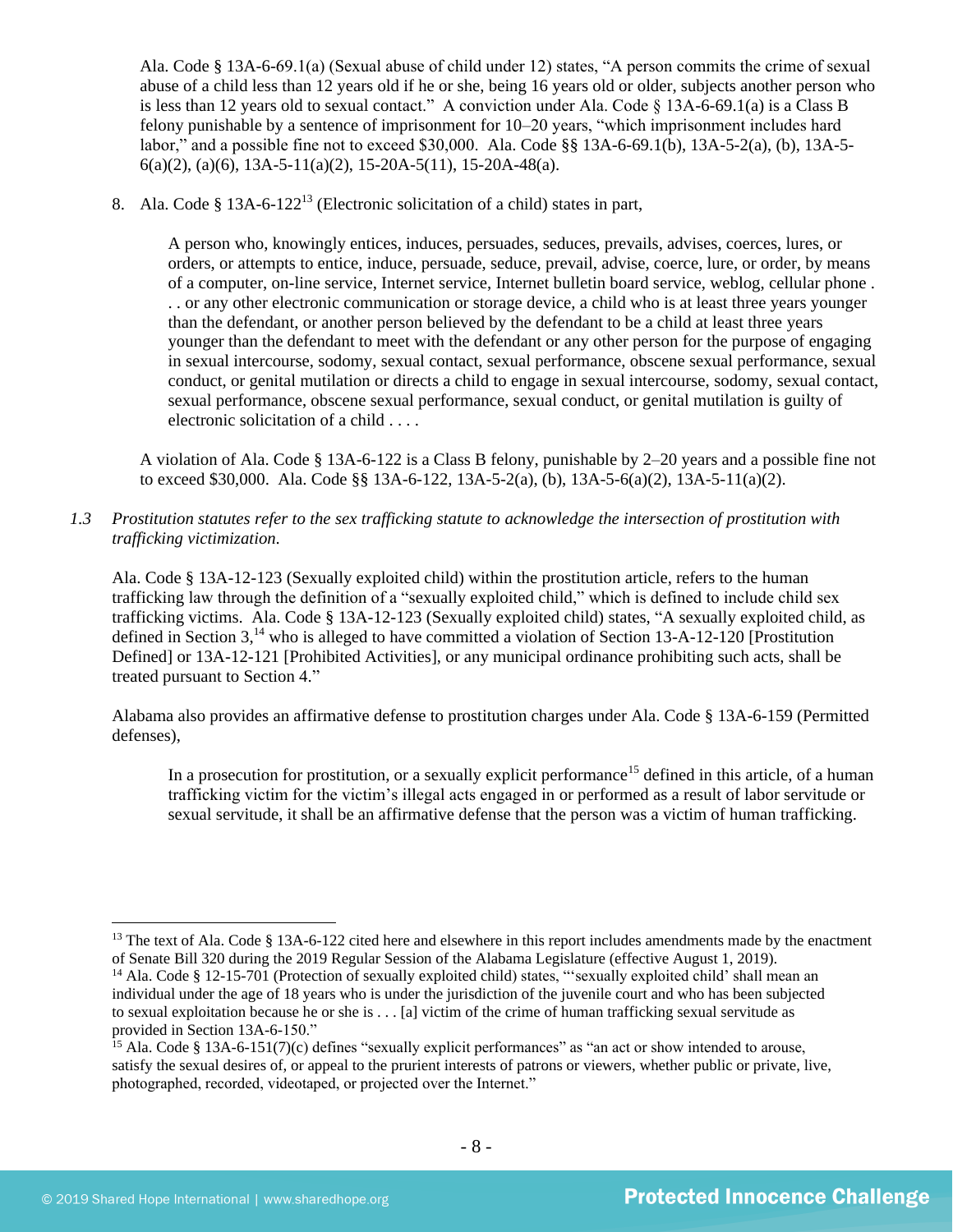*1.4 The state racketeering or gang crimes statute includes sex trafficking or commercial sexual exploitation of children (CSEC) offenses as predicate acts allowing the statute to be used to prosecute child sex trafficking crimes.* 

Alabama does not have a state racketeering statute, and Ala. Code § 13A-12-233 (Drug trafficking enterprise defined; punishment), which applies to criminal enterprises, is solely focused on drug trafficking enterprises. While Alabama's law criminalizing compelling gang membership might reach the actions of sex trafficking networks that compel streetgang membership in the implementation of the trafficking crime, this offense is geared toward making the forced gang membership the criminal act, rather than criminalizing participation in a gang that commits the predicate crimes of human trafficking or CSEC, which might limit its use in combatting these crimes. Ala. Code § 13A-6-26 (Compelling streetgang membership) states,

(a) For purposes of this section, the term "streetgang" means any combination, confederation, alliance, network, conspiracy, understanding, or other similar arrangement in law or in fact, of three or more persons that, through its membership or through the agency of any member, engages in a course or pattern of criminal activity.<sup>16</sup>

(b) A person who expressly or by implication threatens to do bodily harm or does bodily harm to a person, a family member or a friend of the person, or any other person, or uses any other unlawful criminal means to solicit or cause any person to join or remain in a streetgang is guilty of the crime of compelling streetgang membership.

(c) The crime of compelling streetgang membership is a Class C felony.

(d) Notwithstanding subsection (c), the crime of compelling streetgang membership is a Class A felony if the defendant is over the age of 18 years and the other person is under the age of 18 years. (e) This section shall not be construed to repeal other criminal laws. Whenever conduct proscribed by this section is also proscribed by any other provision of law, the provision which carries the more serious penalty shall apply.

1.4.1 Recommendation: Enact a racketeering statute that includes CSEC and trafficking offenses as predicate crimes that may be used to prosecute trafficking enterprises.

<sup>&</sup>lt;sup>16</sup> Ala. Code § 13A-6-26 (Compelling streetgang membership) does not define "course or pattern of criminal activity" and Ala. Code § 13A-6-1 (Definitions) which defines terms used in Articles 1 and 2 of Chapter 6, Title 13A, also does not define this term.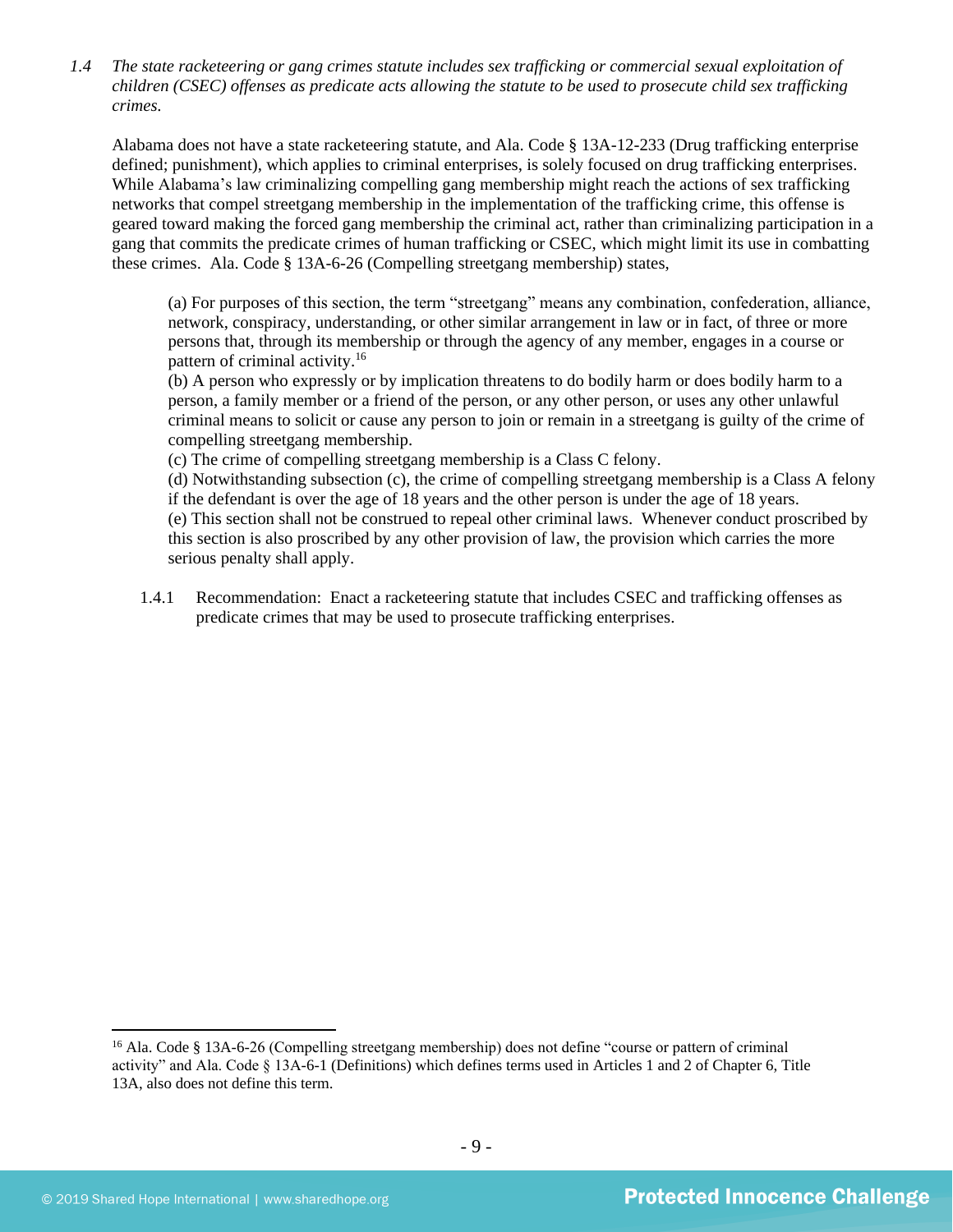#### **FRAMEWORK ISSUE 2: CRIMINAL PROVISIONS FOR DEMAND**

#### *Legal Components:*

- *2.1 The state sex trafficking law can be applied to buyers of commercial sex acts with a minor.*
- *2.2 Buyers of commercial sex acts with a minor can be prosecuted under commercial sexual exploitation of children (CSEC) laws.*
- *2.3 Solicitation laws differentiate between soliciting sex acts with an adult and soliciting sex acts with a minor under 18.*
- *2.4 Penalties for buyers of commercial sex acts with minors are as high as federal penalties.*
- *2.5 Using the Internet or electronic communications to lure, entice, or purchase, or attempt to lure, entice, or purchase commercial sex acts with a minor is a separate crime or results in an enhanced penalty for buyers.*
- *2.6 No age mistake defense is permitted for a buyer of commercial sex acts with any minor under 18.*
- *2.7 Base penalties for buying sex acts with a minor under 18 are sufficiently high and not reduced for older minors.*
- *2.8 Financial penalties for buyers of commercial sex acts with minors are sufficiently high to make it difficult for buyers to hide the crime.*

\_\_\_\_\_\_\_\_\_\_\_\_\_\_\_\_\_\_\_\_\_\_\_\_\_\_\_\_\_\_\_\_\_\_\_\_\_\_\_\_\_\_\_\_\_\_\_\_\_\_\_\_\_\_\_\_\_\_\_\_\_\_\_\_\_\_\_\_\_\_\_\_\_\_\_\_\_\_\_\_\_\_\_\_\_\_\_\_\_\_\_\_\_\_

- *2.9 Buying and possessing child sexual abuse material (CSAM) carries penalties as high as similar federal offenses.*
- *2.10 Convicted buyers of commercial sex acts with minors are required to register as sex offenders.*

#### *Legal Analysis:*

#### *2.1 The state sex trafficking law can be applied to buyers of commercial sex acts with a minor.*

Ala. Code § 13A-6-152(a)(3) (Human trafficking in the first degree) and § 13A-6-153(a)(2) (Human trafficking in the second degree) expressly apply to buyers of sex acts with children. Ala. Code § 13A-6-152(a)(3) states, "A person commits the crime of human trafficking in the first degree if . . . [h]e or she knowingly gives monetary consideration or any other thing of value to engage in sexual conduct with a minor or individual he or she believes to be a minor." Additionally, Ala. Code § 13A-6-152(a)(2) can apply to buyers of commercial sex with minors through the term "solicits" and, following federal precedent, through the term "obtain."<sup>17</sup> Ala. Code § 13A-6-152(a)(2) states, "A person commits the crime of human trafficking in the first degree if: . . . [h]e or she knowingly obtains . . . [or] solicits any minor for the purpose of causing a minor to engage in sexual servitude." Under Ala. Code § 13A-6-153(a)(2), "A person commits the crime of human trafficking in the

<sup>&</sup>lt;sup>17</sup> See United States v. Jungers, 702 F.3d 1066 (8th Cir. 2013). In this case, the Eighth Circuit specifically addressed whether the federal sex trafficking law, 18 U.S.C. § 1591 (Sex trafficking of children or by force, fraud, or coercion) applies to buyers of sex with minors. Reversing a District of South Dakota ruling that Congress did not intend the string of verbs constituting criminal conduct under  $18 \text{ U.S.C. }$   $\frac{1591(a)(1)}{2}$  ("recruits, entices, harbors, transports, provides, obtains, or maintains") to reach the conduct of buyers (United States v. Jungers, 834 F. Supp. 2d 930, 931 (D.S.D. 2011)), the Eighth Circuit concluded that 18 U.S.C. § 1591 does not contain a "latent exemption for purchasers" because buyers can "engage in at least some of the prohibited conduct." Jungers, 702 F. 3d 1066, 1072. Congress codified Jungers clarifying that the federal sex trafficking law is intended to apply to buyers in the Justice for Victims of Trafficking Act (JVTA) of 2015 Pub. L. No. 114-22, 129 Stat 227), enacted on May 29, 2015. The JVTA adds the terms "patronize" and "solicit" to the list of prohibited conduct and expressly states, "section 108 of this title amends section 1591 of title 18, United States Code, to add the words 'solicits or patronizes' to the sex trafficking statute making absolutely clear for judges, juries, prosecutors, and law enforcement officials that criminals who purchase sexual acts from human trafficking victims may be arrested, prosecuted, and convicted as sex trafficking offenders when this is merited by the facts of a particular case." Id. at Sec. 109. The Eighth Circuit decision in *United States v. Jungers* and the federal sex trafficking law as amended by the Justice for Victims of Trafficking Act establish persuasive authority when state courts interpret the string of verbs constituting prohibited conduct in state sex trafficking laws (in particular the term "obtains") to the extent such interpretation does not conflict with state case law.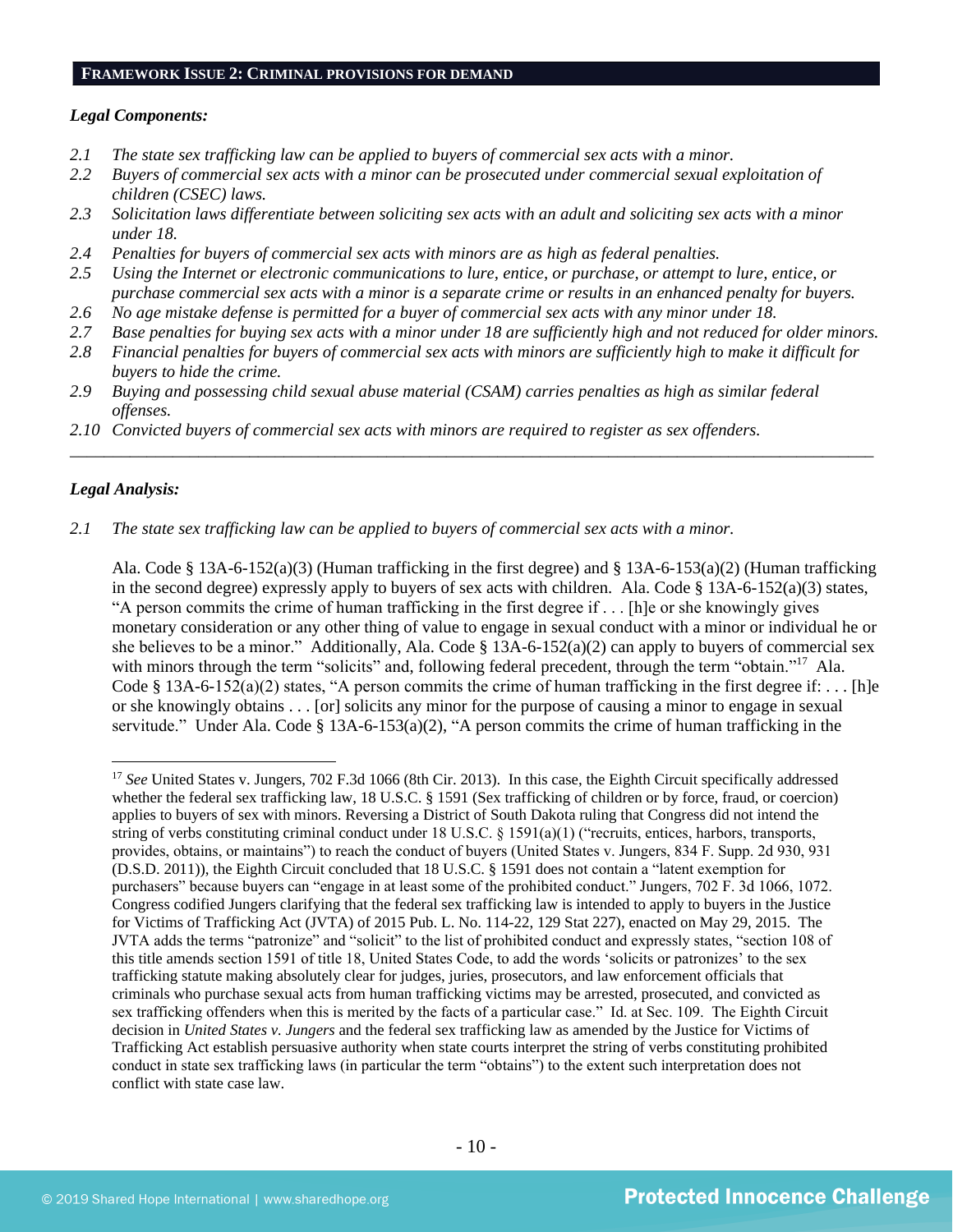second degree if: . . . [a] person knowingly . . . obtains by any means another person for the purpose of labor servitude or sexual servitude."

*2.2 Buyers of commercial sex acts with a minor can be prosecuted under commercial sexual exploitation of children (CSEC) laws.*

Ala. Code § 13A-12-121.1 (Engaging in an act of prostitution with a minor) applies to buyers of sex with children, stating in part,

(a) No person shall commit an action of prostitution as defined in Section 13A-12-120, with a minor. (b) No person shall solicit, compel, or coerce any minor to have sexual intercourse or participate in any natural or unnatural sexual act, deviate sexual intercourse, or sexual contact for monetary consideration or other thing of marketable value.

(c) No person shall agree to engage in sexual intercourse, deviate sexual intercourse, or sexual contact with a minor or participate in the act for monetary consideration or other thing of marketable value and give or accept monetary consideration or other thing of value in furtherance of the agreement. (d) No person shall knowingly do any of the following:

- (1) Cause or aid a minor to commit or engage in prostitution.
- (2) Procure or solicit a minor for prostitution.

. . . .

Pursuant to Ala. Code § 13A-12-122 (Penalty), a buyer who commits an offense under Ala. Code § 13A-12- 121.1 is guilty of a Class B felony punishable by 2–20 years imprisonment and a possible fine no greater than \$30,000. Ala. Code § 13A-5-2(a), (b), 13A-5-6(a)(2), 13A-5-11(a)(2).

Additionally, several sexual offenses could be used to prosecute a buyer of commercial sex acts with a minor, but these laws do not specifically criminalize the commercial sexual exploitation of a child.<sup>18</sup>

# *2.3 Solicitation laws differentiate between soliciting sex acts with an adult and soliciting sex acts with a minor under 18.*

Alabama differentiates between soliciting sex acts with an adult and soliciting sex acts with a minor. Ala. Code § 13A-12-121.1(b) (Engaging in an act of prostitution with a minor) prohibits an individual from soliciting "any minor to have sexual intercourse or participate in any natural or unnatural sexual act, deviate sexual intercourse, or sexual contact for monetary consideration or other thing of marketable value." A violation is punishable as a Class B felony by 2–20 years imprisonment and a possible fine no greater than \$30,000. Ala. Code § 13A-12- 122, 13A-5-2(a), (b), 13A-5-6(a)(2), 13A-5-11(a)(2).

In contrast, Ala. Code § 13A-12-121(b) (Prohibited activity) applies generally to the crime of soliciting prostitution. Ala. Code § 13A-12-121(b) is punishable as a Class A misdemeanor, regardless of the age of the person solicited, by imprisonment up to 1 year, a possible fine up to \$6,000, or both imprisonment and a fine. Ala. Code §§ 13A-12-122, 13A-5-2(c), 13A-5-7(a)(1), 13A-5-12(a)(1).

*2.4 Penalties for buyers of commercial sex acts with minors are as high as federal penalties.*

Buyers may be prosecuted for crimes ranging from Class A felonies to Class A misdemeanors. A buyer may be convicted under Ala. Code § 13A-6-152(a) (Human trafficking in the first degree), § 13A-6-124 (Traveling to meet a child for an unlawful sex act), or  $\S 13A-6-61(a)(3)$  (Rape; first degree), all punishable as Class A

<sup>&</sup>lt;sup>18</sup> *See supra* Component 1.2 for a full description of the sexual offense laws that may be used to prosecute certain buyers.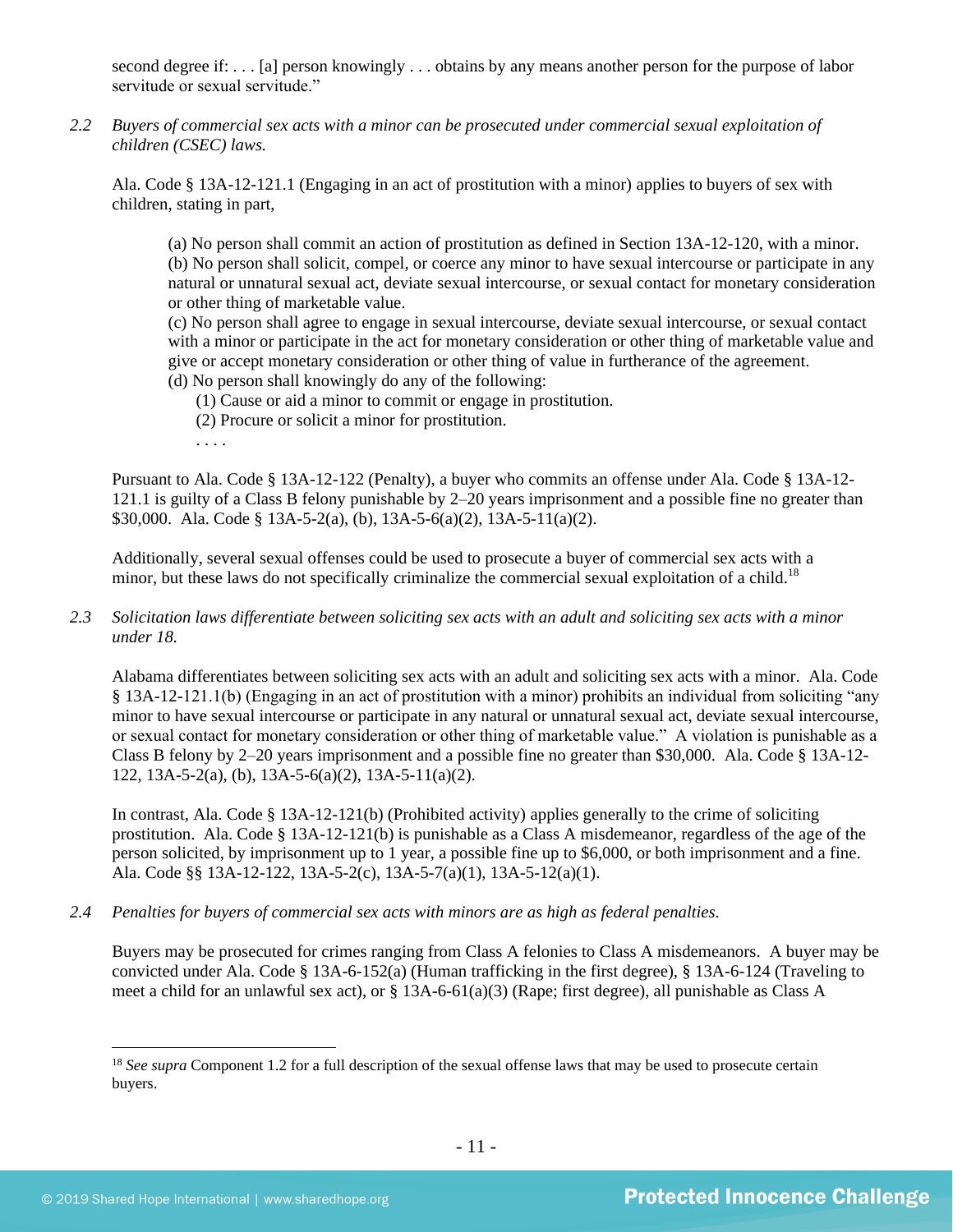<span id="page-11-0"></span>felonies<sup>19</sup> punishable by imprisonment for life or 10–99 years, "which imprisonment includes hard labor," and possible fines up to \$60,000. Ala. Code §§ 13A-6-152(e), 13A-6-124, 13A-6-61(b), 13A-5-2(a), (b), 13A-5-  $6(a)(1)$ ,  $13A-5-11(a)(1)$ . If the victim of a violation of either offense is under 12 years old, a mandatory minimum imprisonment of 20 years applies. Ala. Code §§ 13A-5-6(a)(5), 15-20A-5(1), (28), 15-20A-48(a).

Under Ala. Code § 13A-5-6(c)<sup>20</sup> (Prison terms; felonies),

<span id="page-11-2"></span><span id="page-11-1"></span>In addition to any penalties heretofore or hereafter provided by law, in all cases where an offender is designated as a sexually violent predator pursuant to Section 15-20A-19,<sup>21</sup> or where an offender is convicted of a Class A felony criminal sex offense involving a child as defined in Section 15-20A-4 and, and is sentenced to a county jail or the Alabama Department of Corrections, the sentencing judge shall impose an additional penalty of not less than 10 years of post-release supervision to be served upon the defendant's release from incarceration.

If convicted under Ala. Code § 13A-12-121.1 (Engaging in an act of prostitution with a minor), § 13A-6-122 (Electronic solicitation of a child), § 13A-6-62(a) (Rape; second degree), or § 13A-6-69.1 (Sexual abuse of child under 12), a buyer is guilty of a Class B felony punishable by s sentence of 2–20 years, "which imprisonment includes hard labor," and possible fines not to exceed \$30,000. Ala. Code §§ 13A-6-122, 13A-6- 62(b),  $13A-6-69.1$ ,  $13A-5-2(a)$ , (b),  $13A-5-6(a)(2)$ ,  $13A-5-11(a)(2)$ . If the victim of a violation of one of these offenses is under 12 years old, a mandatory minimum imprisonment of 10 years applies. Ala. Code §§ 13A-5- 6(a)(6), 15-20A-5(2), (11), (24), 15-20A-48(a).

A buyer convicted under Ala. Code § 13A-12-121(b) (Prohibited activity), which includes soliciting prostitution, or § 13A-6-67(a) (Sexual abuse; second degree) for a first offense is guilty of a Class A misdemeanor punishable by imprisonment in the county jail up to 1 year, a possible fine up to \$6,000 and a mandatory fine of \$500 or more for subsequent offenses. Ala. Code §§ 13A-6-67(b), 13A-12-122, 13A-5-2(c), 13A-5-7(a)(1), 13A-5-12(a)(1), 13A-6-181(a). 22

In comparison, if the victim is under the age of 14, a conviction under the TVPA for child sex trafficking is punishable by 15 years to life imprisonment and a fine not to exceed \$250,000. 18 U.S.C. §§ 1591(b)(1), 3559(a)(1), 3571(b)(3). If the victim is between the ages of 14–17, a conviction is punishable by 10 years to life imprisonment and a fine not to exceed \$250,000. 18 U.S.C. §§ 1591(b)(2),  $3559(a)(1)$ ,  $3571(b)(3)$ . A conviction is punishable by mandatory life imprisonment, however, if the buyer has a prior conviction for a federal sex offense<sup>23</sup> against a minor. 18 U.S.C. § 3559(e)(1). To the

<span id="page-11-3"></span>In addition to any penalties heretofore or hereafter provided by law, in all cases where an offender is convicted of a sex offense pursuant to Section 13A-6-61 [Rape; first degree], 13A-6-63 [Sodomy; first degree], or 13A-6-65.1 [Sexual torture], when the defendant was 21 years of age or older and the victim was six years of age or less at the time the offense was committed, the defendant shall be sentenced to life imprisonment without the possibility of parole.

<sup>22</sup> *See supra* note [7.](#page-3-0)

<sup>23</sup> Pursuant to 18 U.S.C. § 3559(e)(2), "federal sex offense" is defined as,

an offense under section 1591 [18 USCS § 1591] (relating to sex trafficking of children), 2241 [18 USCS § 2241] (relating to aggravated sexual abuse), 2242 [18 USCS § 2242] (relating to sexual abuse),

 $19$  If, in the commission of any Class A felony, the defendant used or attempted to use a firearm, a mandatory minimum imprisonment of 20 years applies. Ala. Code § 13A-5-6(a)(5).

<sup>&</sup>lt;sup>20</sup> The text of Ala. Code § 13A-5-6 cited here and elsewhere in this report includes amendments made by the enactment of Senate Bill 320 during the 2019 Regular Session of the Alabama Legislature (effective August 1, 2019).

<sup>&</sup>lt;sup>21</sup> Ala. Code § 15-20A-48(d) now states that "for the purposes of section 13A-5-6(c), an offender is designated a sexually violent predator pursuant to section 15-20A-19." *See supra* note [2](#page-1-0) for a discussion of cross-referencing in light of Alabama's statutory revisions. Additionally, Ala. Code § 13A-5-6(d) states,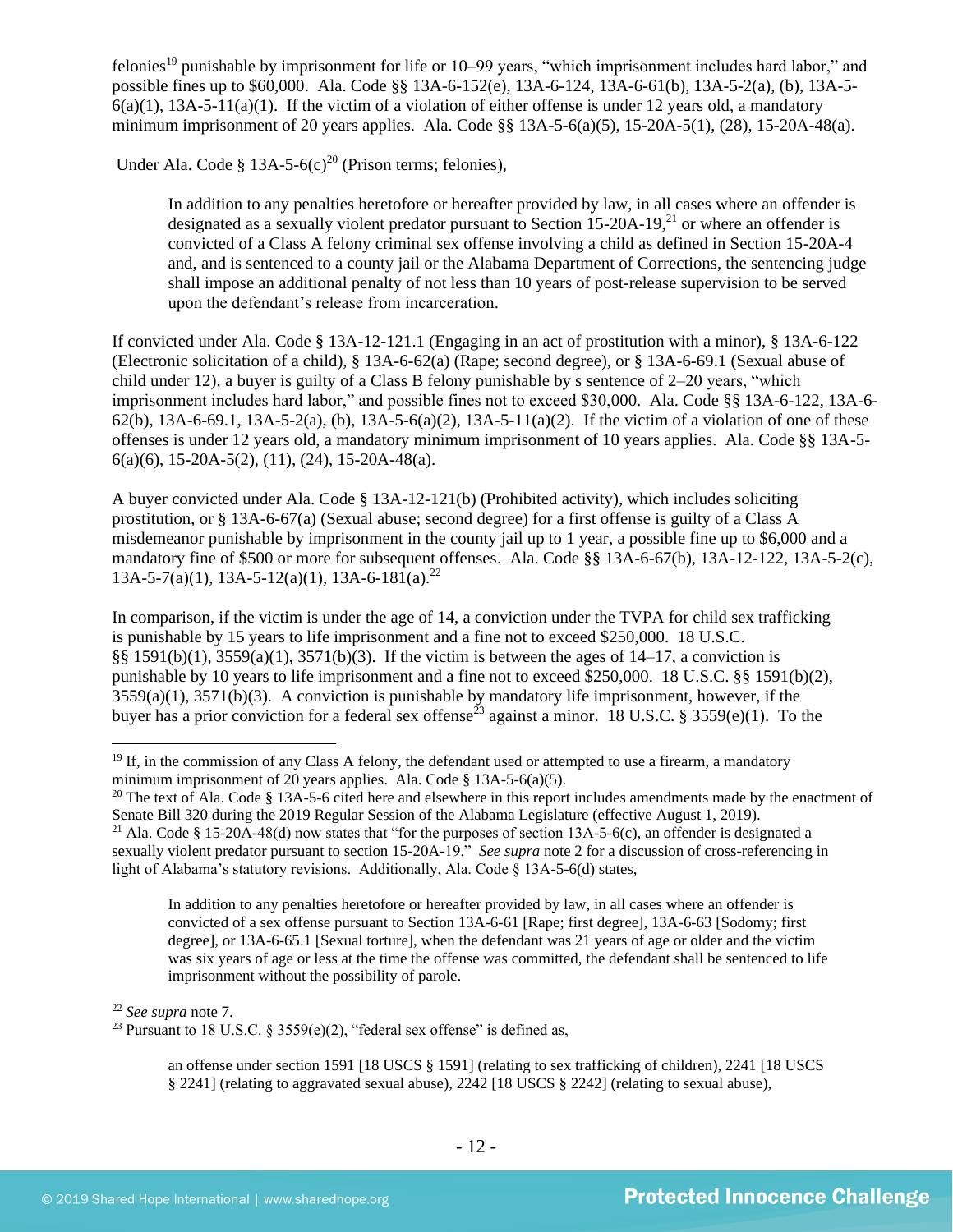extent buyers can be prosecuted under other federal CSEC laws,<sup>24</sup> a conviction is punishable by penalties ranging from a fine not to exceed \$250,000 to life imprisonment and a fine not to exceed \$250,000.<sup>25</sup>

*2.5 Using the Internet or electronic communication to lure, entice, or purchase, or attempt to lure, entice, or purchase commercial sex acts with a minor is a separate crime or results in an enhanced penalty for buyers.*

Using the Internet or other electronic communication to reach children under 16 for commercial sex acts is illegal under Ala. Code § 13A-6-122<sup>26</sup> (Electronic solicitation of a child).<sup>27</sup> Pursuant to Ala. Code § 13A-6-122,

A person who, knowingly entices, induces, persuades, seduces, prevails, advises, coerces, lures, or orders, or attempts to entice, induce, persuade, seduce, prevail, advise, coerce, lure, or order, by means of a computer, on-line service, Internet service . . . or any other electronic communication or storage device, a child who is at least three years younger than the defendant, or another person believed by the defendant to be a child at least three years younger than the defendant to meet with the defendant or any other person for the purpose of engaging in sexual intercourse, sodomy, sexual contact, sexual performance, obscene sexual performance, sexual conduct, or genital mutilation or directs the child to engage in sexual intercourse, sodomy, sexual contact, sexual performance, obscene sexual performance, sexual conduct, or genital mutilation, is guilty of electronic solicitation of a child . . . .

A conviction for violating Ala. Code § 13A-6-122 is punishable as a Class B felony punishable by imprisonment for 2–20 years, "which imprisonment includes hard labor," and a possible fine up to \$30,000. Ala. Code §§ 13A-6-122, 13A-5-2(a), (b), 13A-5-6(a)(2), 13A-5-11(a)(2).

Ala. Code § 13A-6-111(a) (Child; transmission of obscene material) states in part,

A person is guilty of transmitting obscene material to a child if the person transmits, by means of any computer communication system allowing the input, output, examination, or transfer of computer programs from one computer to another, material which, in whole or in part, depicts actual or simulated nudity, sexual conduct, or sadomasochistic abuse, for the purpose of initiating or engaging in sexual acts with the child.

 $2244(a)(1)$  [18 USCS §  $2244(a)(1)$ ] (relating to abusive sexual contact),  $2245$  [18 USCS § 2245] (relating to sexual abuse resulting in death), 2251 [18 USCS § 2251] (relating to sexual exploitation of children), 2251A [18 USCS § 2251A] (relating to selling or buying of children), 2422(b) [18 USCS § 2422(b)] (relating to coercion and enticement of a minor into prostitution), or 2423(a) [18 USCS § 2423(a)] (relating to transportation of minors).

<sup>&</sup>lt;sup>24</sup> 18 U.S.C. §§ 2251A(b) (Selling or buying of children), 2251(a) (Sexual exploitation of children), 2423(a) (Transportation of a minor with intent for minor to engage in criminal sexual activity), 2422(a) (Coercion and enticement), 2252(a)(2), (a)(4) (Certain activities relating to material involving the sexual exploitation of minors). <sup>25</sup> 18 U.S.C. §§ 2251A(b) (conviction punishable by imprisonment for 30 years to life and a fine), 2251(e) (conviction punishable by imprisonment for 15–30 years and a fine), 2423(a) (conviction punishable by imprisonment for 10 years to life and a fine), 2422(a) (conviction punishable by a fine, imprisonment up to 20 years, or both), 2252(b) (stating that a conviction under subsection (a)(2) is punishable by imprisonment for  $5-20$  years and a fine, while a conviction under subsection  $(a)(4)$  is punishable by imprisonment up to 10 years, a fine, or both); *see also* 18 U.S.C. §§ 3559(a)(1) (classifying all of the above listed offenses as felonies), 3571(b)(3) (providing a fine up to \$250,000 for any felony conviction).

<sup>26</sup> *See supra* note [13.](#page-7-0)

<sup>&</sup>lt;sup>27</sup> For purposes of Ala. Code § 13A-6-122 (Electronic solicitation of a child), § 13A-6-121 (Facilitating solicitation of unlawful sexual conduct with a child), § 13A-6-123 (Facilitating the on-line solicitation of a child), § 13A-6-124 (Traveling to meet a child for an unlawful sex act), and § 13A-6-125 (Facilitating the travel of a child for an unlawful sex act) a "child" means "a person under 16 years of age." Ala. Code § 13A-6-120.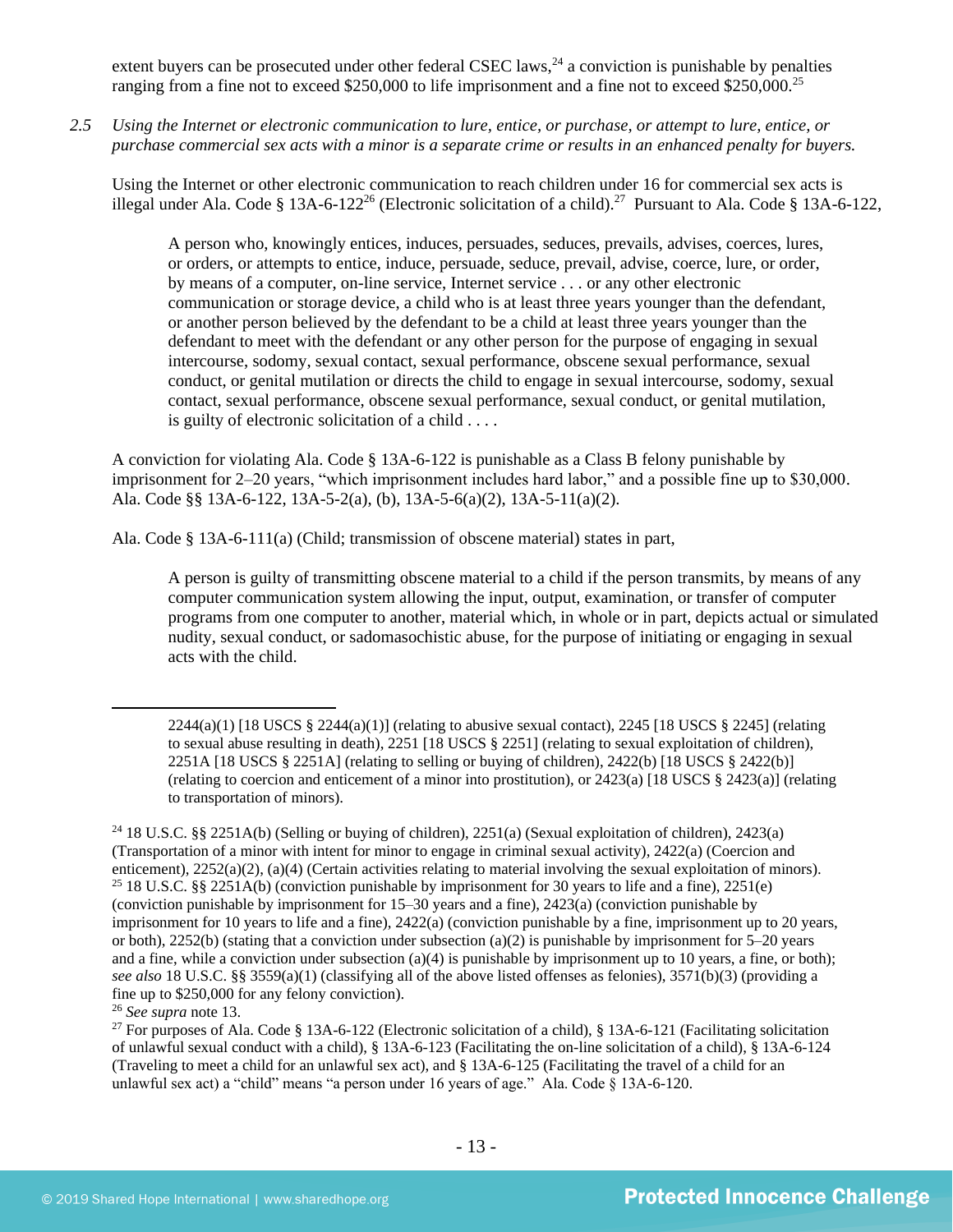Pursuant to subsection (d), "Transmitting obscene material of engaging in sexual intercourse, sodomy, or to engage in a sexual performance, obscene sexual performance, or sexual conduct for his or her benefit to a child is a Class B felony" punishable by 2–20 years, "which imprisonment includes hard labor," a possible fine not to exceed \$30,000, and a mandatory fine of \$500, or more for subsequent offenses.<sup>28</sup> Ala. Code §§ 13A-6-111(d), 13A-5-2(a), (b), 13A-5-6(a)(2), 13A-5-11(a)(2), 13A-6-181(a). If the victim of a violation of Ala. Code § 13A-12-111(Child; transmission of obscene material) is under 12 years old, a mandatory minimum imprisonment of 10 years applies. Ala. Code §§ 13A-5-6(a)(6), 15-20A-5(20), 15-20A-48(a).

Additionally, pursuant to Ala. Code § 13A-6-121 (Facilitating solicitation of unlawful sexual conduct with a child),

A person who knowingly compiles, enters into, or transmits by use of computer or otherwise; makes, prints, publishes, or reproduces by computerized or other means; knowingly causes or allows to be entered into or transmitted by use of computer or otherwise; or buys, sells, receives, exchanges, or disseminates any notice, statement, or advertisement of any child's name, telephone number, place of residence, other geographical location, physical characteristics, or other descriptive or identifying information for the purpose of facilitating, encouraging, offering, or soliciting unlawful sexual conduct of or with any child, or the visual depiction of such conduct, is guilty of facilitating solicitation of unlawful sexual conduct with a child . . . .

As a Class C felony, a conviction for violating Ala. Code § 13A-6-121 is punishable by 1 year and 1 day to 10 years, "which imprisonment includes hard labor," and a possible fine of up \$15,000. Ala. Code §§ 13A-6-121, 13A-5-2(a), (b), 13A-5-6(a)(3), 13A-5-11(a)(3).

### *2.6 No age mistake defense is permitted for a buyer of commercial sex acts with any minor under 18.*

Ala. Code § 13A-6-152(a) (Human trafficking in the first degree) is applicable to buyers, and § 13A-6-152(b) expressly eliminates the use of mistake of age as a defense by stating that "it is not required that the defendant have knowledge of a minor victim's age, nor is reasonable mistake of age a defense to liability under this section." Furthermore, Ala. Code § 13A-6-154(5) (Prohibited defenses) states that a mistake in the age of the trafficking victim, "even if the mistake is reasonable," "shall not constitute a defense in a prosecution for human trafficking in the first or second degree."

Additionally, buyers charged with Ala. Code § 13A-12-121.1 (Engaging in an act of prostitution with a minor) are prohibited from raising a mistake of age defense. Under Ala. Code § 13A-12-124(b) (Mistake of age defense prohibited), "[e]vidence of any of the following facts or conditions does not constitute a defense in a prosecution under Section 13A-12-121.1 . . . nor shall the evidence preclude a finding of a violation: . . . (5) Mistake as to the minor victim's age, even if the mistake is reasonable."

#### *2.7 Base penalties for buying sex acts with a minor under 18 are sufficiently high and not reduced for older minors.*

Alabama's trafficking law does not stagger penalties based on a minor's age, and penalties are sufficiently high. Ala. Code § 13A-6-152(a) (Human trafficking in the first degree) applies to buyers and provides a heightened penalty when the victim is a minor without distinguishing between older and younger minors. A conviction under Ala. Code § 13A-6-152(a) is punishable as a Class A felony by imprisonment for life or 10–99 years, "which imprisonment includes hard labor," and a possible fine not to exceed \$60,000. Ala. Code §§ 13A-6- 152(e), 13A-5-2(a), (b), 13A-5-6(a)(1), 13A-5-11(a)(1). If the victim of a violation of Ala. Code § 13A-6-152 is under 12 years old and the "offense involves sexual servitude,"<sup>29</sup> a mandatory minimum imprisonment of 20 years applies. Ala. Code §§ 13A-5-6(a)(5), 15-20A-5(28), 15-20A-48(a).

<sup>28</sup> *See supra* note [7.](#page-3-0)

<sup>&</sup>lt;sup>29</sup> See supra Component 1.1 for the definitions of "sexual servitude" and "sexual conduct."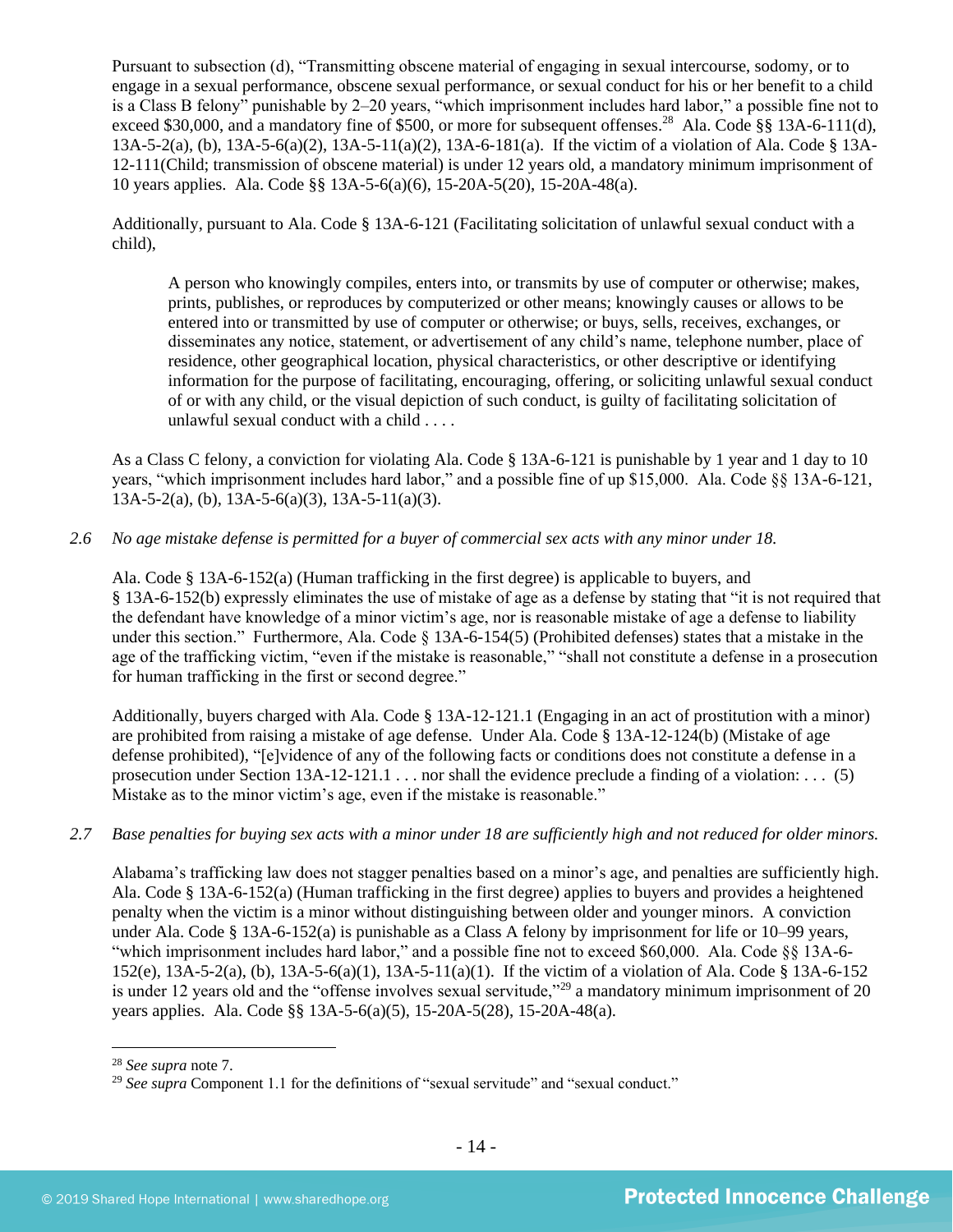# *2.8 Financial penalties for buyers of commercial sex acts with minors are sufficiently high to make it difficult for buyers to hide the crime.*

Financial penalties include fines, restitution, and asset forfeiture. Buyers convicted under Ala. Code § 13A-6- 152(a) (Human trafficking in the first degree), a Class A felony, may be required to pay a fine up to \$60,000. Those convicted under Ala. Code § 13A-12-192(b) (Possession of obscene matter), a Class C felony, may be ordered to pay a possible fine up to \$15,000. Ala. Code  $\S$  13A-5-11(a)(3) (Fines; felonies). In a prosecution for the crimes listed above, the court may impose a fine "not exceeding double the pecuniary gain to the defendant or loss to the victim caused by the commission of the offense." Ala. Code § 13A-5-11(a)(5).<sup>30</sup>

Buyers convicted of Ala. Code § 13A-6-152 (Human trafficking in the first degree), § 13A-6-153 (Human trafficking in the second degree), or § 13A-12-121.1 (Engaging in an act of prostitution with a minor) face an additional mandatory fine of \$500 "which shall be used to compensate victims of prostitution and human trafficking." Ala. Code § 13A-12-125 (Additional penalty for engaging in an act of prostitution with a minor). Fines collected under Ala. Code § 13A-12-125 "shall be deposited into the State Treasury to the credit of the Alabama Crime Victims Compensation Fund under Section 15-23-16."

A buyer convicted under Ala. Code § 13A-6-152(a) (Human trafficking in the first degree) will be required to pay restitution and civil damages to a human trafficking victim and forfeit property used in committing the crime. Pursuant to Ala. Code § 13A-6-155(a) (Mandatory restitution), buyers convicted under any provision of the human trafficking article, Ala. Code §§ 13A-6-150 to 13A-6-160, will be required to "pay mandatory restitution to the victim, prosecutorial or law enforcement entity, with the proceeds from property forfeited under Section 13A-6-156 applied first to payment of restitution." Ala. Code § 13A-6-156 (Forfeiture of profits or proceeds and interest in property) states,

A person who commits the offense of human trafficking in the first degree or human trafficking in the second degree shall forfeit to the State of Alabama any profits or proceeds and any interest in property that he or she has acquired or maintained that the sentencing court determines to have been acquired or maintained as a result of committing human trafficking in the first degree or human trafficking in the second degree. Any assets seized shall first be used to pay restitution to trafficking victims and subsequently to pay any damages awarded to victims in a civil action. Any remaining assets shall go toward the cost of the investigation and prosecution and the remaining assets shall be remitted to funding the Alabama Crime Victims Compensation Fund.

Additionally, under Ala. Code § 13A-12-198 (Forfeiture and condemnation of contraband), buyers convicted under, among other provisions, Ala. Code § 13A-12-192(b) (Possession of obscene matter) will be required to forfeit to the State "[a]ny article, equipment, machine, materials, matter, vehicle or other thing whatsoever used in the commercial production, transportation, dissemination, display or storage of any obscene matter displaying or depicting a person under the age of 17 years engaged in any of the obscene acts" described in that section.

Buyers convicted of prostitution-related offenses also face forfeiture under Ala. Code § 15-5-61(a) (Seizure and forfeiture of property criminally acquired) which states,

Any property, proceeds, or instrumentality of every kind, used or intended for use in the course of, derived from, or realized through the commission of a felony offense, as defined in this article, or a misdemeanor offense under Article 3, Chapter 12, Title 13A, relating to prostitution offenses, or as inducement or attempt or conspiracy to commit such offenses, is subject to civil forfeiture.

<sup>30</sup> *See supra* note [4.](#page-2-0)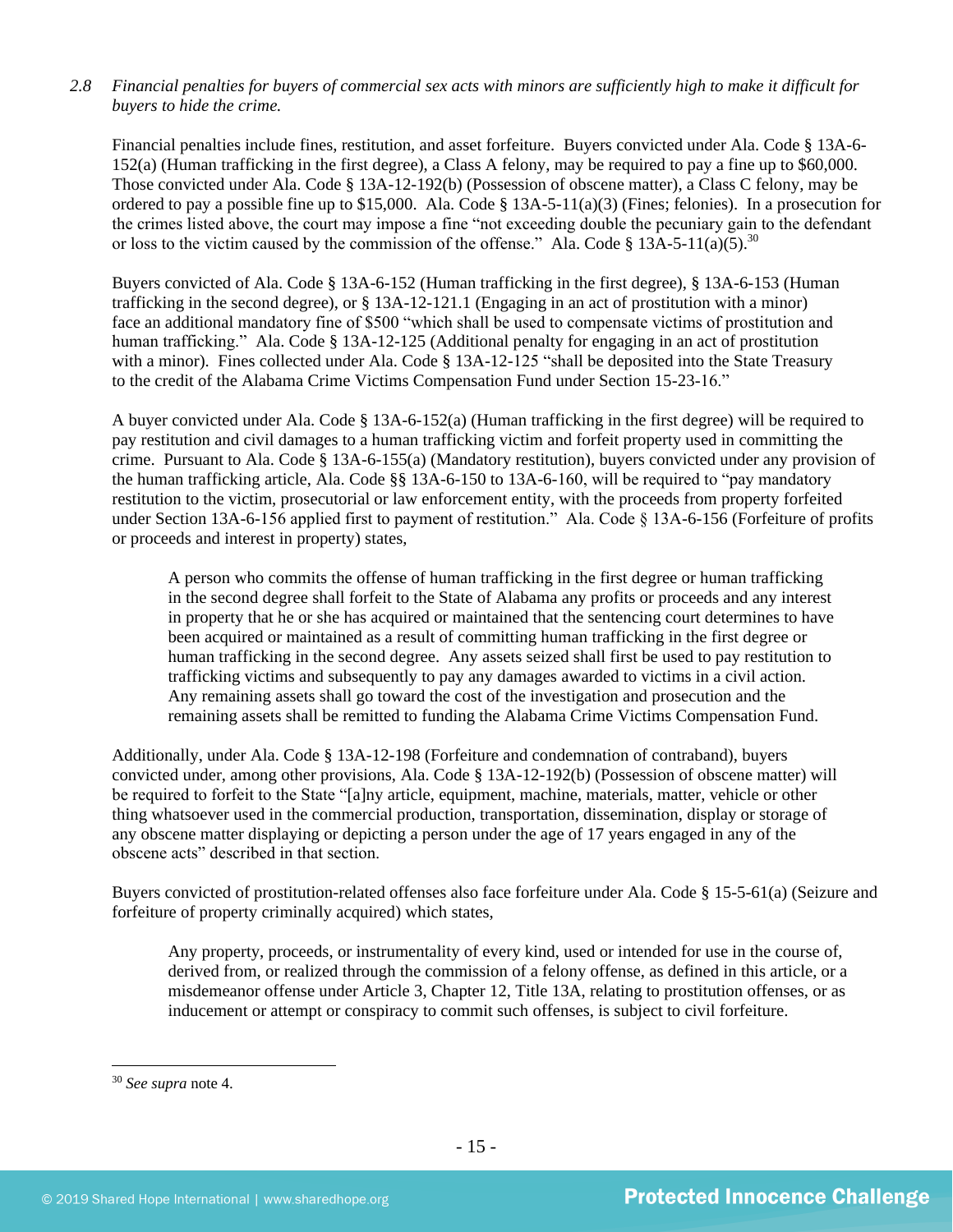Buyers convicted of other offenses under Alabama's criminal laws may also be required to make restitution to the victims of the crimes pursuant to Ala. Code § 15-18-67 (Hearings), which states,

<span id="page-15-1"></span>When a defendant is convicted of a criminal activity or conduct which has resulted in pecuniary damages<sup>31</sup> or loss to a victim, the court shall hold a hearing to determine the amount or type of restitution due the victim or victims of such defendant's criminal acts. Such restitution hearings shall be held as a matter of course and in addition to any other sentence which it may impose, the court shall order that the defendant make restitution or otherwise compensate such victim for any pecuniary damages. The defendant, the victim or victims, or their representatives or the administrator of any victim's estate as well as the district attorney shall have the right to be present and be heard upon the issue of restitution at any such hearings.

However, "victim" is defined in Ala. Code § 15-18-66(4) (Definitions) as "[a]ny person whom the court determines has suffered a direct or indirect pecuniary damage as a result of the defendant's criminal activities. 'Victim' shall not include any participant in the defendant's criminal activities."

### *2.9 Buying and possessing child sexual abuse material (CSAM) carries penalties as high as similar federal offenses.*

<span id="page-15-0"></span>Pursuant to Ala. Code § 13A-12-192(b)<sup>32</sup> (Possession of obscene matter), "Any person who knowingly possesses any obscene matter that contains a visual depiction of a person under the age of 17 years engaged in any act of sado-masochistic abuse, sexual intercourse, sexual excitement, masturbation, breast nudity, genital nudity, or other sexual conduct shall be guilty of a Class C felony."

A conviction under Ala. Code § 13A-12-192(b) is punishable as a Class C felony by imprisonment for 1 year and 1 day to 10 years, "which imprisonment includes hard labor," and a possible fine up to \$15,000. Ala. Code §§ 13A-12-192(b), 13A-5-2(a), (b), 13A-5-6(a)(3), 13A-5-11(a)(3).

In comparison, a federal conviction for possessing  $CSAM<sup>33</sup>$  is generally punishable by imprisonment for 5–20 years and a fine not to exceed \$250,000.<sup>34</sup> Subsequent convictions, however, are punishable by imprisonment up to 40 years and a fine not to exceed \$250,000.<sup>35</sup>

All special damages which a person shall recover against the defendant in a civil action arising out of the facts or events constituting the defendant's criminal activities; the term shall include, but not be limited to the money or other equivalent of property taken, broken, destroyed, or otherwise used or harmed and losses such as travel, medical, dental or burial expenses and wages including but not limited to wages lost as a result of court appearances.

<sup>&</sup>lt;sup>31</sup> Ala. Code 15-18-66(2) defines "pecuniary damages" is defined to include the following:

 $32$  The text of Ala. Code § 13A-12-192 cited here and elsewhere in this report includes amendments made by the enactment of Senate Bill 320 during the 2019 Regular Session of the Alabama Legislature (effective August 1, 2019).  $33\,18$  U.S.C. §§ 2252(a)(2), (a)(4) (Certain activities relating to material involving the sexual exploitation of minors),  $2252A(a)(2)$ –(3) (Certain activities relating to material constituting or containing child pornography), 1466A(a), (b) (Obscene visual representations of the sexual abuse of children).

 $34\,18$  U.S.C. §§ 2252(b) (stating that a conviction under subsection (a)(2) is punishable by imprisonment for 5–20 years and a fine, while a conviction under subsection (a)(4) is punishable by imprisonment up to 10 years, a fine, or both), 2252A(b)(1) (a conviction is punishable by imprisonment for 5–20 years and a fine), 1466A(a), (b) (stating that a conviction under subsection (a) is "subject to the penalties provided in section  $2252A(b)(1)$ ," imprisonment for 5–20 years and a fine, while a conviction under subsection (b) is "subject to the penalties provided in section 2252A(b)(2)," imprisonment up to 10 years, a fine, or both); *see also* 18 U.S.C. §§ 3559(a)(1) (classifying all of the above listed offenses as felonies), 3571(b)(3) (providing a fine up to \$250,000 for any felony conviction).  $35\,18$  U.S.C. §§ 2252(b) (stating if a person has a prior conviction under subsection (a)(2), or a list of other statutes, a conviction is punishable by a fine and imprisonment for 15–40 years, but if a person has a prior conviction under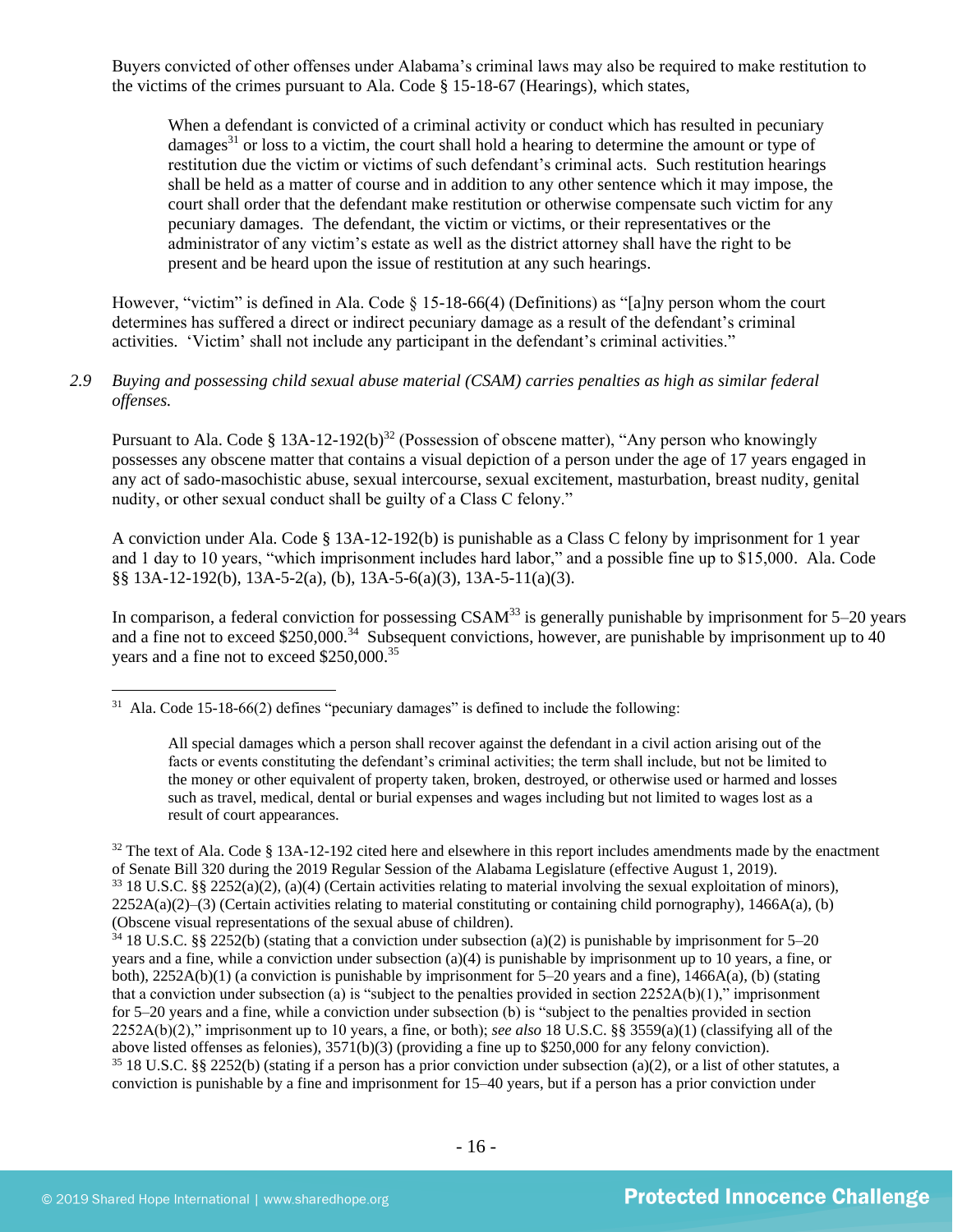#### *2.10 Convicted buyers of commercial sex acts with minors are required to register as sex offenders.*

Ala. Code § 15-20A-10(a)(1) (Registration rules for an adult sex offender) governs registration of adult sex offenders. An "adult sex offender" is defined as "[a] person convicted of a sex offense." Ala. Code § 15-20A-4(1) (Definitions). Pursuant to Ala. Code  $\S 15$ -20A-5<sup>36</sup> (Sex offenses),

For the purposes of this article, a sex offense includes any of the following offenses:

<span id="page-16-0"></span>(1) Rape in the first degree, as provided by Section 13A-6-61.

(2) Rape in the second degree, as provided by Section 13A-6-62 . . . .

. . . .

(5) Sexual misconduct, as provided by Section 13A-6-65, provided that on a first conviction or adjudication the sex offender is only subject to registration and verification pursuant to this chapter. On a second or subsequent conviction or adjudication of a sex offense, if the second or subsequent conviction or adjudication does not arise out of the same set of facts and circumstances as the first conviction or adjudication of a sex offense, the sex offender shall comply with all requirements of this chapter . . . . . . .

(7) Sexual abuse in the first degree, as provided by Section 13A-6-66.

(8) Sexual abuse in the second degree, as provided by Section 13A-6-67.

. . . .

(10) Enticing a child to enter a vehicle, room, house, office, or other place for immoral purposes, as provided by Section 13A-6-69.

(11) Sexual abuse of a child less than 12 years old, as provided by Section 13A-6-69.1. . . . .

(14) Violation of the Alabama Child Pornography Act, as provided by Sections 13A-12-191, 13A-12-192, 13A-12-196, or 13A-12-197 . . . .

. . . .

(20**)** Transmitting obscene material to a child by computer, as provided by Section 13A-6- 111.

. . . .

(23) Facilitating solicitation of unlawful sexual conduct with a child, as provided by Section 13A-6-121.

(24) Electronic solicitation of a child, as provided by Section 13A-6-122.

(25) Facilitating the on-line solicitation of a child, as provided by Section 13A-6-123.

(26) Traveling to meet a child for an unlawful sex act, as provided by Section 13A-6-124.

(27) Facilitating the travel of a child for an unlawful sex act, as provided by Section 13A-6- 125.

(28) Human trafficking in the first degree, as provided by Section 13A-6-152, provided that the offense involves sexual servitude.

(29) Human trafficking in the second degree, as provided by Section 13A-6-153, provided that the offense involves sexual servitude.

. . . .

(34) Any solicitation, attempt, or conspiracy to commit any of the offenses listed in subdivisions (1) to (33), inclusive.

subsection (a)(4), or a list of other statutes, a conviction is punishable by a fine and imprisonment for 10–20 years),  $2252A(b)(1)$  (stating if a person has a prior conviction under subsection (a)(2), (a)(3), or a list of other statutes, a conviction is punishable by a fine and imprisonment for  $15-40$  years),  $1466A(a)$ , (b) (stating that the penalty scheme for section 2252A(b) applies); *see also* 18 U.S.C. §§ 3559(a)(1) (classifying all of the above listed offenses as felonies), 3571(b)(3) (providing a fine up to \$250,000 for any felony conviction).

 $36$  The text of Ala. Code § 15-20A-5 cited here and elsewhere in this report includes amendments made by the enactment of Senate Bill 320 during the 2019 Regular Session of the Alabama Legislature (effective August 1, 2019).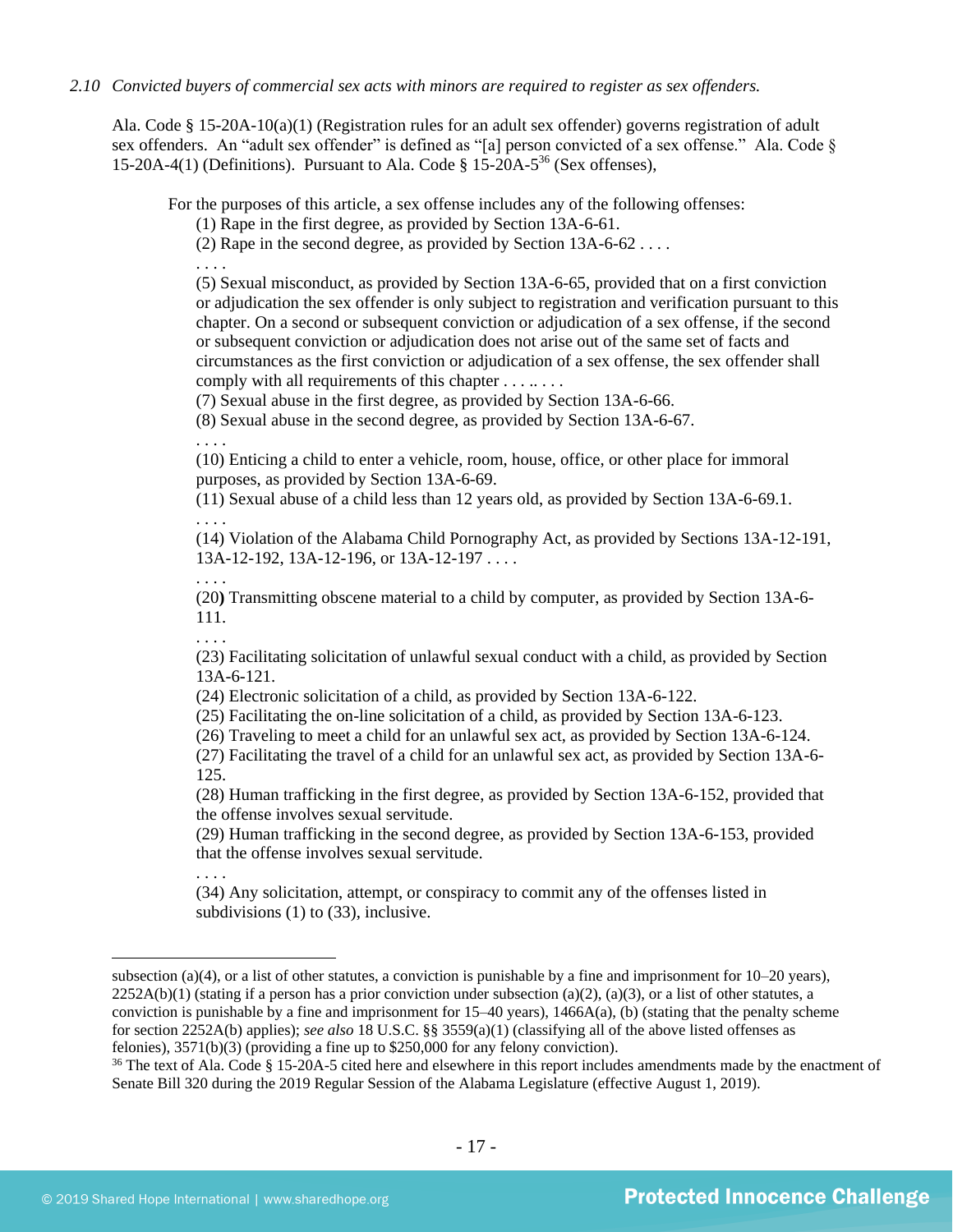. . . . (37) Any crime committed in another state, the District of Columbia, any United States territory, or a federal, military, Indian, or foreign country jurisdiction if that jurisdiction also requires that anyone convicted of that crime register as a sex offender in that jurisdiction. . . . .

Accordingly, buyers convicted of sex trafficking or possessing child sexual abuse material (CSAM) will be required to register as sex offenders. Because Ala. Code § 13A-12-121.1 (Engaging in an act of prostitution with a minor) is not included as a registerable offense, however, buyers would not be required to register for all acts constituting commercial sexual exploitation of children.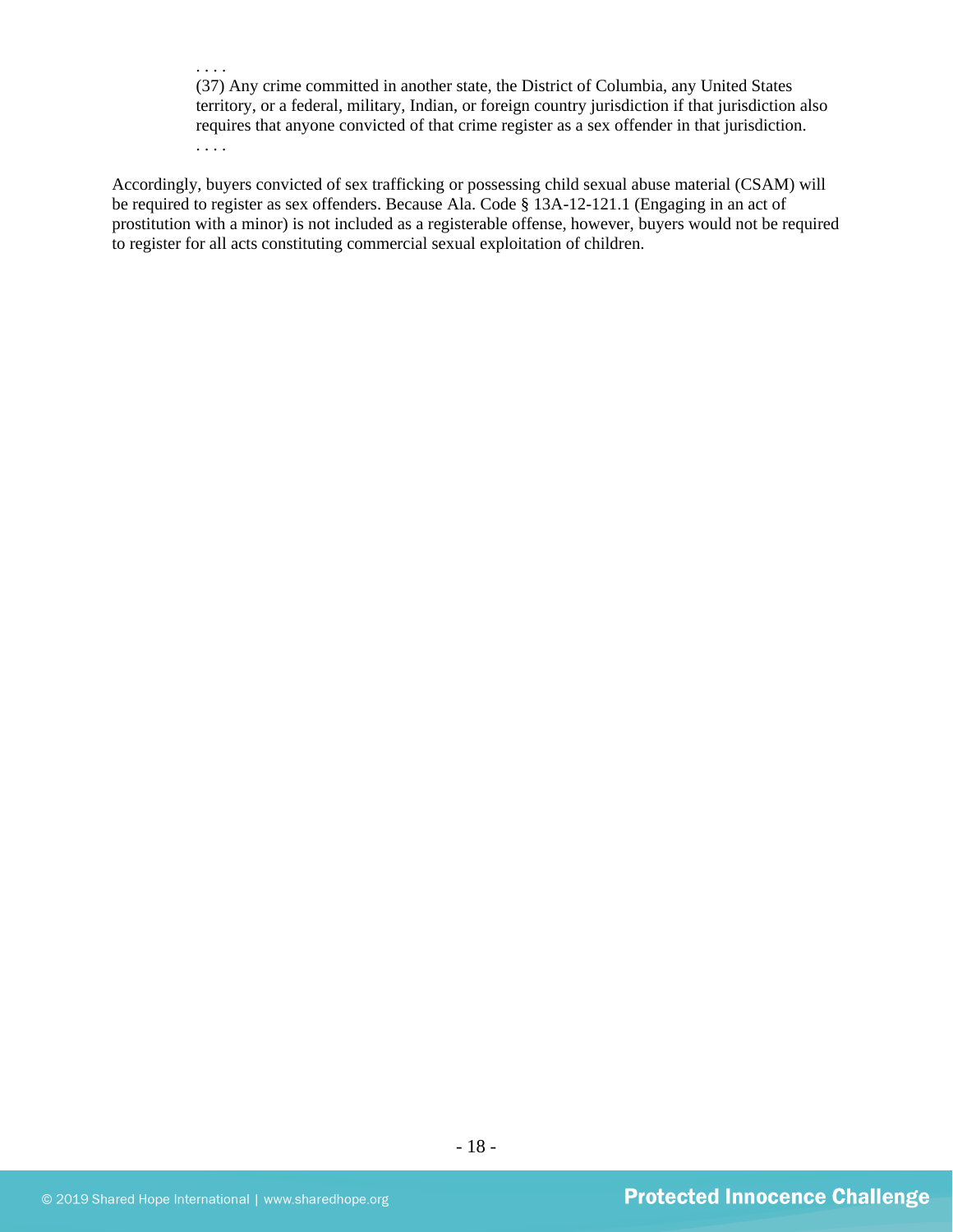#### **FRAMEWORK ISSUE 3: CRIMINAL PROVISIONS FOR TRAFFICKERS**

#### *Legal Components:*

- *3.1 Penalties for trafficking a child for sexual exploitation are as high as federal penalties.*
- *3.2 Creating and distributing child sexual abuse material (CSAM) carries penalties as high as similar federal offenses.*
- *3.3 Using the Internet or electronic communications to lure, entice, recruit or sell commercial sex acts with a minor is a separate crime or results in an enhanced penalty for traffickers.*
- *3.4 Financial penalties for traffickers, including asset forfeiture, are sufficiently high.*
- *3.5 Convicted traffickers are required to register as sex offenders.*
- *3.6 Laws relating to parental custody and termination of parental rights include sex trafficking or commercial sexual exploitation of children (CSEC) offenses as grounds for sole custody or termination in order to prevent traffickers from exploiting their parental rights as a form of control.*

*\_\_\_\_\_\_\_\_\_\_\_\_\_\_\_\_\_\_\_\_\_\_\_\_\_\_\_\_\_\_\_\_\_\_\_\_\_\_\_\_\_\_\_\_\_\_\_\_\_\_\_\_\_\_\_\_\_\_\_\_\_\_\_\_\_\_\_\_\_\_\_\_\_\_\_\_\_\_\_\_\_\_\_\_\_\_\_\_\_\_\_\_\_\_*

#### *Legal Analysis:*

*3.1 Penalties for trafficking a child for sexual exploitation are as high as federal penalties.* 

Ala. Code § 13A-6-152(a)(2) (Human trafficking in the first degree) makes it illegal if a trafficker "knowingly obtains, recruits, entices, solicits, induces, threatens, isolates, harbors, holds, restrains, transports, provides, or maintains any minor for the purpose of causing a minor to engage in sexual servitude."<sup>37</sup> A conviction under Ala. Code § 13A-6-152(a)(2) is punishable as a Class A felony<sup>38</sup> by imprisonment for life or 10–99 years, "which imprisonment includes hard labor," and a possible fine up to \$60,000. Ala. Code §§ 13A-6-152(e), 13A-5-2(a), (b), 13A-5-6(a)(1), 13A-5-11(a)(1). If the victim of a violation of Ala. Code § 13A-6-152 is under 12 years old and the "offense involves sexual servitude," a mandatory minimum imprisonment of 20 years applies. Ala. Code §§ 13A-5-6(a)(5), 15-20A-5(28), 15-20A-48(a). Also, Ala. Code § 13A-6-125 (Facilitating the travel of a child for an unlawful sex act) states that a person "who facilitates, arranges, provides, or pays for the transport of a child for the purposes of engaging in an unlawful sex act with a child, including sexual intercourse, sodomy, a sexual performance, obscene sexual performance, or other sexual conduct for his or her benefit or for the benefit of another" commits a Class A felony punishable by life imprisonment or 10–99 years, "which imprisonment includes hard labor," and a possible fine up to \$60,000. Ala. Code §§ 13A-6-125, 13A-5- 2(a), (b), 13A-5-6(a)(1), 13A-5-11(a)(1). Under Ala. Code § 13A-5-6(c),  $39$ 

In addition to any penalties heretofore or hereafter provided by law, in all cases where an offender is designated as a sexually violent predator pursuant to Section 15-20A-19,<sup>40</sup> or where an offender is convicted of a Class A felony criminal sex offense involving a child as defined in Section 15-20A-4, and is sentenced to a county jail or the Alabama Department of Corrections, the sentencing judge shall impose an additional penalty of not less than 10 years of post-release supervision to be served upon the defendant's release from incarceration.

Traffickers may also be prosecuted under Ala. Code  $\S 13A-12-111(a)$  (Promoting prostitution; first degree).<sup>41</sup> A conviction for violating Ala. Code § 13A-12-111(a) is punishable as a Class B felony by imprisonment for 2– 20 years, "which imprisonment includes hard labor," a possible fine up to \$30,000, a mandatory fine of \$500 "to compensative victims of prostitution and human trafficking," and a mandatory fine for subsequent

<sup>&</sup>lt;sup>37</sup> See supra Component 1.1 for the definitions of "sexual servitude" and "sexual conduct."

<sup>38</sup> *See supra* note [19.](#page-11-0)

<sup>39</sup> *See supra* note [20.](#page-11-1)

<sup>40</sup> *See supra* note [21.](#page-11-2)

<sup>41</sup> *See supra* Component 1.2 for the substantive provisions of Ala. Code § 13A-12-111(a).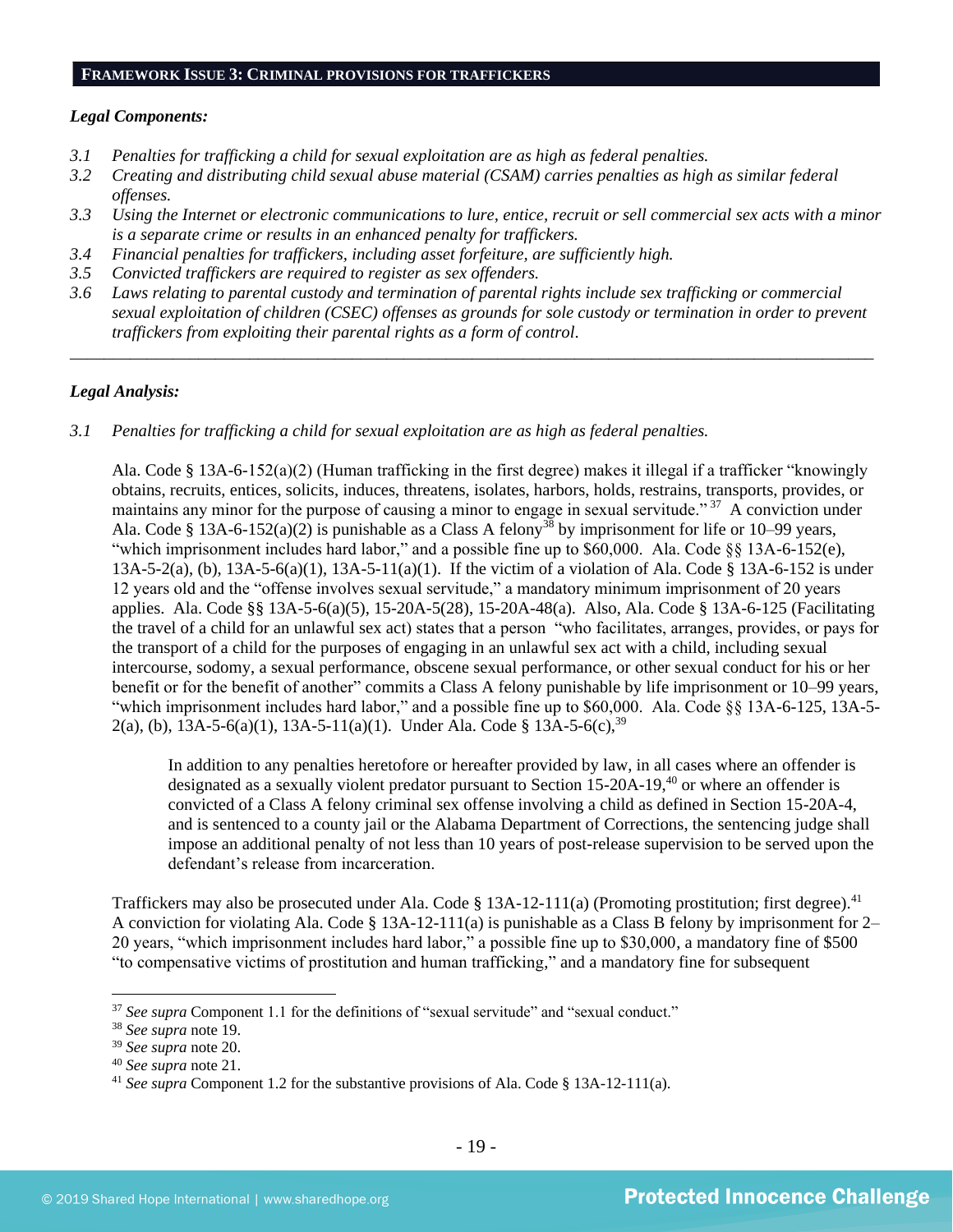offenses. 42 Ala. Code §§ 13A-12-111(b), 13A-5-2(a), (b), 13A-5-6(a)(2), 13A-5-11(a)(2), 13A-6-181(a), 13A-12-125. If the victim of a violation of Ala. Code § 13A-12-111 is under 12 years old, a mandatory minimum imprisonment of 10 years applies. Ala. Code §§ 13A-5-6(a)(6), 15-20A-5(12), 15-20A-48(a).

Additionally, traffickers could be prosecuted under Ala. Code § 13A-12-112(a) (Promoting prostitution; second degree), punishable as a Class C felony by imprisonment for 1 year and 1 day to 10 years, "which imprisonment includes hard labor," a possible fine up to \$15,000, and a mandatory fine of \$500, or more for subsequent offenses. Ala. Code §§ 13A-12-112(b), 13A-5-2(a), (b), 13A-5-6(a)(3), 13A-5-11(a)(3), 13A-6-181(a). Some traffickers could be prosecuted under Ala. Code § 13A-6-121 (Facilitating solicitation of unlawful sexual conduct with a child), which is a Class C felony, and is punishable by 1 year and 1 day to 10 years, "which imprisonment includes hard labor," and a possible fine of up \$15,000 Ala. Code §§ 13A-6-121, 13A-5-2(a), (b), 13A-5-6(a)(3), 13A-5-11(a)(3).

In comparison, if the victim is under the age of 14, a conviction under the Trafficking Victims Protection Act  $(TVPA)<sup>43</sup>$  for child sex trafficking is punishable by 15 years to life imprisonment and a fine not to exceed \$250,000. 18 U.S.C. §§ 1591(b)(1), 3559(a)(1), 3571(b)(3). If the victim is between the ages of 14–17, a conviction is punishable by 10 years to life imprisonment and a fine not to exceed \$250,000. 18 U.S.C. §§ 1591(b)(2), 3559(a)(1), 3571(b)(3). A conviction is punishable by mandatory life imprisonment, however, if the trafficker has a prior conviction for a federal sex offense<sup>44</sup> against a minor. 18 U.S.C. § 3559(e)(1).

# *3.2 Creating and distributing child sexual abuse material (CSAM) carries penalties as high as similar federal offenses.*

Alabama separately criminalizes the production, dissemination,<sup>45</sup> and possession with the intent to disseminate child sexual abuse material (CSAM). Ala. Code § 13A-12-197(a) (Production of obscene matter) states,

<span id="page-19-4"></span><span id="page-19-3"></span><span id="page-19-2"></span><span id="page-19-1"></span><span id="page-19-0"></span>Any person who knowingly<sup>46</sup> films, prints, records, photographs or otherwise produces any obscene matter that contains a visual depiction of a person under the age of 17 years engaged in any act of sado-masochistic abuse, sexual intercourse,<sup>47</sup> sexual excitement,<sup>48</sup> masturbation, breast nudity, genital nudity, or other sexual conduct<sup>49</sup> shall be guilty of a Class A felony.

 $46$  Ala. Code § 13A-12-190(4) defines "knowingly" as follows:

A person knowingly disseminates or publicly displays obscene matter when the person knows the nature of the matter. A person knows the nature of the matter when either of the following circumstances exist:

a. The person is aware of the character and content of the matter.

b. The person recklessly disregards circumstances suggesting the character and content of the matter.

<sup>42</sup> *See supra* note [7.](#page-3-0)

<sup>43</sup> *See supra* Component 2.4 for further discussion.

<sup>44</sup> *See supra* note [23.](#page-11-3) 

<sup>45</sup> Ala. Code § 13A-12-190(1) (Definitions) defines "disseminate" as "[t]o transmit, distribute, sell, lend, provide, transfer, or show, including through electronic means." The text of Ala. Code § 13A-12-190 cited here and elsewhere in this report includes amendments made by the enactment of Senate Bill 320 during the 2019 Regular Session of the Alabama Legislature (effective August 1, 2019).

<sup>&</sup>lt;sup>47</sup> Ala. Code § 13A-12-190(7) defines "sexual intercourse" as "[i]ntercourse, real or simulated, whether genitalgenital, oral-genital, anal-genital or oral-anal, whether between persons of the same or opposite sex or between a human and an animal."

<sup>&</sup>lt;sup>48</sup> Ala. Code § 13A-12-190(6) defines "sexual excitement" as "[t]he condition of human male or female genitals when in a state of sexual stimulation."

<sup>49</sup> Ala. Code § 13A-12-190(9) defines "other sexual conduct" as "[a]ny touching of the genitals, pubic areas, or buttocks of the human male or female, or the breasts of the female, whether alone or between members of the same or opposite sex or between humans and animals in an act of apparent sexual stimulation or gratification."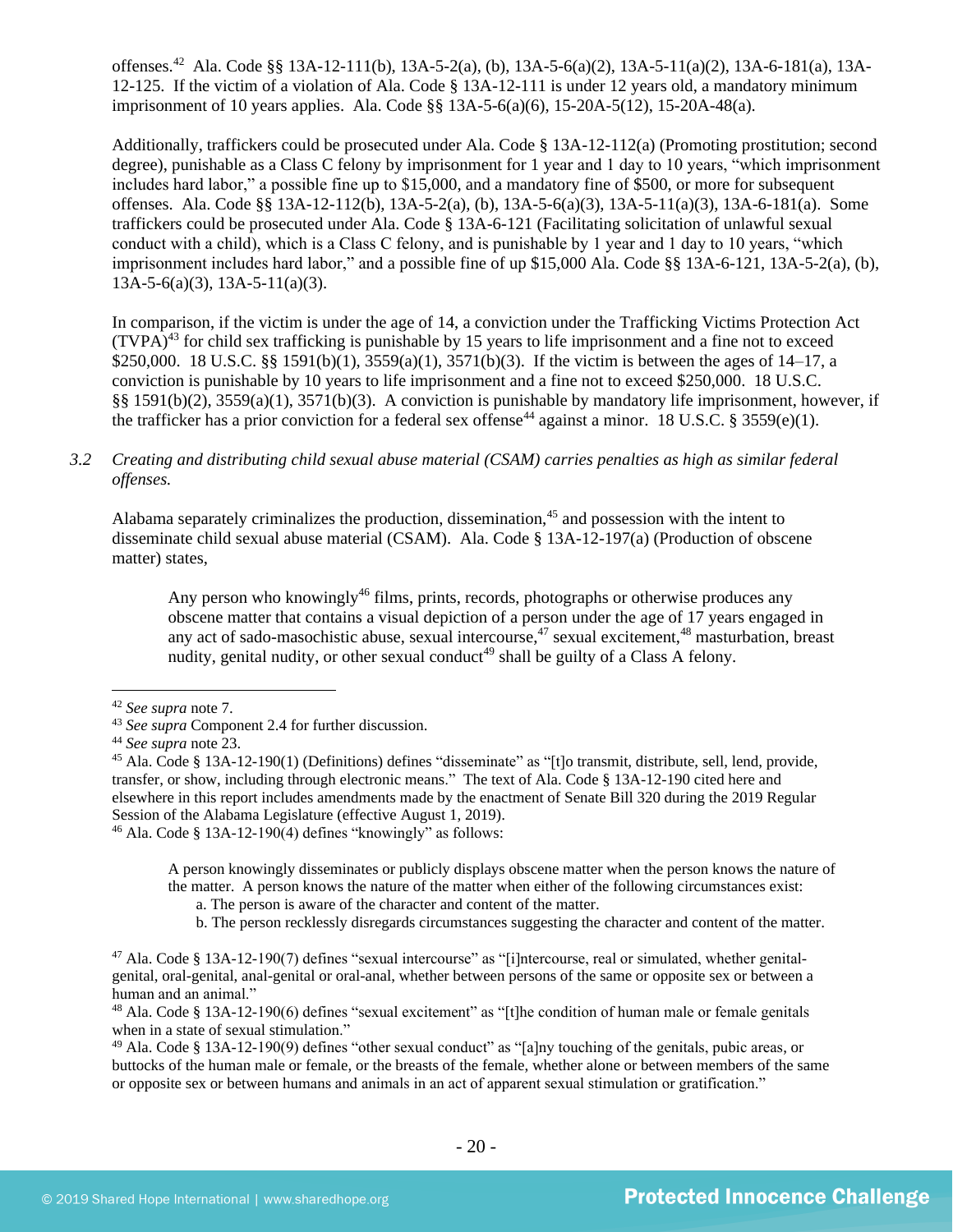Pursuant to Ala. Code § 13A-12-197(b), each depiction of each individual under 17 counts as a separate offense. A conviction under Ala. Code § 13A-12-197 is punishable as a Class A felony by imprisonment for life or 10–99 years, "which imprisonment includes hard labor," and a possible fine up to \$60,000. Ala. Code §§ 13A-5-2(a), (b), 13A-5-6(a)(1), 13A-5-11(a)(1). If the victim of a violation of Ala. Code § 13A-12-197 is under 12 years old, a mandatory minimum imprisonment of 20 years applies. Ala. Code §§ 13A-5-6(a)(5), 15-20A-5(14), 15-20A-48(a).

Ala. Code § 13A-12-191 (Dissemination or display of obscene matter) states,

Any person who shall knowingly disseminate or display publicly any obscene matter containing a visual depiction of a person under the age of 17 years engaged in any act of sado-masochistic abuse, sexual intercourse, sexual excitement, masturbation, breast nudity, genital nudity, or other sexual conduct shall be guilty of a Class B felony.

Ala. Code § 13A-12-192(a)<sup>50</sup> (Possession of obscene matter) states,

Any person who knowingly possesses with intent to disseminate any obscene matter that contains a visual depiction of a person under the age of 17 years engaged in any act of sado-masochistic abuse, sexual intercourse, sexual excitement, masturbation, breast nudity, genital nudity, or other sexual conduct shall be guilty of a Class B felony. Any transfer of the visual depiction from any electronic device to any other device, program, application, or any other place with storage capability which can be made available or is accessible by other users, is prima facie evidence of possession with intent to disseminate.

Class B felonies are punishable by imprisonment of 2–20 years, "which imprisonment includes hard labor," and possible fines up \$30,000. Ala. Code §§ 13A-5-2(a), (b), 13A-5-6(a)(2), 13A-5-11(a)(2). If the child involved in the commission of Ala. Code § 13A-12-197(a) (Production of obscene matter) is under 12 years old, a mandatory minimum imprisonment of 20 years applies, while if the child involved in the commission of Ala. Code § 13A-12-191 (Dissemination or display of obscene matter) or § 13A-12-192(a) (Possession of obscene matter) is under 12 years old, a mandatory minimum imprisonment of 10 years applies. Ala. Code §§ 13A-5- 6(a)(5), (a)(6), 15-20A-5(14), 15-20A-48(a).

Pursuant to Ala. Code § 13A-12-196 (Permitting or allowing child to engage in production of obscene matter),

Any parent or guardian who knowingly permits or allows their child, ward, or dependent under the age of 17 years to engage in the production of any obscene matter containing a visual depiction of such child, ward, or dependent under the age of 17 years engaged in any act of sado-masochistic abuse, sexual excitement, masturbation, breast nudity, genital nudity, or other sexual conduct shall be guilty of a Class A felony.

A Class A felony is punishable by life imprisonment or 10–99 years, "which imprisonment includes hard labor," and a possible fine up to  $$60,000$ . Ala. Code  $\$  13A-5-6(a)(1), 13A-5-11(a)(1). Additionally, if the child involved is under the age of 12, a mandatory minimum imprisonment of 20 years applies. Ala. Code §§ 13A-5-2(a), (b), 13A-5-6(a)(5), 15-20A-5(14), 15-20A-48(a).

In comparison, if the victim is under the age of 14, a conviction under the TVPA for child sex trafficking is punishable by 15 years to life imprisonment and a fine not to exceed \$250,000. 18 U.S.C. §§ 1591(b)(1),  $3559(a)(1)$ ,  $3571(b)(3)$ . If the victim is between the ages of  $14-17$ , a conviction is punishable by 10 years to life imprisonment and a fine not to exceed \$250,000. 18 U.S.C. §§ 1591(b)(2), 3559(a)(1), 3571(b)(3). A

<sup>50</sup> *See supra* note [32.](#page-15-0)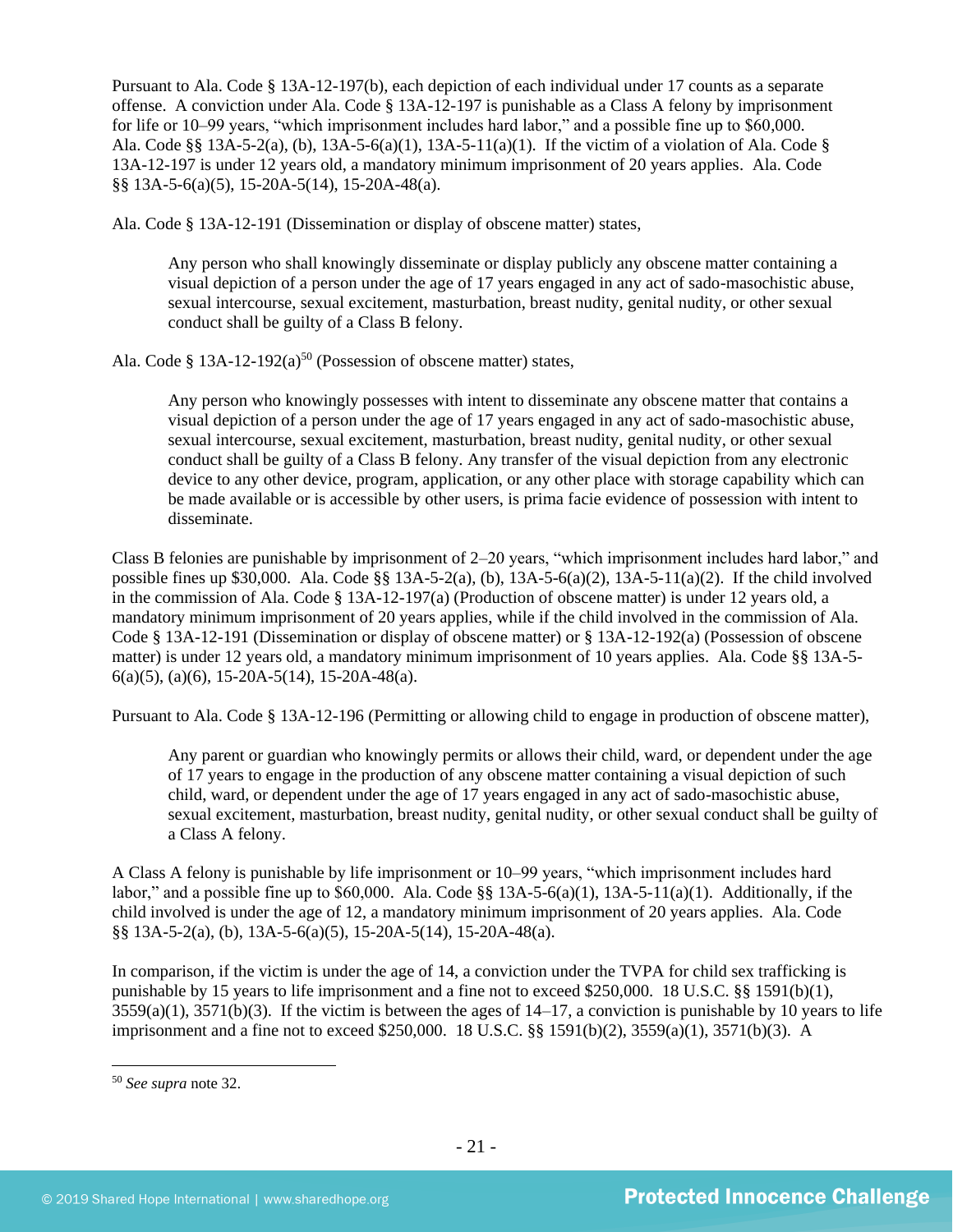conviction is punishable by mandatory life imprisonment, however, if the trafficker has a prior conviction for a federal sex offense<sup>51</sup> against a minor. 18 U.S.C. § 3559(e)(1). Additionally, a federal conviction for distribution of CSAM<sup>52</sup> is generally punishable by imprisonment for 5–20 years and a fine not to exceed \$250,000.<sup>53</sup> Subsequent convictions, however, are punishable by imprisonment up to 40 years and a fine not to exceed \$250,000.<sup>54</sup>

*3.3 Using the Internet or electronic communication to lure, entice, recruit or sell commercial sex acts with a minor is a separate crime or results in an enhanced penalty for traffickers.*

The use of the Internet or other electronic communication to reach children under 16 for commercial sex acts is illegal under Ala. Code § 13A-6-122<sup>55</sup> (Electronic solicitation of a child).<sup>56</sup> Pursuant to Ala. Code § 13A-6-122,

A person who, knowingly entices, induces, persuades, seduces, prevails, advises, coerces, lures, or orders, or attempts to entice, induce, persuade, seduce, prevail, advise, coerce, lure, or order, by means of a computer, on-line service, Internet service . . . or any other electronic communication or storage device, a child who is at least three years younger than the defendant, or another person believed by the defendant to be a child at least three years younger than the defendant to meet with the defendant or any other person for the purpose of engaging in sexual intercourse, sodomy, sexual contact, sexual performance, obscene sexual performance, sexual conduct, or genital mutilation or directs a child to engage in sexual intercourse, sodomy, sexual contact, sexual performance, obscene sexual performance, sexual conduct, or genital mutilation, is guilty of electronic solicitation of a child . . . .

A conviction for violating Ala. Code § 13A-6-122 is punishable as a Class B felony by imprisonment for 2–20 years, "which imprisonment includes hard labor," and a possible fine up to \$30,000. Ala. Code §§ 13A-6-122,  $13A-5-2(a)$ , (b),  $13A-5-6(a)(2)$ ,  $13A-5-11(a)(2)$ .

Additionally, pursuant to Ala. Code § 13A-6-121 (Facilitating solicitation of unlawful sexual conduct with a child),

<sup>51</sup> *See supra* note [23.](#page-11-3) 

 $52\,18$  U.S.C. §§ 2252(a)(1), (a)(2), (a)(3) (Certain activities relating to material involving the sexual exploitation of minors),  $2252A(a)(2)$ ,  $(a)(3)$  (Certain activities relating to material constituting or containing child pornography), 1466A(a) (Obscene visual representations of the sexual abuse of children).

<sup>&</sup>lt;sup>53</sup> 18 U.S.C. §§ 2252(b) (stating that a conviction under subsection (a)(1), (a)(2), or (a)(3) is punishable by imprisonment for 5–20 years and a fine), 2252A(b)(1) (a conviction is punishable by imprisonment for 5–20 years and a fine), 1466A(a), (b) (stating that a conviction under subsection (a) is "subject to the penalties provided in section 2252A(b)(1)," imprisonment for 5–20 years and a fine, while a conviction under subsection (b) is "subject to the penalties provided in section 2252A(b)(2)," imprisonment up to 10 years, a fine, or both); *see also* 18 U.S.C. §§ 3559(a)(1) (classifying all of the above listed offenses as felonies),  $3571(b)(3)$  (providing a fine up to \$250,000 for any felony conviction).

<sup>&</sup>lt;sup>54</sup> 18 U.S.C. §§ 2252(b) (stating if a person has a prior conviction under subsection (a)(1), (a)(2), or (a)(3) or a list of other statutes, a conviction is punishable by a fine and imprisonment for 15–40 years), 2252A(b)(1) (stating if a person has a prior conviction under subsection (a)(2), (a)(3), or a list of other statutes, a conviction is punishable by a fine and imprisonment for 15–40 years), 1466A(a), (b) (stating that the penalty scheme for section 2252A(b) applies); *see also* 18 U.S.C. §§ 3559(a)(1) (classifying all of the above listed offenses as felonies), 3571(b)(3) (providing a fine up to \$250,000 for any felony conviction).

<sup>55</sup> *See supra* note [13.](#page-7-0)

<sup>56</sup> For purposes of Ala. Code § 13A-6-122 (Electronic solicitation of a child), § 13A-6-121 (Facilitating solicitation of unlawful sexual conduct with a child), § 13A-6-123 (Facilitating the on-line solicitation of a child), § 13A-6-124 (Traveling to meet a child for an unlawful sex act), and § 13A-6-125 (Facilitating the travel of a child for an unlawful sex act), a "child" means "a person under 16 years of age." Ala. Code § 13A-6-120.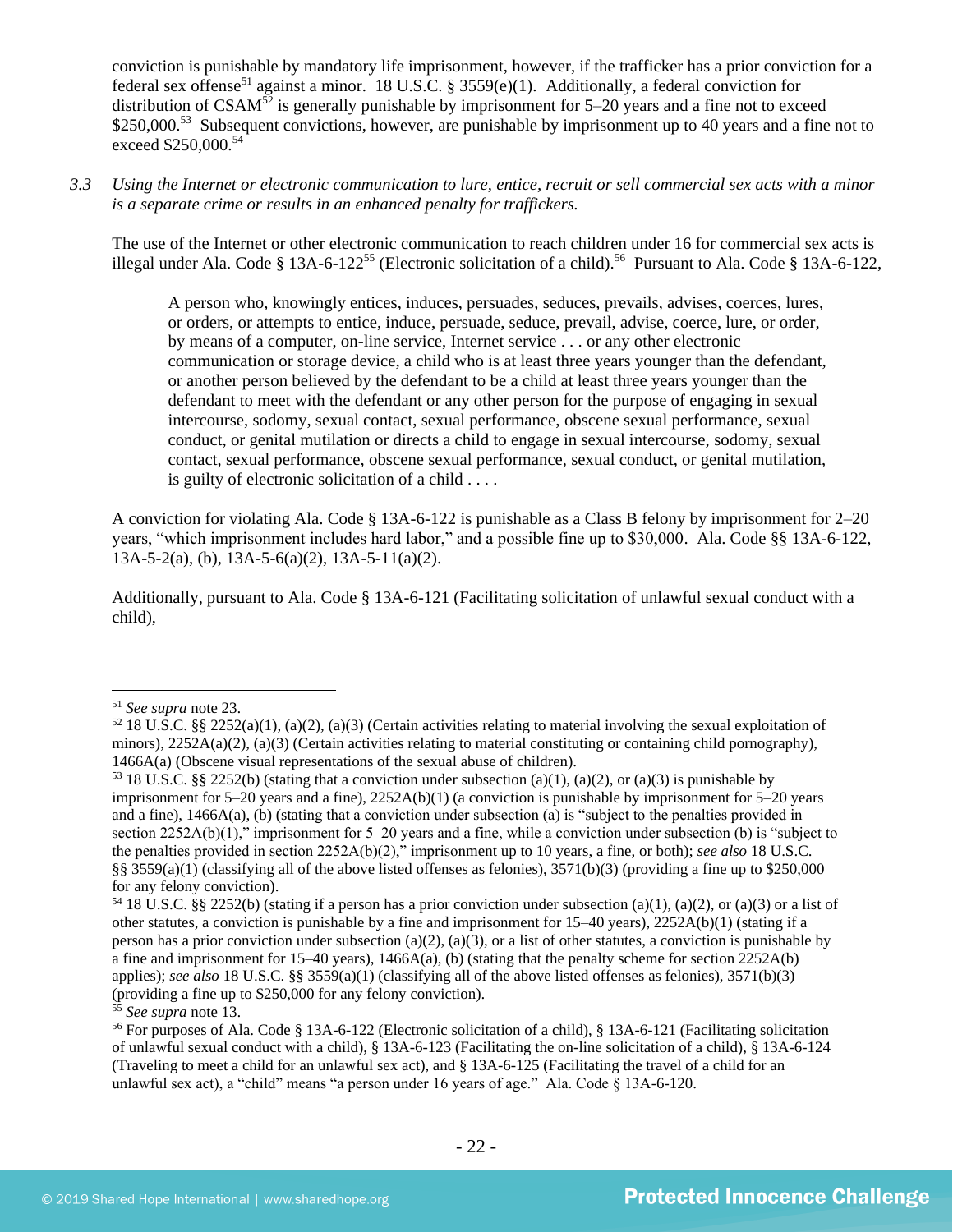A person who knowingly compiles, enters into, or transmits by use of computer or otherwise; makes, prints, publishes, or reproduces by computerized or other means; knowingly causes or allows to be entered into or transmitted by use of computer or otherwise; or buys, sells, receives, exchanges, or disseminates any notice, statement, or advertisement of any child's name, telephone number, place of residence, other geographical location, physical characteristics, or other descriptive or identifying information for the purpose of facilitating, encouraging, offering, or soliciting unlawful sexual conduct of or with any child, or the visual depiction of such conduct, is guilty of facilitating solicitation of unlawful sexual conduct with a child . . . .

As a Class C felony, a conviction for violating Ala. Code § 13A-6-121 is punishable by 1 year and 1 day to 10 years, "which imprisonment includes hard labor," and a possible fine of up \$15,000. Ala. Code §§ 13A-6-121,  $13A-5-2(a)$ , (b),  $13A-5-6(a)(3)$ ,  $13A-5-11(a)(3)$ .

# *3.4 Financial penalties for traffickers, including asset forfeiture, are sufficiently high.*

Traffickers face a number of financial penalties, including fines, restitution, forfeiture, and civil damages. Traffickers convicted of Ala. Code § 13A-12-197 (Production of obscene matter), a Class A felony, are subject to a possible fine up to  $$60,000$  pursuant to Ala. Code  $$13A-5-11(a)(1)$  (Fines for felonies). Traffickers convicted of Ala. Code § 13A-12-111 (Promoting prostitution; first degree), § 13A-6-122 (Electronic solicitation of a child), § 13A-12-191 (Dissemination or display of obscene matter), or § 13A-12-192(a) (Possession of obscene matter), all Class B felonies, are subject to possible fines up to \$30,000. Ala. Code § 13A-5-11(a)(2). Traffickers convicted of Ala. Code § 13A-12-112 (Promoting prostitution; second degree) or § 13A-6-121 (Facilitating solicitation of unlawful sexual conduct with a child), both Class C felonies, are subject to a possible fine up to \$15,000. Ala. Code §§ 13A-12-112(b), 13A-6-121, 13A-5-11(a)(3). Pursuant to Ala. Code § 13A-5-11(a)(5),<sup>57</sup> the court may fix the fine at "[a]ny amount not exceeding double the pecuniary gain to the defendant or loss to the victim caused by the commission of the offense." Additionally, pursuant to Ala. Code  $\S$  13A-6-181(a)<sup>58</sup> (Additional fine for certain crimes relating to prostitution; pre-trial diversion programs), traffickers convicted of Ala. Code § 13A-12-111 (Promoting prostitution; first degree) or § 13A-12-112 face a mandatory fine of \$500, or more for subsequent offenses.

Traffickers convicted of Ala. Code § 13A-6-152 (Human trafficking in the first degree), § 13A-6-153 (Human trafficking in the second degree), § 13A-12-111 (Promoting prostitution in the first degree), § 13A-12-112 (Promoting prostitution in the second degree), § 13A-12-121 (Prohibited activities), or § 13A-12-121.1 (Engaging in an act of prostitution with a minor) face an additional mandatory fine of \$500 "which shall be used to compensate victims of prostitution and human trafficking." Ala. Code § 13A-12- 125 (Additional penalty for engaging in an act of prostitution with a minor). Fines collected under Ala. Code § 13A-12-125 "shall be deposited into the State Treasury to the credit of the Alabama Crime Victims Compensation Fund under Section 15-23-16."

Asset forfeiture provisions apply to traffickers convicted of Ala. Code § 13A-12-197(a), § 13A-12-191, and § 13A-12-192(a). Ala. Code § 13A-12-198 (Forfeiture and condemnation of contraband) states in part,

Any article, equipment, machine, materials, matter, vehicle or other thing whatsoever used in the commercial production, transportation, dissemination, display or storage of any obscene matter displaying or depicting a person under the age of 17 years engaged in any of the obscene acts described in Sections 13A-12-191, 13A-12-192, 13A-12-196 and 13A-12-197 shall be contraband and shall be forfeited to the State of Alabama.

<sup>57</sup> *See supra* note [4.](#page-2-0)

<sup>58</sup> *See supra* note [7.](#page-3-0)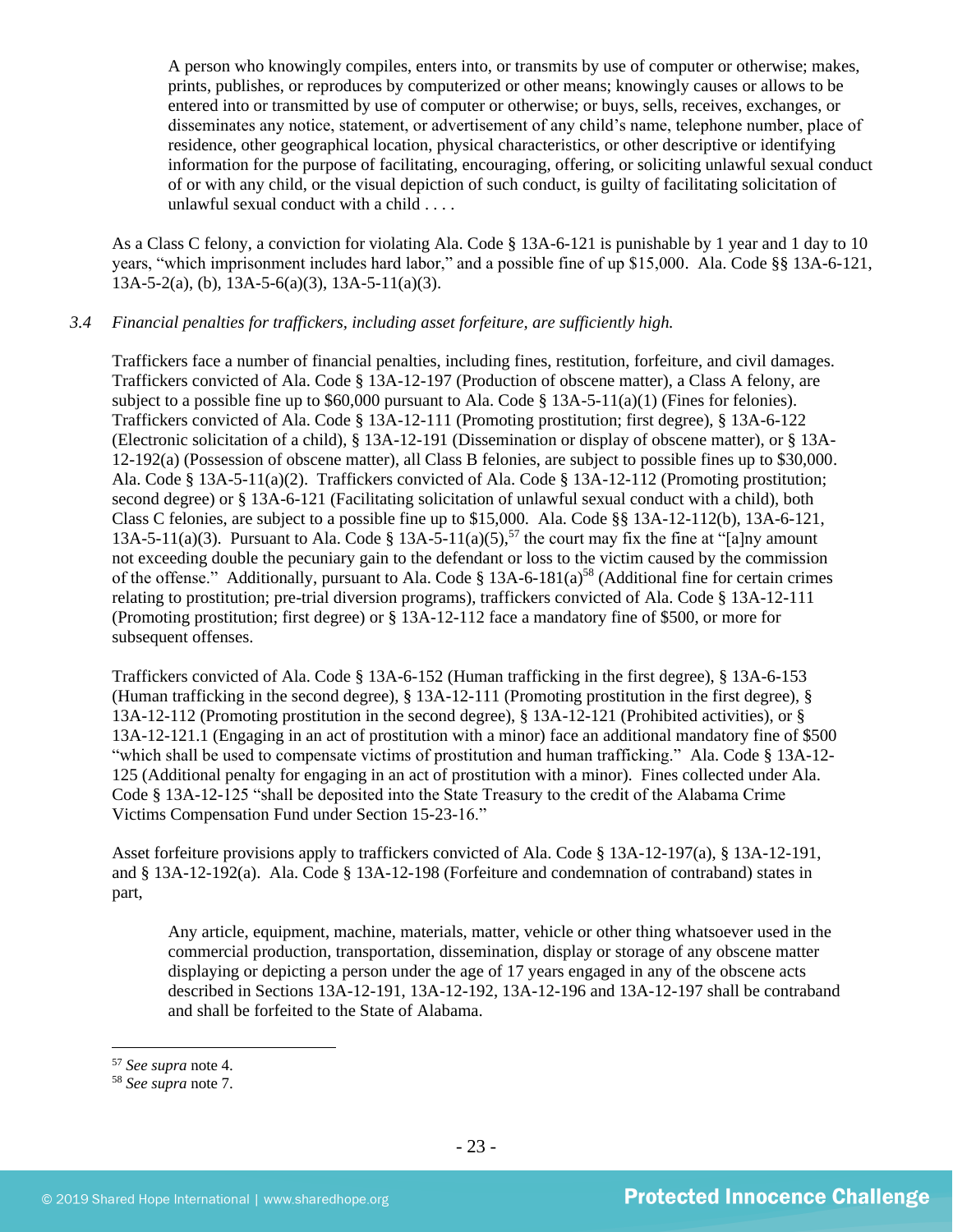Traffickers convicted of other offenses under Alabama's criminal laws may also be required to make restitution to the victims of the crimes pursuant to Ala. Code § 15-18-67 (Hearings), which states that

[w]hen a defendant is convicted of a criminal activity or conduct which has resulted in pecuniary damages or  $loss^{59}$  to a victim, the court shall hold a hearing to determine the amount or type of restitution due the victim or victims of such defendant's criminal acts. Such restitution hearings shall be held as a matter of course and in addition to any other sentence which it may impose, the court shall order that the defendant make restitution or otherwise compensate such victim for any pecuniary damages. The defendant, the victim or victims, or their representatives or the administrator of any victim's estate as well as the district attorney shall have the right to be present and be heard upon the issue of restitution at any such hearings.

However, "victim" is defined in Ala. Code § 15-18-66(4) (Definitions) as "[a]ny person whom the court determines has suffered a direct or indirect pecuniary damage as a result of the defendant's criminal activities. 'Victim' shall not include any participant in the defendant's criminal activities."

Traffickers convicted of Ala. Code  $\S 13A-6-152(a)(2)$  (Human trafficking in the first degree) are subject to additional forfeiture and restitution provisions. Pursuant to Ala. Code § 13A-6-156 (Forfeiture of profits or proceeds and interest in property),

A person who commits the offense of human trafficking in the first degree or human trafficking in the second degree shall forfeit to the State of Alabama any profits or proceeds and any interest in property that he or she has acquired or maintained that the sentencing court determines to have been acquired or maintained as a result of committing human trafficking in the first degree or human trafficking in the second degree. Any assets seized shall first be used to pay restitution to trafficking victims and subsequently to pay any damages awarded to victims in a civil action. Any remaining assets shall go toward the cost of the investigation and prosecution and the remaining assets shall be remitted to funding the Alabama Crime Victims Compensation Fund.

Traffickers convicted of prostitution-related offenses, including the CSEC offense of promoting prostitution in the first degree, also face forfeiture under Ala. Code § 15-5-61(a) (Seizure and forfeiture of property criminally acquired) which states,

Any property, proceeds, or instrumentality of every kind, used or intended for use in the course of, derived from, or realized through the commission of a felony offense, as defined in this article, or a misdemeanor offense under Article 3, Chapter 12, Title 13A, relating to prostitution offenses, or as inducement or attempt or conspiracy to commit such offenses, is subject to civil forfeiture.

Pursuant to Ala. Code § 13A-6-155(a) (Mandatory restitution), traffickers convicted under any provision of the human trafficking article, Ala. Code § 13A-6-150 et seq., will be required to "pay mandatory restitution to the victim, prosecutorial or law enforcement entity, with the proceeds from property forfeited under Section 6 [i.e. Section 13A-6-156] applied first to payment of restitution."

Furthermore, under Ala. Code § 13A-6-157 (Civil action by victims; relief awarded),

(a) An individual who is a victim of human trafficking may bring a civil action in the appropriate state court.

(b) Venue for any action brought under this section shall be in the county in which the offense was committed or in any other county into or through which the person upon whom it was

<sup>59</sup> *See supra* note [31.](#page-15-1)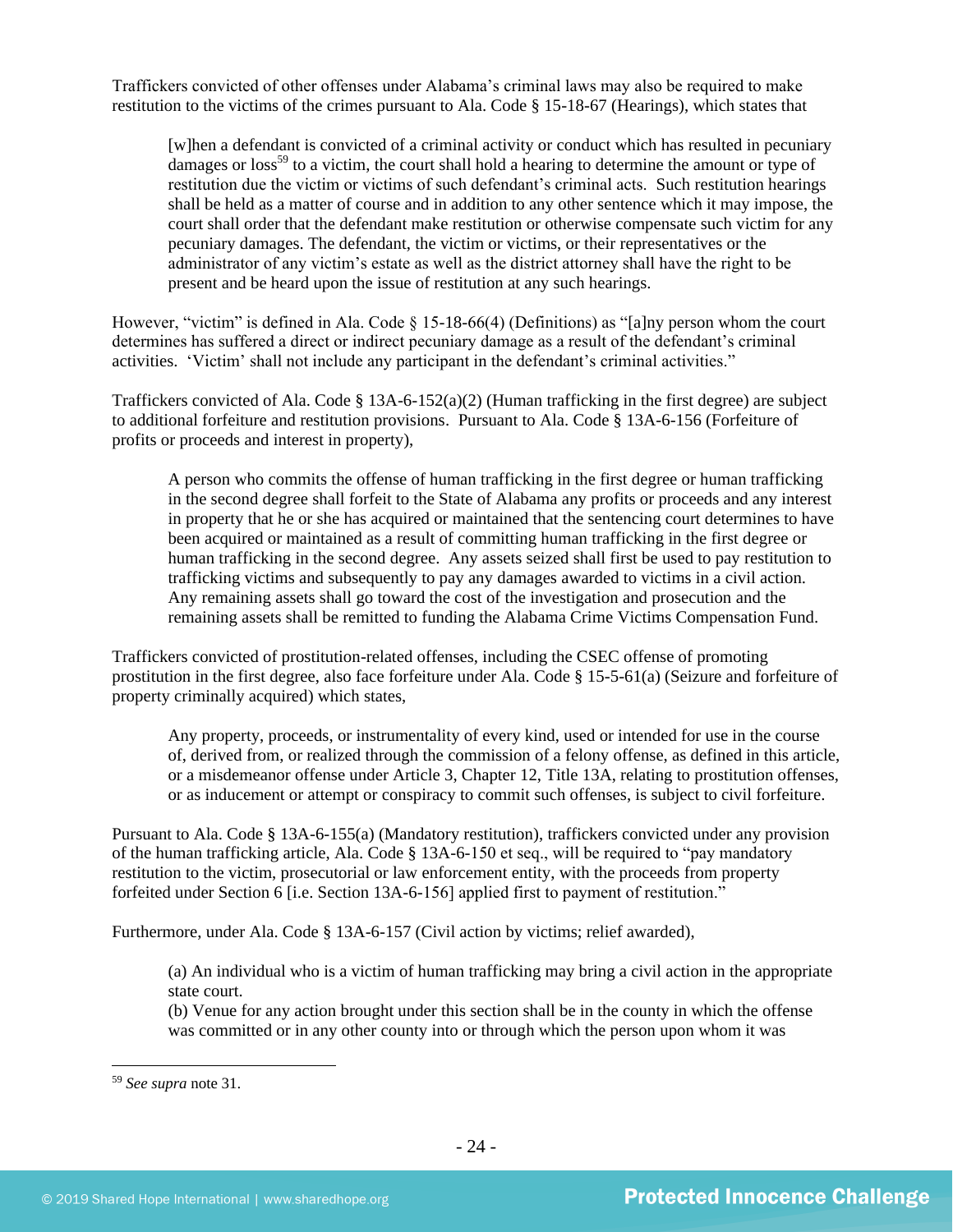committed may have been carried in the commission of the offense. If venue is proper in more than one county, venue shall be in either county.

(c) The court may award actual damages, compensatory damages, punitive damages, injunctive relief, and any other appropriate relief. A prevailing plaintiff shall also be awarded attorney's fees and costs. Treble damages shall be awarded on proof of actual damages where defendant's acts were willful and malicious.

(d) The court shall award a prevailing plaintiff attorney's fees and costs.

(e) Upon commencement of any action brought under this section, the clerk of the court shall mail a copy of the complaint or other initial pleading to the office of the Attorney General and, upon entry of any injunction, judgment, or decree in the action, shall mail a copy of the injunction, judgment, or decree to the office of the Attorney General.

(f) This section does not preclude any other remedy available to the victim under federal law or the laws of this state.

Lastly, the Attorney General is permitted to bring a civil action against any offender of human trafficking for the purpose of recovering damages for victims. Pursuant to Ala. Code § 13A-6-157.1(b) (Attorney General may enforce the human trafficking laws and recover damages for victims), "In addition to any other remedy under this article [Human trafficking], the Attorney General may bring a civil action on behalf of the state in the appropriate state court to recover actual damages for victims of acts or practices performed in violation of this article." Ala. Code § 13A-6-162 (Civil penalty for violations) further provides,

(a) Any person, corporation, or other legal entity who engages in any act or practice that violates this article is liable for a civil penalty of up to fifty thousand dollars (\$50,000) for each violation. . . . .

(d) In any successful action brought by the Attorney General under this section, the court shall award the office of the Attorney General reasonable attorney's fees and costs.

(e) All penalties recovered in actions brought under this section shall be deposited into the State Treasury to the credit of the Attorney General's Special Revenue Account for the purpose of implementing and enforcing this Article . . . . "

*3.5 Convicted traffickers are required to register as sex offenders.*

Ala. Code § 15-20A-10(a)(1) (Registration rules for an adult sex offender) governs registration for adult sex offenders. An "adult sex offender" is defined as "[a] person convicted of a sex offense." Ala. Code § 15-20A-4(1) (Definitions). Pursuant to Ala. Code  $\S$  15-20A-5<sup>60</sup> (Sex offenses),

For the purposes of this article, a sex offense includes any of the following offenses:

(12) Promoting prostitution in the first degree, as provided by Section 13A-12-111.

(13) Promoting prostitution in the second degree, as provided by Section 13A-12-112.

(14) Violation of the Alabama Child Pornography Act, as provided by Sections 13A-12-191 . . . .

. . . .

. . . .

(20**)** Transmitting obscene material to a child by computer, as provided by Section 13A-6- 111.

. . . .

(23) Facilitating solicitation of unlawful sexual conduct with a child, as provided by Section 13A-6-121.

(24) Electronic solicitation of a child, as provided by Section 13A-6-122.

<sup>60</sup> *See supra* note [36.](#page-16-0)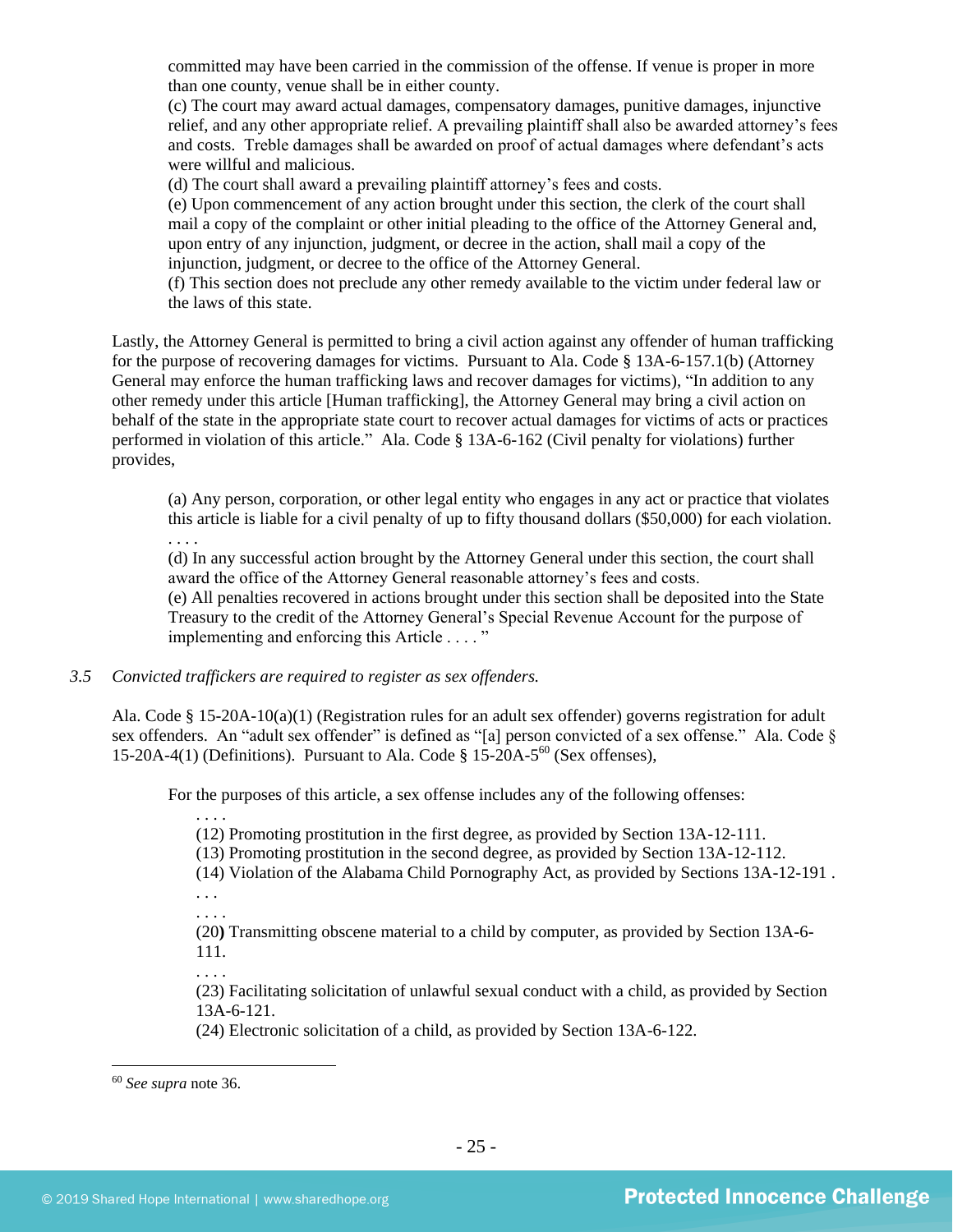(25) Facilitating the on-line solicitation of a child, as provided by Section 13A-6-123.

(26) Traveling to meet a child for an unlawful sex act, as provided by Section 13A-6-124.

(27) Facilitating the travel of a child for an unlawful sex act, as provided by Section 13A-6- 125.

(28) Human trafficking in the first degree, as provided by Section 13A-6-152, provided that the offense involves sexual servitude.

(29) Human trafficking in the second degree, as provided by Section 13A-6-153, provided that the offense involves sexual servitude.

. . . . (34) Any solicitation, attempt, or conspiracy to commit any of the offenses listed in subdivisions (1) to (33).

. . . .

(37) Any crime committed in another state, the District of Columbia, any United States territory, or a federal, military, Indian, or foreign country jurisdiction if that jurisdiction also requires that anyone convicted of that crime register as a sex offender in that jurisdiction. . . . .

Accordingly, traffickers convicted of sex trafficking or CSEC offenses and those convicted of creating or distributing child sexual abuse material (CSAM) will be required to register as sex offenders.

*3.6 Laws relating to parental custody and termination of parental rights include sex trafficking or commercial sexual exploitation of children (CSEC) offenses as grounds for sole custody or termination in order to prevent traffickers from exploiting their parental rights as a form of control.* 

Neither convictions under the human trafficking laws, Ala. Code § 13A-6-152(a) (Human trafficking in the first degree) and § 13A-6-153(a) (Human trafficking in the second degree), nor any CSEC law are expressly enumerated in Ala. Code § 12-15-319(a) (Grounds for termination of parental rights; factors considered; presumption arising from abandonment) as grounds for the termination of parental rights. However, the definition of "abuse," which includes subjecting a child to prostitution and sexual exploitation, as well as "[c]onviction of and imprisonment for a felony" provide grounds for terminating a trafficker's parental rights. Ala. Code § 12-15-319(a) states in part,

If the juvenile court finds from clear and convincing evidence, competent, material, and relevant in nature, that the parents of a child are unable or unwilling to discharge their responsibilities to and for the child, or that the conduct or condition of the parents renders them unable to properly care for the child and that the conduct or condition is unlikely to change in the foreseeable future, it may terminate the parental rights of the parents. In determining whether or not the parents are unable or unwilling to discharge their responsibilities to and for the child and to terminate the parental rights, the juvenile court shall consider the following factors including, but not limited to, the following:

(3) That the parent has tortured, abused, $61$  cruelly beaten, or otherwise maltreated the child, or attempted to torture, abuse, cruelly beat, or otherwise maltreat the child, or the child is in

. . . .

 $61$  Pursuant to Ala. Code § 12-15-301 (Definitions), abuse includes the following:

<sup>. . . .</sup> (4) Child abuse. Harm or the risk of harm to the emotional health, physical health, or welfare of a child, which can occur through nonaccidental physical or mental injury, sexual abuse, or attempted sexual abuse or sexual exploitation or attempted sexual exploitation.

<sup>(15)</sup> Sexual abuse. Sexual abuse includes the employment, use, persuasion, inducement, enticement, or coercion of any child to engage in, or having a child assist any person to engage in, any sexually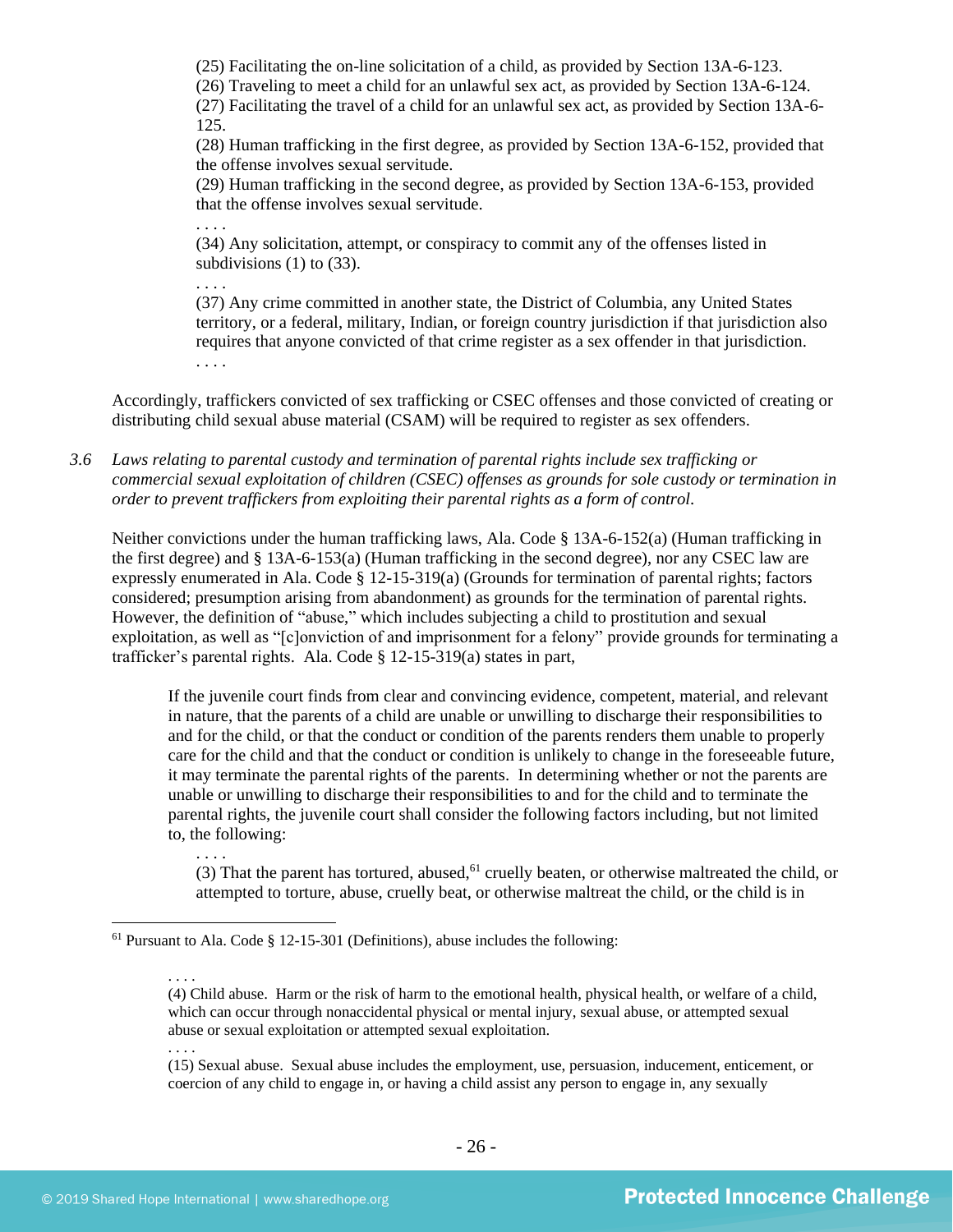clear and present danger of being thus tortured, abused, cruelly beaten, or otherwise maltreated as evidenced by the treatment of a sibling.

- (4) Conviction of and imprisonment for a felony.
- (5) Commission by the parents of any of the following:

a. Murder or manslaughter of another child of that parent.

b. Aiding, abetting, attempting, conspiring, or soliciting to commit murder or manslaughter of another child of that parent.

c. A felony assault or abuse which results in serious bodily injury to the surviving child or another child of that parent. The term serious bodily injury shall mean bodily injury which involves substantial risk of death, extreme physical pain, protracted and obvious disfigurement, or protracted loss or impairment of the function of a bodily member, organ, or mental faculty.

*See infra* note [85.](#page-35-0)

. . . .

explicit conduct or any simulation of the conduct for the purpose of producing any visual depiction of the conduct. Sexual abuse also includes rape, molestation, prostitution, or other forms of sexual exploitation or abuse of children, or incest with children, as those acts are defined in this article or by Alabama law.

<sup>(16)</sup> Sexual exploitation. Sexual exploitation includes allowing, permitting, or encouraging a child to engage in prostitution and allowing, permitting, encouraging, or engaging in the obscene or pornographic photographing, filming, or depicting of a child.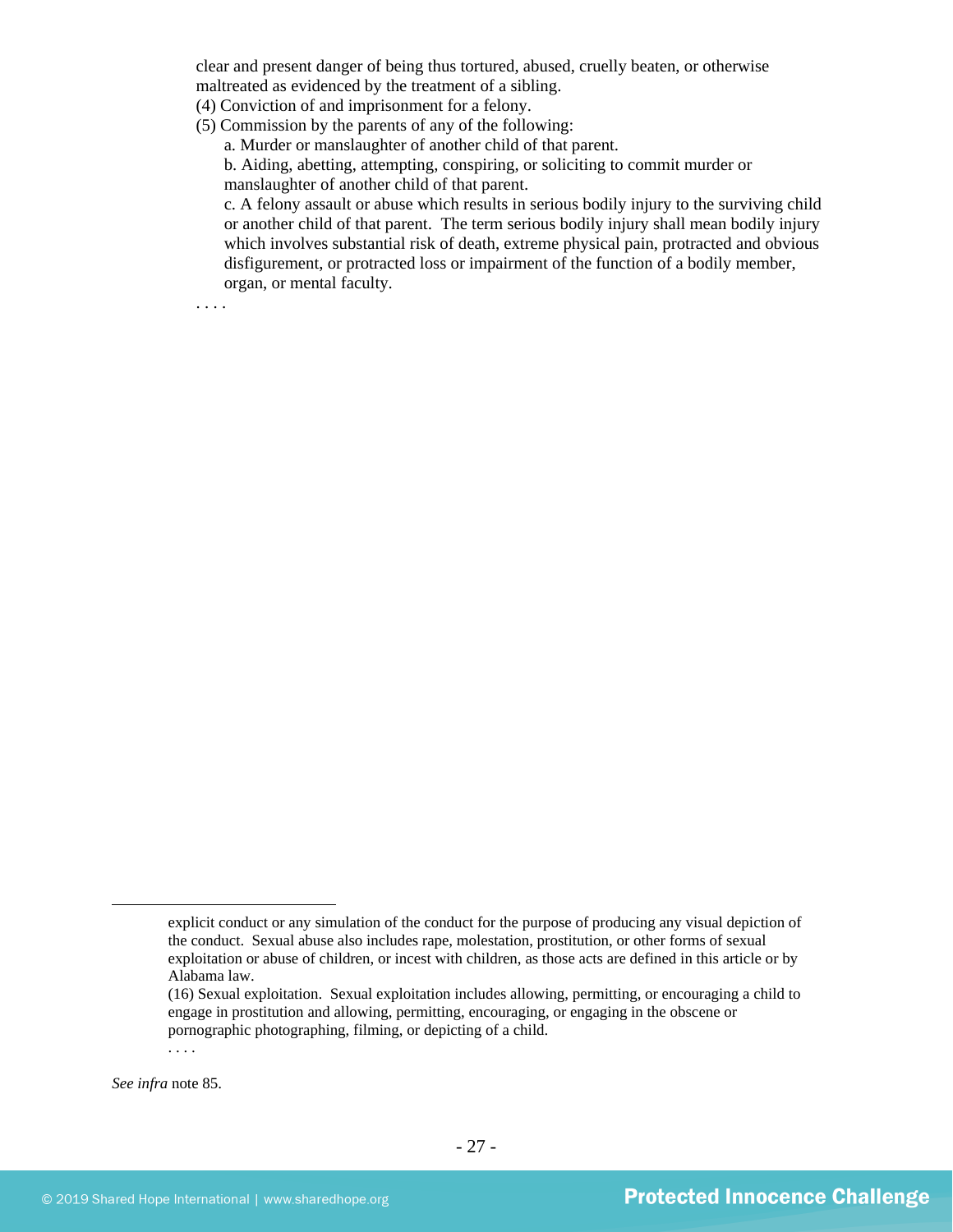#### **FRAMEWORK ISSUE 4: CRIMINAL PROVISIONS FOR FACILITATORS**

#### *Legal Components:*

- *4.1 The acts of assisting, enabling, or financially benefitting from child sex trafficking are included as criminal offenses in the state sex trafficking statute.*
- *4.2 Financial penalties, including asset forfeiture laws, are in place for those who benefit financially from or aid and assist in committing domestic minor sex trafficking.*
- *4.3 Promoting and selling child sex tourism is illegal.*
- *4.4 Promoting and selling child sexual abuse material (CSAM) carries penalties as high as similar federal offenses. \_\_\_\_\_\_\_\_\_\_\_\_\_\_\_\_\_\_\_\_\_\_\_\_\_\_\_\_\_\_\_\_\_\_\_\_\_\_\_\_\_\_\_\_\_\_\_\_\_\_\_\_\_\_\_\_\_\_\_\_\_\_\_\_\_\_\_\_\_\_\_\_\_\_\_\_\_\_\_\_\_\_\_\_\_\_\_\_\_\_\_\_\_\_*

# *Legal Analysis:*

*4.1 The acts of assisting, enabling, or financially benefitting from child sex trafficking are included as criminal offenses in the state sex trafficking statute.*

Ala. Code § 13A-6-153(a)(1) (Human trafficking in the second degree) makes it a crime if a person "knowingly benefits, financially or by receiving anything of value, from participation in a venture or engagement for the purpose of sexual servitude or labor servitude."<sup>62</sup> Pursuant to Ala. Code § 13A-6-153(b), a conviction for violating Ala. Code § 13A-6-153(a) is punishable as a Class B felony by imprisonment for 2–20 years, "which imprisonment includes hard labor," a possible fine up to \$30,000, and a mandatory fee of \$500 "to compensate victims of prostitution and human trafficking." Ala. Code §§ 13A-6-153(b), 13A-5-6(a)(2), 13A-5-11(a)(2), 13A-12-125. If the victim of a violation of Ala. Code § 13A-6-153 is under 12 years old and the "offense involves sexual servitude," a mandatory minimum imprisonment of 10 years applies. Ala. Code §§ 13A-5- 6(a)(6), 15-20A-5(29), 15-20A-48(a). Pursuant to Ala. Code § 13A-6-153(a)(3),

A corporation, or any other legal entity other than an individual, may be prosecuted for human trafficking in the second degree for an act or omission only if an agent of the corporation or entity performs the conduct which is an element of the crime while acting within the scope of his or her office or employment and on behalf of the corporation or entity, and the commission of the crime was either authorized, requested, commanded, performed, or within the scope of the person's employment on behalf of the corporation or entity or constituted a pattern of conduct that an agent of the corporation or entity knew or should have known was occurring.

Additionally, some facilitators could be prosecuted under Ala. Code  $\S$  13A-6-152(a)(2) (Human trafficking in the first degree). Ala. Code  $\S$  13A-6-152(a)(2) states,

A person commits the crime of human trafficking in the first degree if:

(2) He or she knowingly obtains, recruits, entices, solicits, induces, threatens, isolates, harbors, holds, restrains, transports, provides, or maintains any minor for the purpose of causing a minor to engage in sexual servitude.

If the victim of a violation of Ala. Code § 13A-6-152 is under 12 years old and the "offense involves sexual servitude," a mandatory minimum imprisonment of 20 years applies. Ala. Code §§ 13A-5-6(a)(5), 15-20A-5(28), 15-20A-48(a). Under subsection (b), this is a Class A felony,<sup>63</sup> punishable by life imprisonment or 10–99 years, "which imprisonment includes hard labor," a possible fine up to \$60,000, and a mandatory fine of \$500

<sup>62</sup> *See supra* Component 1.1 for the definitions of "sexual servitude" and "sexual conduct."

<sup>63</sup> *See supra* note [19.](#page-11-0)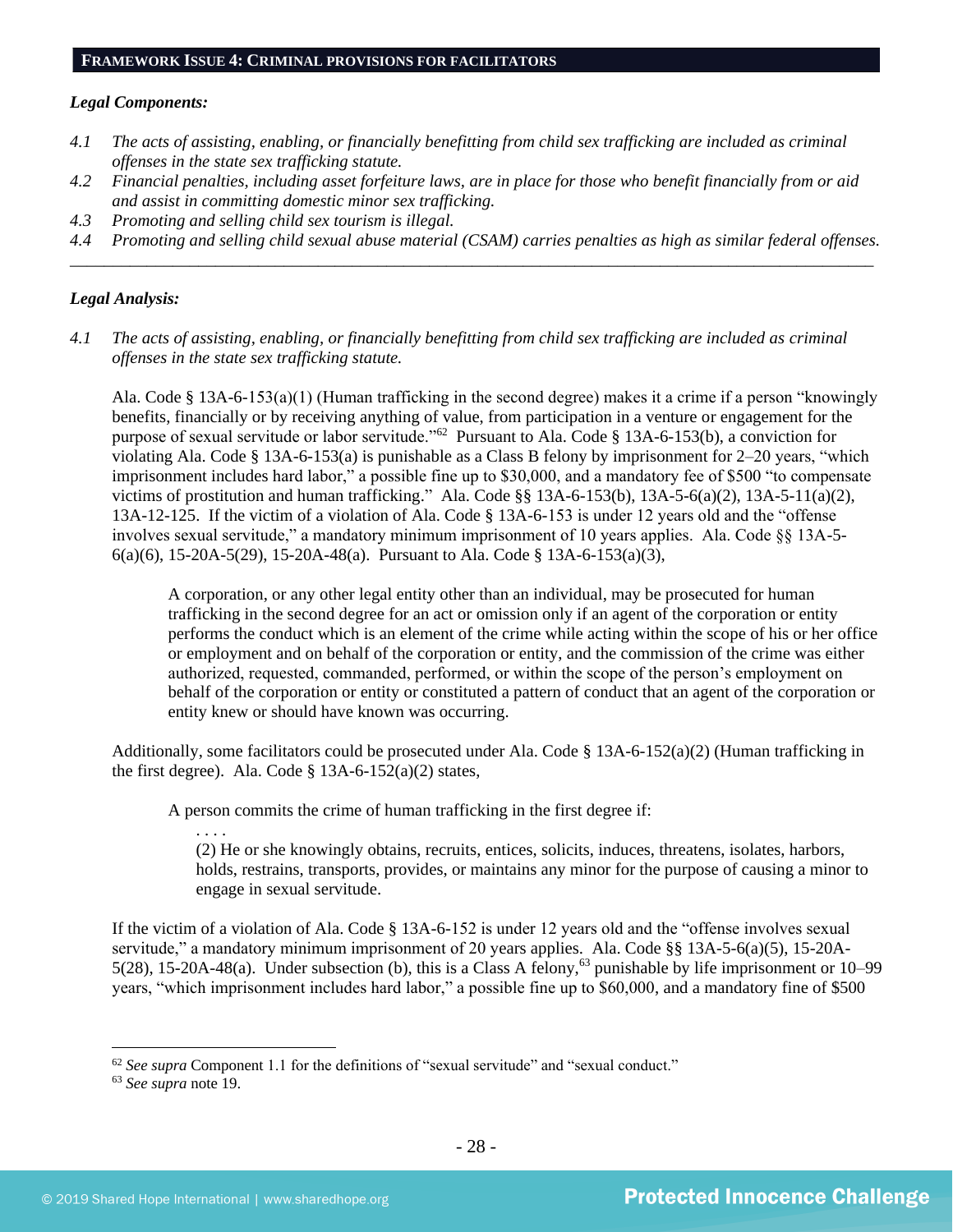"to compensate victims of prostitution and human trafficking." Ala. Code §§ 13A-6-152(e), 13A-5-2(a), (b), 13A-5-6(a)(1), 13A-5-11(a)(1),<sup>64</sup> 13A-12-125. Under Ala. Code § 13A-5-6(c),<sup>65</sup>

In addition to any penalties heretofore or hereafter provided by law, in all cases where an offender is designated as a sexually violent predator pursuant to Section 15-20A-19,<sup>66</sup> or where an offender is convicted of a Class A felony criminal sex offense involving a child as defined in Section 15-20A-4, and is sentenced to a county jail or the Alabama Department of Corrections, the sentencing judge shall impose an additional penalty of not less than 10 years of post-release supervision to be served upon the defendant's release from incarceration.

Additionally, a facilitator may be prosecuted under Ala. Code § 13A-12-112(a) (Promoting prostitution; second degree).<sup>67</sup> A conviction under Ala. Code § 13A-12-112(a) is punishable as a Class C felony by imprisonment for 1 year and 1 day to 10 years, "which imprisonment includes hard labor," a possible fine up to \$15,000, a mandatory fine of \$500 "to compensate victims of prostitution and human trafficking," and a mandatory fine of \$500, or more for subsequent offenses.<sup>68</sup> Ala. Code §§ 13A-12-112(b), 13A-5-2(a), (b), 13A-5-6(3), 13A-5-11(a)(3), 13A-12-125, 13A-6-181(a).

Similarly, a facilitator may be prosecuted under Ala. Code § 13A-12-111(a) (Promoting prostitution; first degree).<sup>69</sup> A conviction for violating Ala. Code § 13A-12-111(a) is punishable as a Class B felony by imprisonment for 2–20 years, "which imprisonment includes hard labor," a possible fine not to exceed \$30,000, and a mandatory fine of \$500 "to compensate victims of prostitution and human trafficking." Ala. Code §§ 13A-12-111(b), 13A-5-2(a), (b), 13A-5-6(a)(2), 13A-5-11(a)(3). If the victim of a violation of Ala. Code § 13A-12-111(a) is under 12 years old, a mandatory minimum imprisonment of 10 years applies. Ala. Code §§ 13A-5-6(a)(6), 15-20A-5(12), 15-20A-48(a).

*4.2 Financial penalties, including asset forfeiture laws, are in place for those who benefit financially from or aid and assist in committing domestic minor sex trafficking.*

Facilitators convicted of first or second degree human trafficking face fines, may be subjected to forfeiture provisions, ordered to make restitution to the victim, and held liable for civil damages. Facilitators convicted of human trafficking or promoting prostitution face possible fines of \$15,000 to \$30,000, Ala. Code §§ 13A-6-153(b), 13A-5-6(a)(2), 13A-5-11(a)(2), 13A-12-112(b), 13A-5-2(a), (b), 13A-5-6(3), 13A-5-11(a)(3).

Facilitators convicted of Ala. Code § 13A-6-152 (Human trafficking in the first degree), § 13A-6-153 (Human trafficking in the second degree), § 13A-12-111 (Promoting prostitution in the first degree), § 13A-12-112 (Promoting prostitution in the second degree), or § 13A-12-121.1 (Engaging in an act of prostitution with a minor) face an additional mandatory fine of \$500 "which shall be used to compensate

<sup>64</sup> Ala. Code § 13A-6-152(c) states,

A corporation, or any other legal entity other than an individual, may be prosecuted for human trafficking in the first degree for an act or omission only if an agent of the corporation or entity performs the conduct which is an element of the crime while acting within the scope of his or her office or employment and on behalf of the corporation or entity, and the commission of the crime was either authorized, requested, commanded, performed, or within the scope of the person's employment on behalf of the corporation or entity or constituted a pattern of conduct that an agent of the corporation or entity knew or should have known was occurring.

<sup>65</sup> *See supra* note [20.](#page-11-1)

<sup>66</sup> *See supra* note [21.](#page-11-2)

<sup>67</sup> *See supra* Component 1.2 for a discussion of Ala. Code § 13A-12-112.

<sup>68</sup> *See supra* note [7.](#page-3-0)

<sup>69</sup> *See supra* Component 1.2 for a discussion of Ala. Code § 13A-12-111.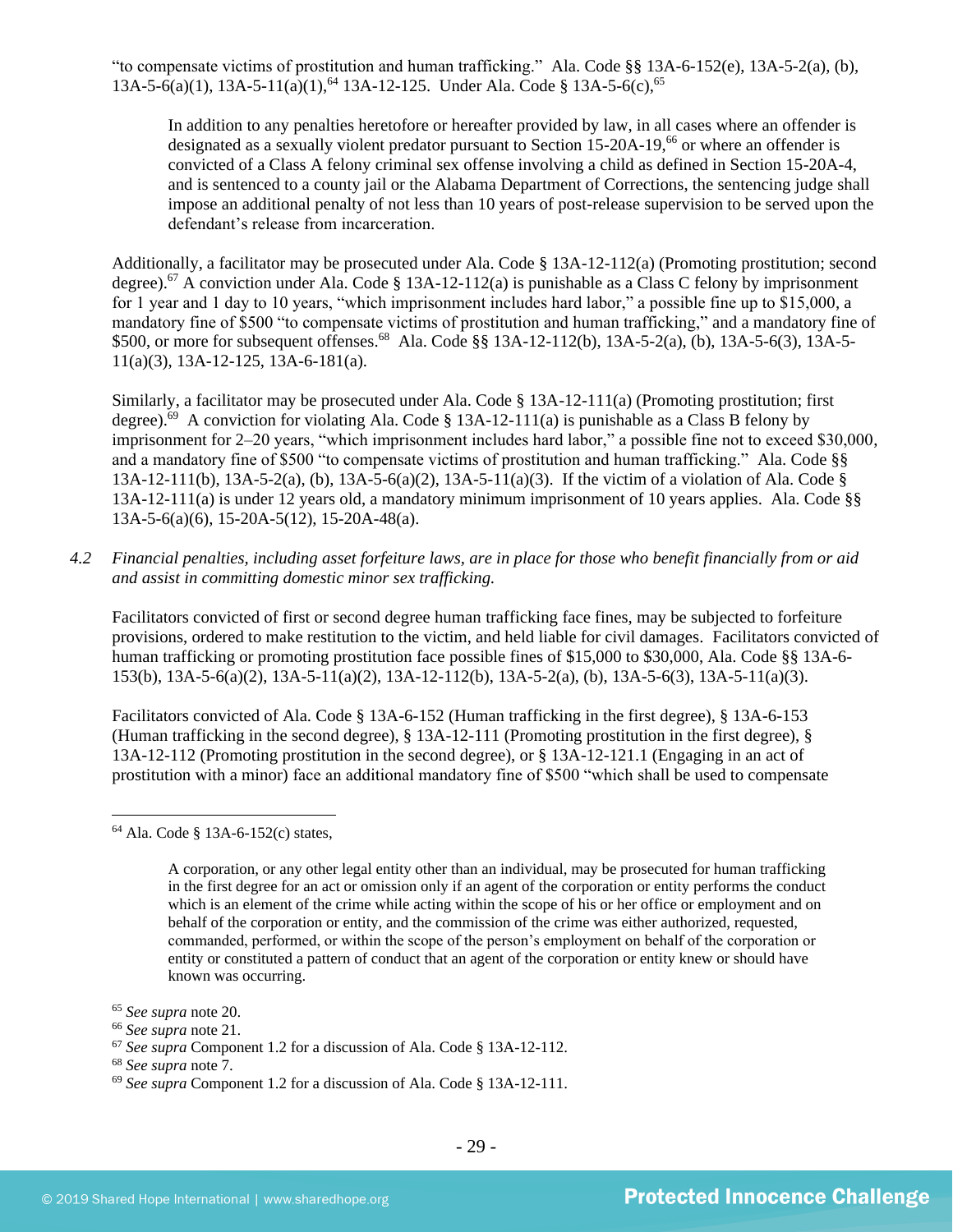victims of prostitution and human trafficking." Ala. Code § 13A-12-125 (Additional penalty for engaging in an act of prostitution with a minor). Fines collected under Ala. Code § 13A-12-125 "shall be deposited into the State Treasury to the credit of the Alabama Crime Victims Compensation Fund under Section 15-23-16."

Ala. Code § 13A-6-156 (Forfeiture of profits or proceeds and interest in property) states,

A person who commits the offense of human trafficking in the first degree or human trafficking in the second degree shall forfeit to the State of Alabama any profits or proceeds and any interest in property that he or she has acquired or maintained that the sentencing court determines to have been acquired or maintained as a result of committing human trafficking in the first degree or human trafficking in the second degree. Any assets seized shall first be used to pay restitution to trafficking victims and subsequently to pay any damages awarded to victims in a civil action. Any remaining assets shall go toward the cost of the investigation and prosecution and the remaining assets shall be remitted to funding the Alabama Crime Victims Compensation Fund.

Additional forfeiture provisions apply to facilitators convicted of creating or disseminating child sexual abuse material (CSAM). Ala. Code § 13A-12-198 (Forfeiture and condemnation of contraband) states in part,

Any article, equipment, machine, materials, matter, vehicle or other thing whatsoever used in the commercial production, transportation, dissemination, display or storage of any obscene matter displaying or depicting a person under the age of 17 years engaged in any of the obscene acts described in Sections 13A-12-191 [Dissemination or display of obscene matter], 13A-12-192 [Possession of obscene matter], 13A-12-196 and 13A-12-197 [Production of obscene matter] shall be contraband and shall be forfeited to the State of Alabama.

Facilitators convicted of prostitution-related offenses, including the CSEC offense of promoting prostitution in the first degree also face forfeiture under Ala. Code § 15-5-61(a) (Seizure and forfeiture of property criminally acquired) which states,

Any property, proceeds, or instrumentality of every kind, used or intended for use in the course of, derived from, or realized through the commission of a felony offense, as defined in this article, or a misdemeanor offense under Article 3, Chapter 12, Title 13A, relating to prostitution offenses, or as inducement or attempt or conspiracy to commit such offenses, is subject to civil forfeiture.

Pursuant to Ala. Code § 13A-6-155(a) (Mandatory restitution), facilitators convicted under any provision of the human trafficking article, Ala. Code § 13A-6-150 et seq. will be required "to pay mandatory restitution to the victim, prosecutorial or law enforcement entity, with the proceeds from property forfeited under Section 6 [i.e. Section 13A-6-156] applied first to payment of restitution." Facilitators convicted of other offenses may be subject to restitution under Ala. Code § 15-18-67 (Hearings), which states that

[w]hen a defendant is convicted of a criminal activity or conduct which has resulted in pecuniary damages<sup>70</sup> or loss to a victim, the court shall hold a hearing to determine the amount or type of restitution due the victim or victims of such defendant's criminal acts. Such restitution hearings shall be held as a matter of course and in addition to any other sentence which it may impose, the court shall order that the defendant make restitution or otherwise compensate such victim for any pecuniary damages. The defendant, the victim or victims, or their representatives or the administrator of any victim's estate as well as the district attorney shall have the right to be present and be heard upon the issue of restitution at any such hearings.

<sup>70</sup> *See supra* note [31.](#page-15-1)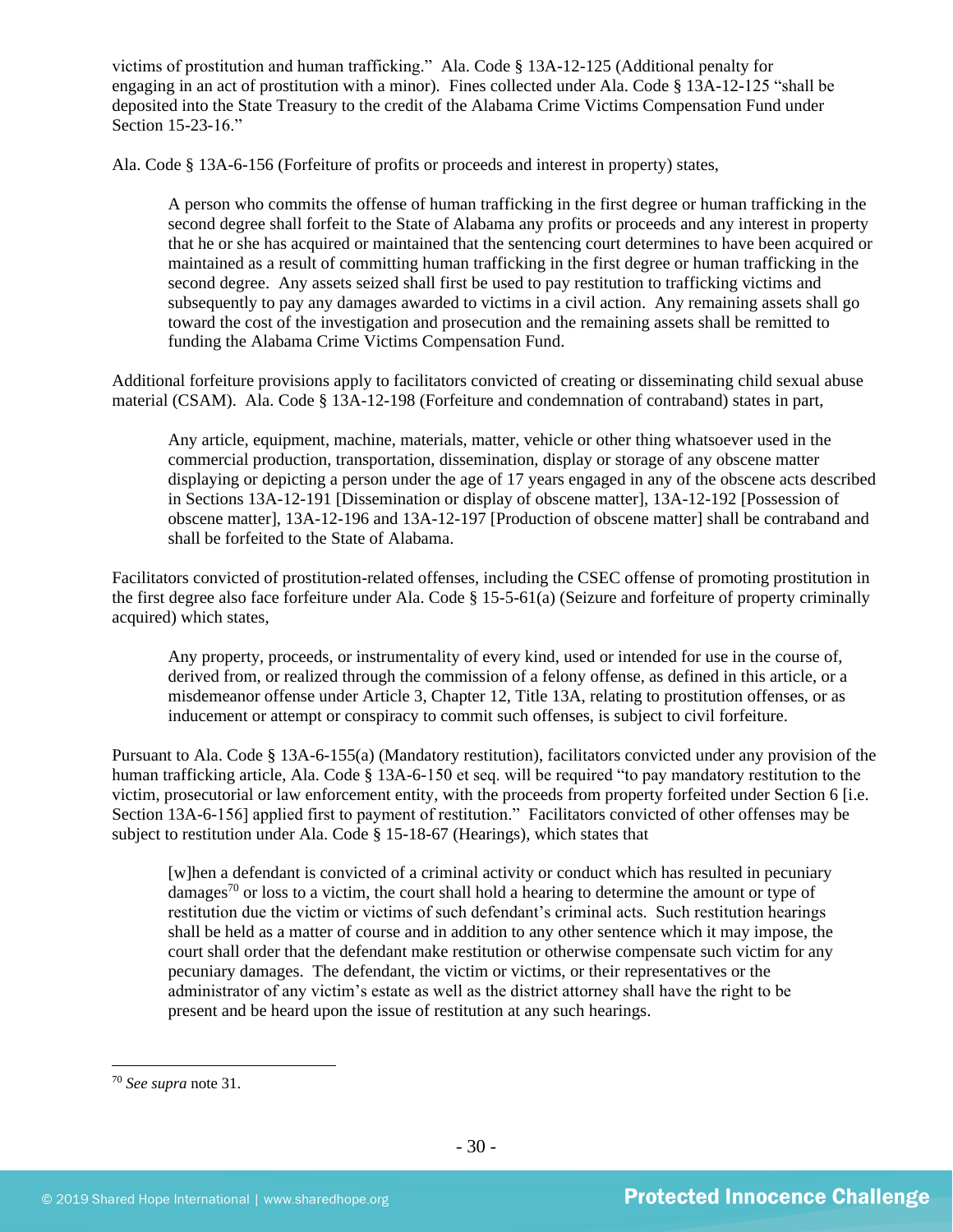Finally, pursuant to Ala. Code § 13A-6-157 (Civil action by victims; relief awarded),

(a) An individual who is a victim of human trafficking may bring a civil action in the appropriate state court.

(b) Venue for any action brought under this section shall be in the county in which the offense was committed or in any other county into or through which the person upon whom it was committed may have been carried in the commission of the offense. If venue is proper in more than one county, venue shall be in either county.

(c) The court may award actual damages, compensatory damages, punitive damages, injunctive relief, and any other appropriate relief. A prevailing plaintiff shall also be awarded attorney's fees and costs. Treble damages shall be awarded on proof of actual damages where defendant's acts were willful and malicious.

(d) The court shall award a prevailing plaintiff attorney's fees and costs.

(e) Upon commencement of any action brought under this section, the clerk of the court shall mail a copy of the complaint or other initial pleading to the office of the Attorney General and, upon entry of any injunction, judgment, or decree in the action, shall mail a copy of the injunction, judgment, or decree to the office of the Attorney General.

This section does not preclude any other remedy available to the victim under federal law or the laws of this state. Lastly, the Attorney General is permitted to bring a civil action against any offender of human trafficking for the purpose of recovering damages for victims. Pursuant to Ala. Code § 13A-6-157.1(b) (Attorney General may enforce the human trafficking laws and recover damages for victims), "In addition to any other remedy under this article [Human trafficking], the Attorney General may bring a civil action on behalf of the state in the appropriate state court to recover actual damages for victims of acts or practices performed in violation of this article." Ala. Code § 13A-6-162 (Civil penalty for violations) further provides,

(a) Any person, corporation, or other legal entity who engages in any act or practice that violates this article is liable for a civil penalty of up to fifty thousand dollars (\$50,000) for each violation.

. . . .

(d) In any successful action brought by the Attorney General under this section, the court shall award the office of the Attorney General reasonable attorney's fees and costs.

(e) All penalties recovered in actions brought under this section shall be deposited into the State Treasury to the credit of the Attorney General's Special Revenue Account for the purpose of implementing and enforcing this Article . . . . "

# *4.3 Promoting and selling child sex tourism is illegal.*

Ala. Code § 13A-12-121.1 (Engaging in an act of prostitution with a minor) expressly prohibits the sale of travel services for the purpose of engaging in sexual exploitation of a minor. Ala. Code § 13A-12-121.1(d) states, "No person shall knowingly do any of the following: . . . (6) Sell or offer to sell travel services that include or facilitate travel for the purpose of engaging in sexual intercourse, sexual acts, deviate sexual intercourse, or any other sexual contact with a minor."

Pursuant to Ala. Code § 13A-6-125 (Facilitating the travel of a child for an unlawful sex act),

Any person who facilitates, arranges, provides, or pays for the transport of a child for the purposes of engaging in an unlawful sex act with a child, including sexual intercourse, sodomy, a sexual performance, obscene sexual performance, or other sexual conduct for his or her benefit or for the benefit of another shall be guilty of facilitating the transport of a child for an unlawful sex act.

A conviction for violating Ala. Code § 13A-6-125 is punishable as a Class A felony by life imprisonment or 10–99 years, "which imprisonment includes hard labor," and a possible fine up to \$60,000. Ala. Code §§ 13A-6-125, 13A-5-2(a), (b), 13A-5-6(a)(1), 13A-5-11(a)(1). If the victim is under 12 years old, a mandatory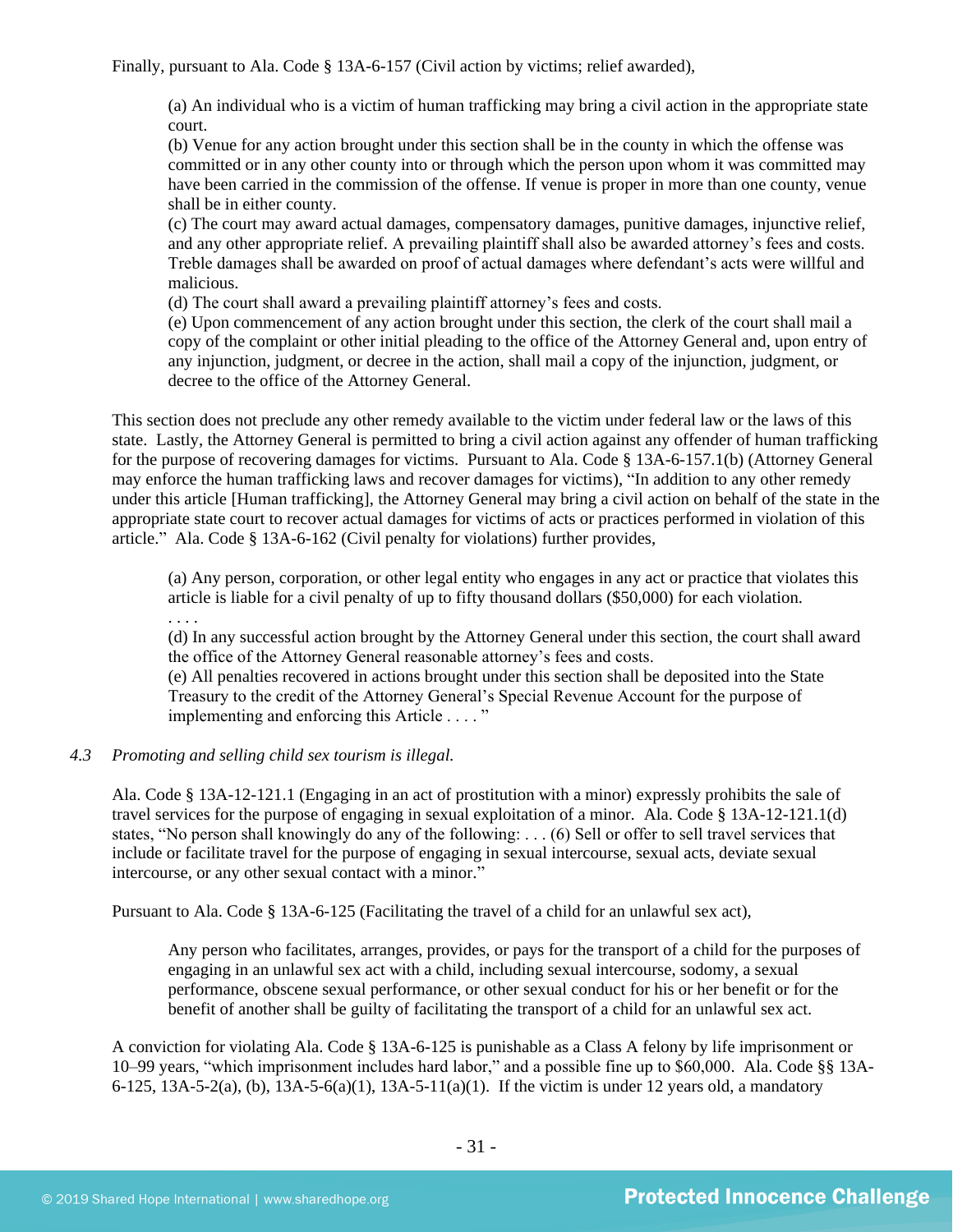minimum imprisonment of 20 years applies. Ala. Code §§  $13A-5-6(a)(5)$ ,  $15-20A-5(27)$ ,  $15-20A-48(a)$ . A conviction for violating Ala. Code  $\S$  13A-12-121.1 is punishable as a Class B felony by 2–20 years imprisonment and a possible fine of \$30,000. Ala. Code § 13-12-122, 13A-5-2(a), (b), 13A-5-6(a)(2), 13A-5-  $11(a)(2)$ .

*4.4 Promoting and selling child sexual abuse material (CSAM) carries penalties as high as similar federal offenses.*

Under Ala. Code § 13A-12-191 (Dissemination or display of obscene matter),

Any person who shall knowingly<sup>71</sup> disseminate<sup>72</sup> or display publicly any obscene matter containing a visual depiction of a person under the age of 17 years engaged in any act of sado-masochistic abuse, sexual intercourse,<sup>73</sup> sexual excitement,  $\frac{7}{4}$  masturbation, breast nudity, genital nudity, or other sexual conduct<sup>75</sup> shall be guilty of a Class B felony.

Additionally, under Ala. Code § 13A-12-192(a)<sup>76</sup> (Possession of obscene matter),

Any person who knowingly possesses with intent to disseminate any obscene matter that contains a visual depiction of a person under the age of 17 years engaged in any act of sado-masochistic abuse, sexual intercourse, sexual excitement, masturbation, breast nudity, genital nudity, or other sexual conduct shall be guilty of a Class B felony. Any transfer of the visual depiction from any electronic device to any other device, program, application, or any other place with storage capability which can be made available or is accessible by other uses, is prima facie evidence of possession with intent to disseminate.

A conviction for violating either Ala. Code § 13A-12-191 or § 13A-12-192(a) is punishable as a Class B felony by imprisonment for 2–20 years, "which imprisonment includes hard labor," and a possible fine up to \$30,000. Ala. Code §§ 13A-12-191, 13A-12-192(a), 13A-5-2(a), (b), 13A-5-6(a)(2), 13A-5-11(a)(2). If the victim of a violation of either offense is under 12 years old, a mandatory minimum imprisonment of 10 years applies. Ala. Code §§ 13A-5-6(a)(6), 15-20A-5(14), 15-20A-48(a).

A facilitator who "knowingly films, prints, photographs, or otherwise produces any obscene matter that contains a visual depiction of a person under the age of 17 years engaged in any act of sado-masochistic abuse, sexual intercourse, sexual excitement, masturbation, breast nudity, general nudity, or other sexual conduct" will be guilty under Ala. Code  $\S$  13A-12-197(a) (Production of obscene matter). A conviction under Ala. Code § 13A-12-197(a) is punishable as a Class A felony by imprisonment for life or 10–99 years, "which imprisonment includes hard labor," and a possible fine up to \$60,000. Ala. Code §§ 13A-12-197(a), 13A-5-2(a), (b), 13A-5-6(a)(1), 13A-5-11(a)(1). If the victim of a violation of Ala. Code § 13A-12-197 (Production of obscene matter) is under 12 years old, a mandatory minimum imprisonment of 20 years applies. Ala. Code §§ 13A-5-6(a)(5), 15-20A-5(14), 15-20A-48(a).

- <sup>73</sup> *See supra* note [47.](#page-19-2)
- <sup>74</sup> *See supra* note [48.](#page-19-3)
- <sup>75</sup> *See supra* note [49.](#page-19-4)

<sup>71</sup> *See supra* note [46.](#page-19-0) 

<sup>72</sup> *See supra* note [45.](#page-19-1) 

<sup>76</sup> *See supra* note [32.](#page-15-0)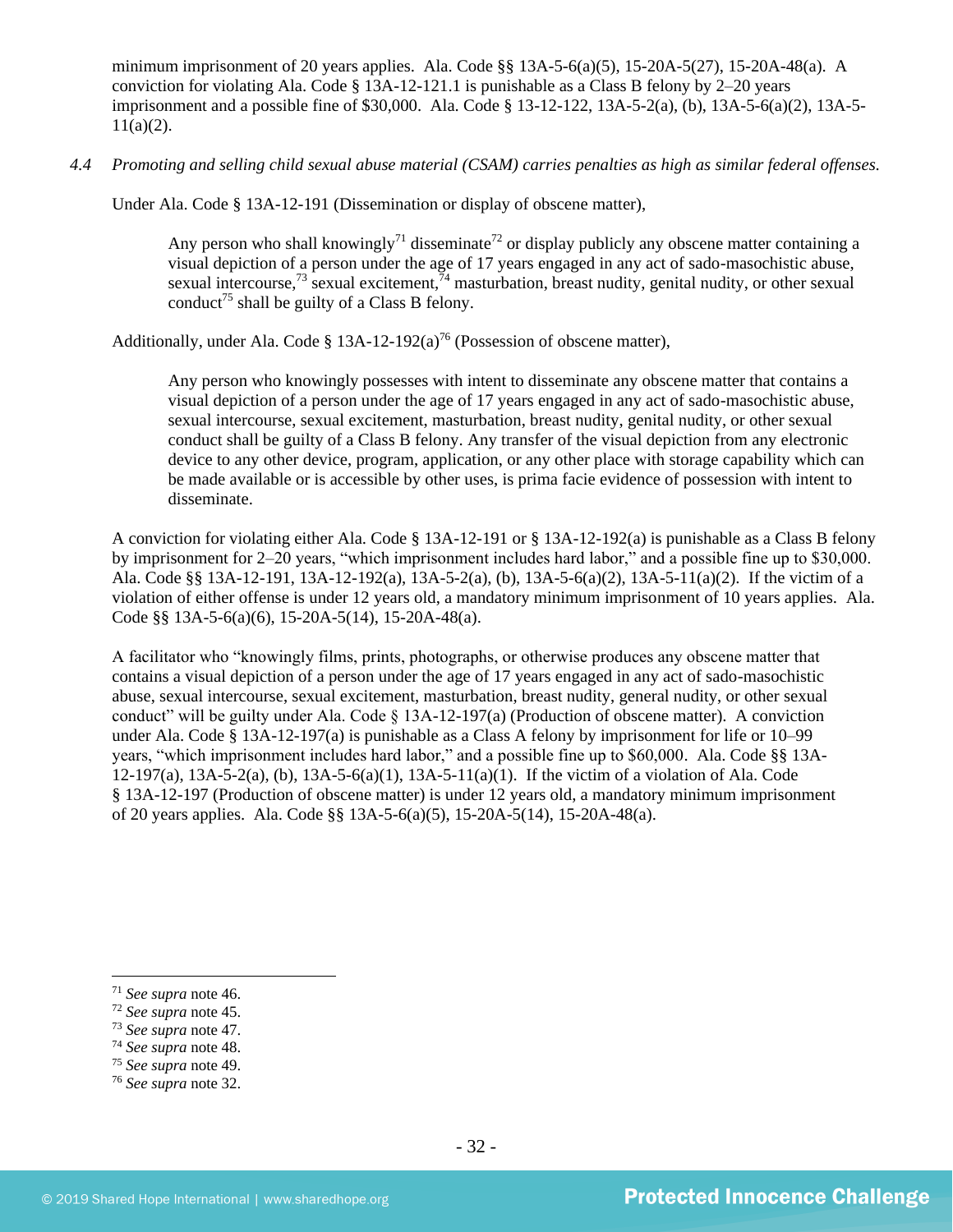# **FRAMEWORK ISSUE 5: PROTECTIVE PROVISIONS FOR THE CHILD VICTIMS**

#### *Legal Components:*

- *5.1 Victims under the core child sex trafficking offense include all commercially sexually exploited children.*
- *5.2 The state sex trafficking statute expressly prohibits a defendant from asserting a defense based on the willingness of a minor under 18 to engage in the commercial sex act.*
- *5.3 State law prohibits the criminalization of minors under 18 for prostitution offenses.*
- *5.4 State law provides a non-punitive avenue to specialized services through one or more points of entry.*
- *5.5 Child sex trafficking is identified as a type of abuse and neglect within child protection statutes.*
- *5.6 The definition of "caregiver" or another related term in the child welfare statutes is not a barrier to a sex trafficked child accessing the protection of child welfare.*
- *5.7 Crime victims' compensation is specifically available to a child victim of sex trafficking or commercial sexual exploitation of children (CSEC).*
- *5.8 Victim-friendly procedures and protections are provided in the trial process for minors under 18.*
- *5.9 Child sex trafficking victims may vacate delinquency adjudications and expunge related records for prostitution and other offenses arising from trafficking victimization, without a waiting period.*
- *5.10 Victim restitution and civil remedies for victims of domestic minor sex trafficking or commercial sexual exploitation of children (CSEC) are authorized by law.*
- *5.11 Statutes of limitations for civil and criminal actions for child sex trafficking or commercial sexual exploitation of children (CSEC) offenses are eliminated or lengthened to allow prosecutors and victims a realistic opportunity to pursue criminal action and legal remedies.*

*\_\_\_\_\_\_\_\_\_\_\_\_\_\_\_\_\_\_\_\_\_\_\_\_\_\_\_\_\_\_\_\_\_\_\_\_\_\_\_\_\_\_\_\_\_\_\_\_\_\_\_\_\_\_\_\_\_\_\_\_\_\_\_\_\_\_\_\_\_\_\_\_\_\_\_\_\_\_\_\_\_\_\_\_\_\_\_\_\_\_\_\_\_\_*

# *Legal Analysis:*

*5.1 Victims under the core child sex trafficking offense include all commercially sexually exploited children.<sup>77</sup>*

Alabama's core child sex trafficking offenses define all commercially sexually exploited children as victims of sex trafficking. Under Ala. Code § 13A-6-152 (Human trafficking in the first degree) and § 13A-6-153 (Human trafficking in the second degree), when the victim is a minor, means of force, fraud, or coercion are not required. Additionally, since Alabama's sex trafficking law provides criminal liability for buyers of sex with minors, third party control is not required to establish the crime of sex trafficking. Under the core sex trafficking statute, § 13A-6-152(a)(3), a person can be charged with the crime of human trafficking if "[h]e or she knowingly gives monetary consideration or any other thing of value to engage in any sexual conduct with a minor or an individual he or she believes to be a minor." Additionally, Ala. Code § 13A-6-152(a)(2) applies to buyers through the term "solicits" and, following federal precedent, through the term "obtains." Accordingly, control of a victim by another party is not needed to apply the crime to buyers or facilitators.

*5.2 The state sex trafficking statute expressly prohibits a defendant from asserting a defense based on the willingness of a minor under 18 to engage in the commercial sex act.*

Ala. Code § 13A-6-154(3) (Prohibited defenses) expressly provides that evidence of certain facts or conditions, such as "[c]onsent of or permission by a victim of human trafficking or anyone else on the victim's behalf to any commercial sex act or sexually explicit performance," is not a defense to first or second degree human trafficking.

<sup>77</sup> *See generally* **SHARED HOPE INTERNATIONAL**, "Eliminating the Third Party Control Barrier to Identifying Juvenile Sex Trafficking Victims," JuST Response Policy Paper (2015), [http://sharedhope.org/wp](http://sharedhope.org/wp-content/uploads/2015/08/Policy-Paper_Eliminating-Third-Party-Control_Final1.pdf)[content/uploads/2015/08/Policy-Paper\\_Eliminating-Third-Party-Control\\_Final1.pdf](http://sharedhope.org/wp-content/uploads/2015/08/Policy-Paper_Eliminating-Third-Party-Control_Final1.pdf) (discussing need to include all commercially sexually exploited children within sex trafficking definitions and corresponding need to include buyer conduct in core sex trafficking offenses regardless of whether victim is under control of a third party).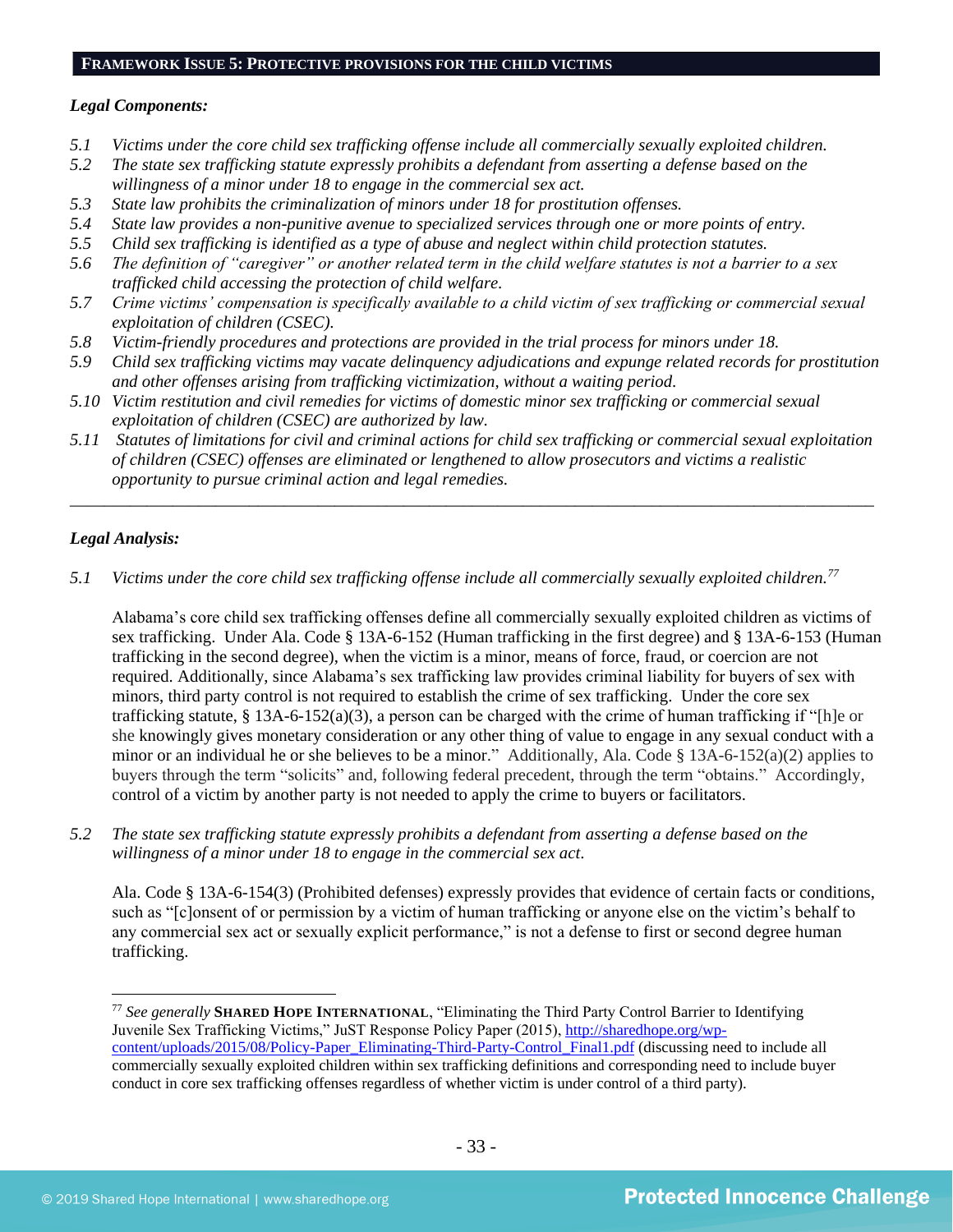Additionally, offenders of Ala. Code § 13A-12-121.1 (Engaging in an act of prostitution with a minor) are prohibited from raising a defense based on a minor's willingness to engage in the commercial sex act. Ala. Code § 13A-12-124(b) (Mistake of age defense prohibited) states, "Evidence of any of the following facts or conditions do not constitute a defense in a prosecution under Section 13A-12-121.1 . . . nor shall the evidence preclude a finding of a violation: . . . (3) Consent of or permission by a minor victim or anyone else on the minor victim's behalf to any commercial sex act or sexually explicit performance."

# *5.3 State law prohibits the criminalization of minors under 18 for prostitution offenses.<sup>78</sup>*

Pursuant to Ala. Code § 12-15-701(b) (Protection of sexually exploited child), "A sexually exploited child may not be adjudicated delinquent or convicted of a crime of prostitution as provided in Section 13A-12-120 [Prostitution defined] or 13A-12-121 [Prohibited activity], Code of Alabama 1975, or any municipal ordinance prohibiting such acts." The definition of a "sexually exploited child" includes all commercially sexually exploited children. Pursuant to Ala. Code § 12-15-701(a),

For the purposes of this section, "sexually exploited child" shall mean an individual under the age of 18 years who is under the jurisdiction of the juvenile court and who has been subjected to sexual exploitation because he or she is any of the following:

(1) A victim of the crime of human trafficking sexual servitude as provided in Section 13A-6-150, et seq., Code of Alabama 1975.

(2) Engaged in prostitution as provided in Section [Prostitution defined] or 13A-12-121 [Prohibited activity], Code of Alabama 1975.

(3) A victim of the crime of promoting prostitution as provided in Section 13A-12-111, 13A-12- 112, or 13A-12-113, Code of Alabama 1975.

Although any child who engages in commercial sex is presumed to satisfy the definition of a "sexually exploited child," requiring legal identification in this way essentially hinges non-criminalization on a finding of victimization rather than on age of majority.

Further, under Ala. Code  $\S$  12-15-701(c), the term "arrest" is used with regard to taking a sexually exploited child into custody: "In any proceeding based upon a child's arrest for an act of prostitution, there is a presumption that the child satisfies the definition of a sexually exploited child as provided in this section." However, Ala. Code § 12-15-701(g) states, "[a] sexually exploited child who commits an act of prostitution as provided in Section [Prostitution defined] or 13A-12-121 [Prohibited activity], Code of Alabama 1975, shall be afforded all rights pursuant to Section 12-15-202 [Rights of the child], Code of Alabama 1975." Ala. Code § 12-15-202 (Rights of the child) governs the rights of children taken into custody for delinquency or as a child in need of supervision. Thus, the term "arrest" appears to contemplate a sexually exploited child being taken into custody either as a delinquent child or as a child in need of supervision.

5.3.1 Recommendation: Amend Ala. Code § 12-15-701(b) (Protection of sexually exploited child) to protect all minors from criminalization for prostitution offenses without requiring the child to be legally identified as a "sexually exploited child."<sup>79</sup>

 $78$  For more information regarding recent federal legislation impacting this component see: http://go.sharedhope.org/stateimpactmemo.

<sup>79</sup> *See generally* SHARED HOPE INTERNATIONAL, "Seeking Justice: Legal approaches to eliminate criminal liability for child sex trafficking victims" (2018), https://sharedhope.org/wp-content/uploads/2018/08/ANALYSIS-OF-STATUTORY-APPROACHES\_ver7.pdf (discussing need to eliminate a minor's criminal liability for prostitution and other offenses committed pursuant to trafficking victimization and to establish a statutory avenue to specialized services).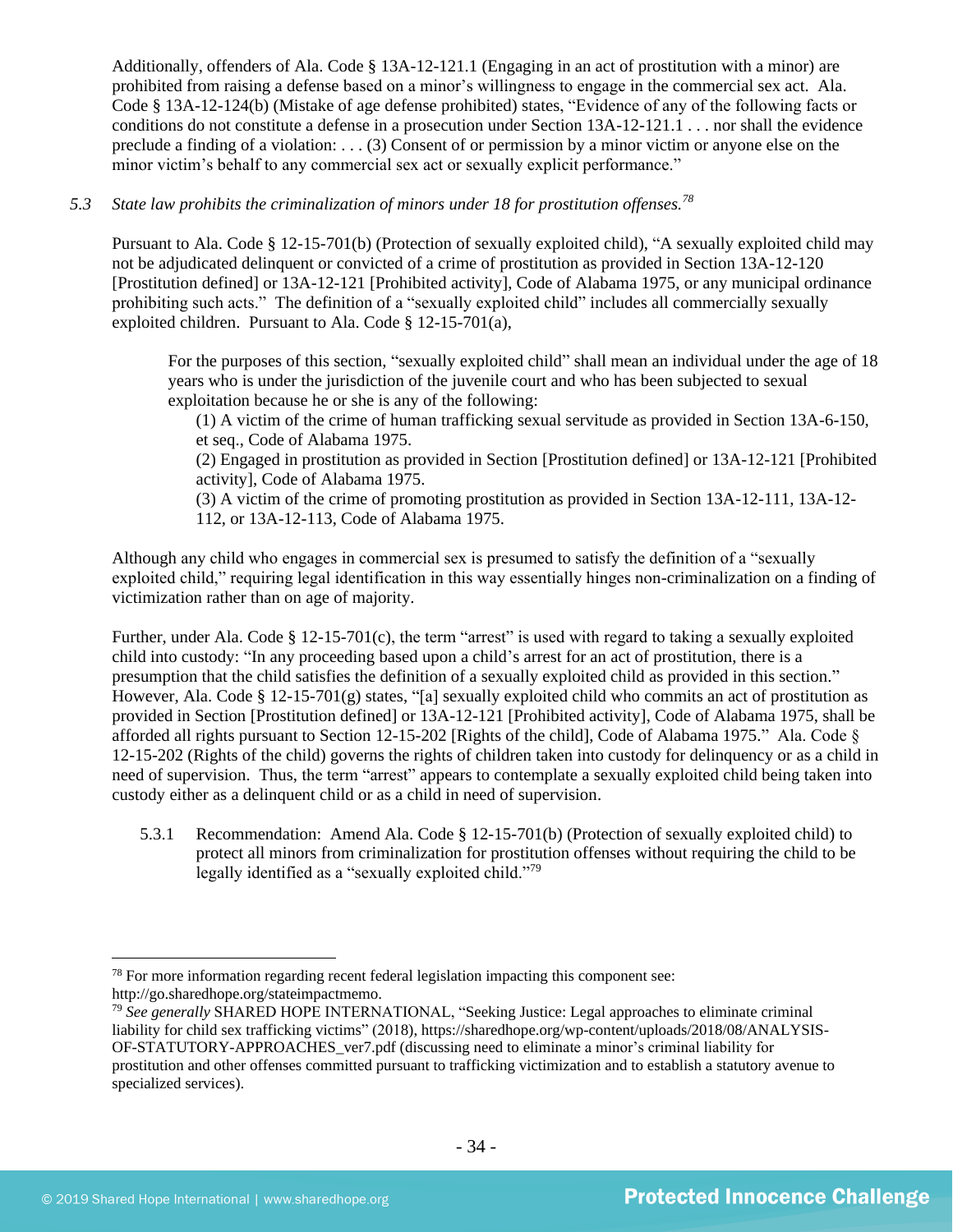### **System response to child engaged in commercial sex act**

Under the Alabama Human Trafficking Safe Harbor Act, a "sexually exploited child" will be identified as dependent or in need of supervision, rather than as delinquent, and given access to a range of community-based services; however, these services are not required to be specialized to the needs of juvenile sex trafficking victims.

Pursuant to Ala. Code. § 13A-12-123 (Treatment of sexually exploited child),

A sexually exploited child, as defined in Section 3 [codified as Ala. Code § 12-15-701 (Protection of sexually exploited child)], who is alleged to have committed a violation of Section 13A-12-120 [Prostitution defined] or 13A-12-121 [Prohibited activity], or any municipal ordinance prohibiting such acts, shall be treated pursuant to Section 4 [codified as Ala. Code § 13A-6-181 (Additional fine for certain crimes relating to prostitution; pre-trial diversion programs). 80

Similarly, Ala. Code § 12-15-701(b) prohibits juvenile sex trafficking victims from being treated as delinquent for prostitution offenses, stating, "A sexually exploited child may not be adjudicated delinquent or convicted of a crime of prostitution as provided in Section 13A-12-120 or 13A-12-121, Code of Alabama 1975, or any municipal ordinance prohibiting such acts." Instead, a "sexually exploited"<sup>81</sup> child, including a juvenile sex trafficking victim,<sup>82</sup> may have a complaint filed as a dependent child or as a child in need of supervision under Ala. Code § 12-15-701(d), which states,

If a law enforcement officer or a person seeks to file a complaint against a child for an offense of prostitution as provided in Section 13A-12-120 or 13A-12-121, Code of Alabama 1975, the juvenile court intake officer shall evaluate the complaint to determine if the child is a sexually exploited child and could have another complaint filed stating that the child is alleged to be in need of supervision<sup>83</sup> or alleged to be dependent, and not a child alleged to be delinquent, pursuant to Rule 12 of the Alabama Rules of Juvenile Procedure. A juvenile probation officer who is designated to be a juvenile court

<sup>80</sup> While Ala. Code. § 13A-12-123 (Treatment of sexually exploited child) refers to Ala. Code § 13A-6-181 (Additional fine for certain crimes relating to prostitution; pre-trial diversion programs) for the treatment of a sexually exploited child, the provisions of Ala. Code § 13A-6-181 apply to the treatment of adult victims and a detailed process for minor victims is instead set out under Ala. Code § 12-15-701 (Protection of sexually exploited child).

<sup>81</sup> *See supra* Component 1.3 for the definition of sexually exploited child.

<sup>&</sup>lt;sup>82</sup> See supra Component 5.1 for an explanation of why only victims who have been trafficked through coercion or fraud would be protected.

<sup>83</sup> Pursuant to Ala. Code § 12-15-102(4), a child in need of supervision is defined as

<sup>[</sup>a] child who has been adjudicated by a juvenile court for doing any of the following and who is in need of care, rehabilitation, or supervision:

<sup>(</sup>a) Being subject to the requirement of compulsory school attendance, is habitually truant from school as defined by the State Board of Education in the Alabama Administrative Code. Notwithstanding the foregoing, a child shall not be found in need of supervision pursuant to this subdivision if the juvenile court determines that the parent, legal guardian, or legal custodian of the child was solely responsible for the nonattendance of the child.

<sup>(</sup>b) Disobeys the reasonable and lawful demands of his or her parent, legal guardian, or legal custodian and is beyond the control of the parent, legal guardian, or legal custodian.

<sup>(</sup>c) Leaves, or remains away from, the home without the permission of the parent, legal guardian, legal custodian, or person with whom he or she resides.

<sup>(</sup>d) Commits an offense established by law but not classified as criminal.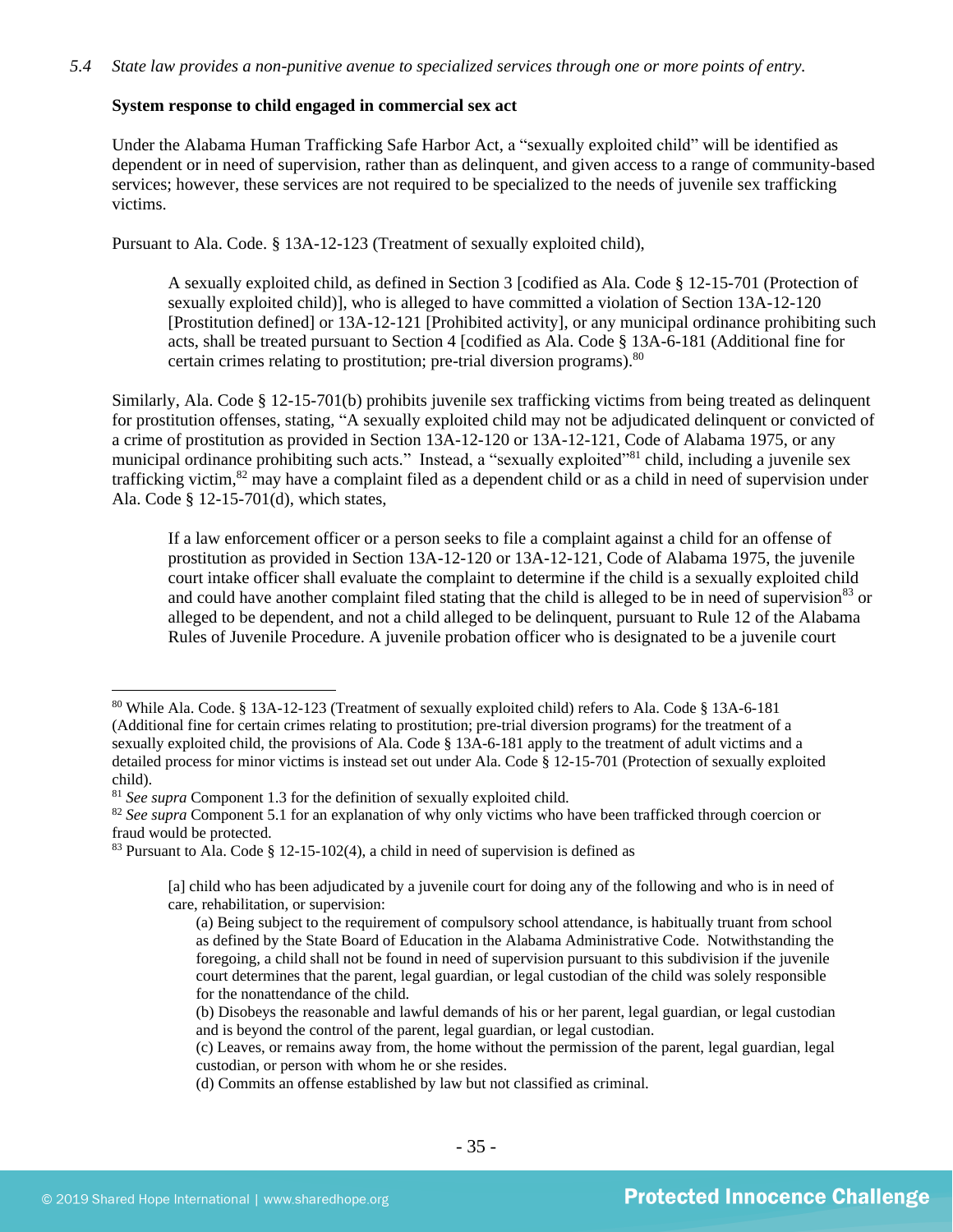intake officer may determine if a child alleged to be in need of supervision is appropriate for an informal adjustment pursuant to Rule 15 of the Alabama Rules of Juvenile Procedure.

Ala. Code § 12-15-701(e) further provides,

If a petition alleging that a sexually exploited child is in need of supervision or is dependent is filed, a sexually exploited child may be adjudicated a child in need of supervision or a dependent child pursuant to Section 12-15-102(4) and (8), Code of Alabama 1975. Once the sexually exploited child is adjudicated, the juvenile court shall retain jurisdiction over the sexually exploited child and may enforce prior orders requiring payment of court-ordered monies pursuant to Section 12-15-117, Code of Alabama 1975. The juvenile court may issue any requisite order or conduct any hearing necessary to protect the health or safety of a sexually exploited child that is determined to be in the best interests of the child. The juvenile court may also, on an emergency basis, enter an order of protection or restraint to protect the health or safety of a sexually exploited child.

Regardless of whether a juvenile sex trafficking victim is referred into the dependency process or into the child in need of supervision process, the child may access a range of services; however, specialized services are not specifically mandated. Ala. Code § 12-15-701(h) provides,

All social and community services shall be made available to a sexually exploited child. Services may include, but are not limited to, any of the following:

(1) Forensic evidence collection.

(2) Forensic interviewing.

(3) Counseling.

(4) Advocacy.

(5) Shelter.

(6) Alcohol or substance abuse treatment.

(7) Mental health services.

(8) Medical treatment.

(9) Legal services.

(10) Educational tutoring, counseling, and language interpreter services.

(11) Crisis intervention services.

(12) Safety planning.

(13) Investigation and prosecution of the individuals subjecting the child to sexual exploitation or abuse.

#### **Summary**

Although a juvenile sex trafficking victim should be identified as dependent or as a child in need of supervision rather than as delinquent, Alabama law does not provide a statutory avenue to specialized services.

- 5.4.1 Recommendation: Amend Alabama's protective response for juvenile sex trafficking victims to require specialized services.
- *5.5 Child sex trafficking is identified as a type of abuse and neglect within child protection statutes. 84*

<span id="page-35-0"></span>Child sex trafficking is not identified as a type of abuse and neglect within Alabama's child protection statutes. However, the definition of abuse does include sexual exploitation. "Child abuse" is defined in Ala. Code § 12-  $15-301(4)^{85}$  (Definitions) as

<sup>&</sup>lt;sup>84</sup> For more information regarding recent federal legislation impacting this component see: http://go.sharedhope.org/stateimpactmemo.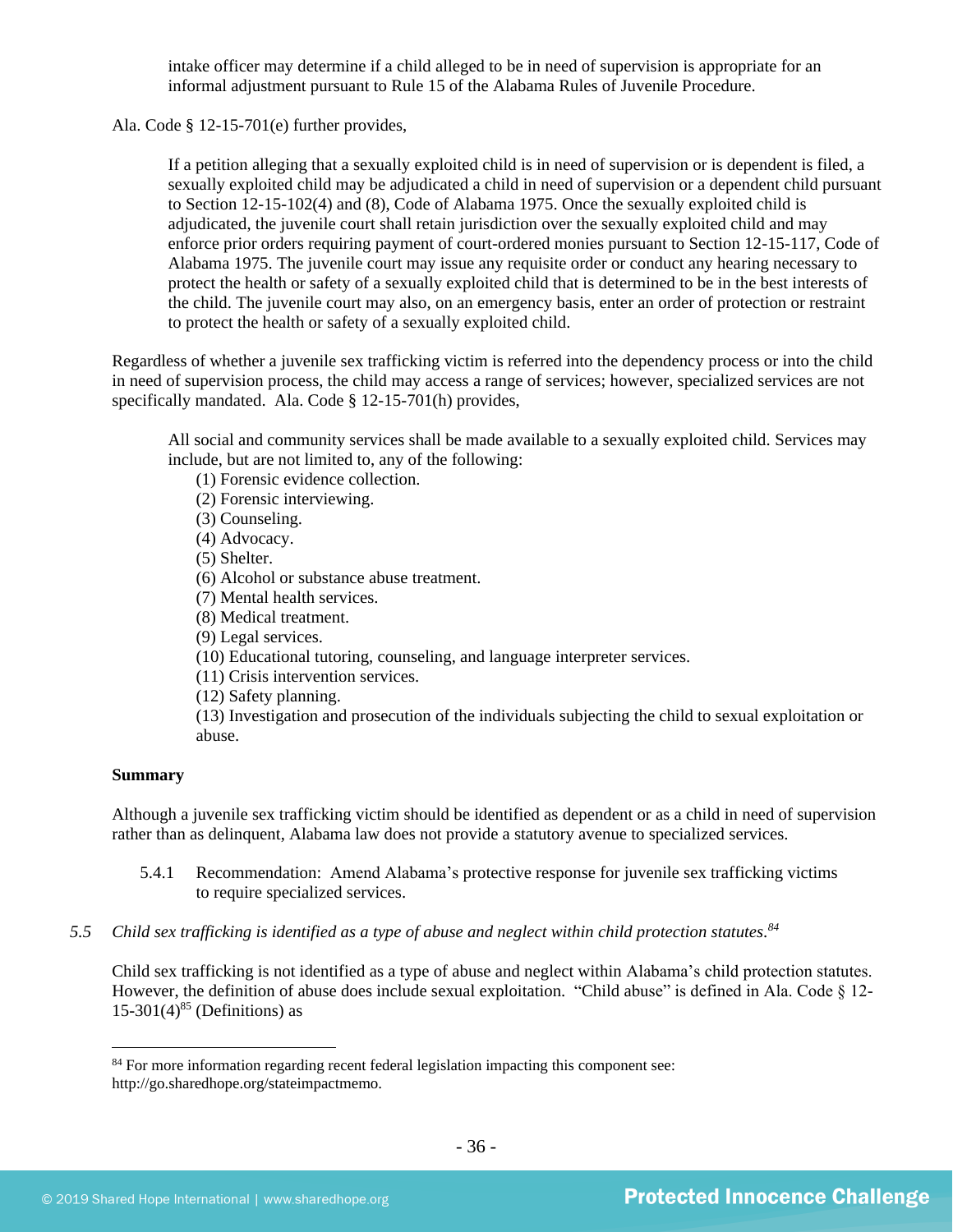Harm or the risk of harm to the emotional health, physical health, or welfare of a child, which can occur through nonaccidental physical or mental injury, sexual abuse, or attempted sexual abuse or sexual exploitation or attempted sexual exploitation.

Ala. Code § 12-15-301(15) defines "sexual abuse" as follows:

[T]he employment, use, persuasion, inducement, enticement, or coercion of any child to engage in, or having a child assist any person to engage in, any sexually explicit conduct or any simulation of the conduct for the purpose of producing any visual depiction of the conduct. Sexual abuse also includes rape, molestation, prostitution, or other forms of sexual exploitation or abuse of children . . . as those acts are defined in this article or by Alabama law.

The term "sexual exploitation" is defined as "allowing, permitting, or encouraging a child to engage in prostitution and allowing, permitting, encouraging, or engaging in the obscene or pornographic photographing, filming, or depicting of a child." Ala. Code  $\S$  12-15-301(16).

The term "neglect" is defined as "[n]egligent treatment or maltreatment of a child, including, but not limited to, the failure to provide adequate food, medical treatment, supervision, education, clothing, or shelter." Ala. Code § 12-15-301(9).

- 5.5.1 Recommendation: Amend Ala. Code § 12-15-301 (Definitions) to include Ala. Code § 13A-6- 152(a) (Human trafficking in the first degree) in the list of offenses within "sexual exploitation."<sup>86</sup>
- *5.6 The definition of "caregiver" or another related term in the child welfare statutes is not a barrier to a sex trafficked child accessing the protection of child welfare.*

Based on the definitions of an abused or neglected child, a child who has been subjected to commercial sexual exploitation by a third party who is not a parent or caregiver would qualify for the protective services of child welfare because these definitions do not specify that the conduct must be committed by a parent or caregiver.<sup>87</sup> In addition, the definition of "dependent child" under Ala. Code § 12-15-102(8)(a.)(8) (Definitions) defines a "dependent child" to include "A child who has been adjudicated dependent by a juvenile court and is in need of care or supervision and meets any of the following circumstances . . . [w]ho, for any other cause, is in need of the care and protection of the state."<sup>88</sup>

<sup>&</sup>lt;sup>85</sup> The text of Ala. Code § 12-15-301 cited here and elsewhere in this report includes amendments made by the enactment of House Bill 31 during the 2019 Regular Session of the Alabama Legislature (effective August 1, 2019). <sup>86</sup> The recommendation in this component is predicated upon the recommendation in 5.1 being simultaneously or previously enacted.

<sup>87</sup> *See supra* Component 5.5.

<sup>88</sup> However, the definition of a "dependent child" under Ala. Code § 12-15-102(8)(a.) (Definitions) otherwise appears to require fault of a parent or caregiver. It states,

A child who has been adjudicated dependent by a juvenile court and is in need of care or supervision and meets any of the following circumstances:

<sup>1.</sup> Whose parent, legal guardian, legal custodian, or other custodian subjects the child or any other child in the household to abuse, as defined in subdivision (2) of Section 12-15-301 or neglect as defined in subdivision (4) of Section 12-15-301, or allows the child to be so subjected.

<sup>2.</sup> Who is without a parent, legal guardian, or legal custodian willing and able to provide for the care, support, or education of the child.

<sup>3.</sup> Whose parent, legal guardian, legal custodian, or other custodian neglects or refuses, when able to do so or when the service is offered without charge, to provide or allow medical, surgical, or other care necessary for the health or well-being of the child.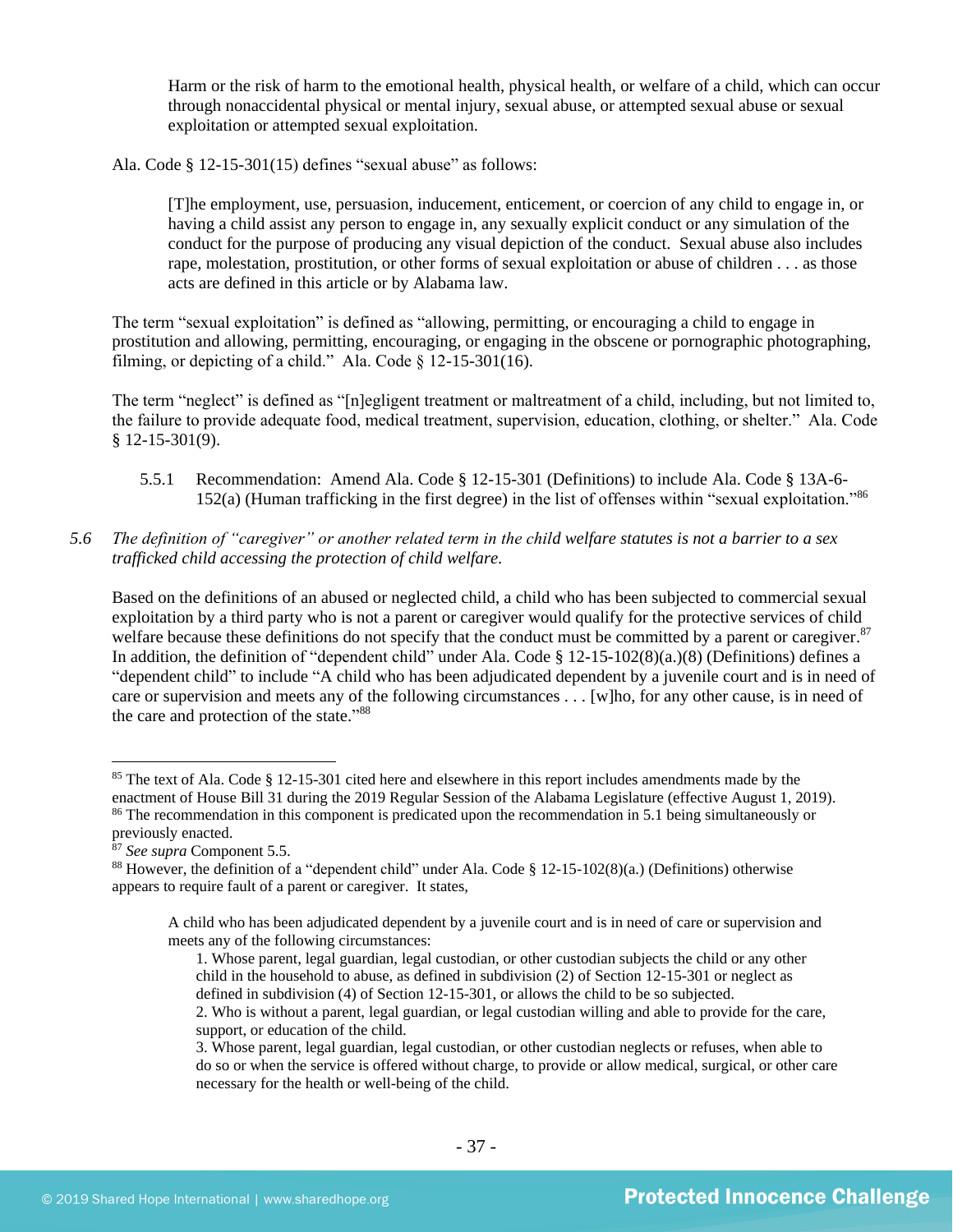*5.7 Crime victims' compensation is specifically available to a child victim of sex trafficking or commercial sexual exploitation of children (CSEC).*

The Alabama Crime Victims Compensation Act contains certain ineligibility criteria that could operate to exclude victims of child sex trafficking from receiving crime victims' compensation. For the Act, a "victim" means "[a] person who suffered serious personal injury or death as a result of criminally injurious conduct." Ala. Code § 15-23-3(3). "Criminally injurious conduct" is defined in part as "[a]n act occurring or attempted within the geographical boundaries of this state which results in serious personal injury or death to a victim for which punishment by fine, imprisonment, or death may be imposed." Ala. Code § 15-23-3(2)(a). A victim may receive compensation from the Alabama Crime Victims Compensation Commission if the commission is "satisfied by a preponderance of the evidence that the requirements for compensation have been met." Ala. Code § 15-23-8(a).

To the extent child sex trafficking victims meet the definition of victim, they may be eligible for compensation; however, several requirements for compensation could present difficulties for these victims. Pursuant to Ala. Code § 15-23-12(a) (Grounds for denial―reduction of award),

Compensation shall not be awarded in any of the following circumstances:

(1) A claim has been filed with the commission later than one year after the injury or death upon which the claim is based, unless the commission finds there was good cause for the failure to file within that time.

(2) To a claimant who was the offender, or an accomplice of the offender, or who encouraged or in any way participated in the criminally injurious conduct.

(3) If the award would unjustly benefit the offender or accomplice of the offender.

(4) The criminally injurious conduct resulting in injury or death was reported to a law enforcement officer later than 72 hours after its occurrence, unless the commission finds there was good cause for the failure to report within that time.

Nothing expressly exempts child sex trafficking victims from these requirements or explains what constitutes good cause for the failure to report the crime or file a claim within the statutory timeframes.

- 5.7.1 Recommendation: Amend Ala. Code § 15-23-12 (Grounds for denial—reduction of award) to provide exceptions to the ineligibility factors in Ala. Code § 15-23-12(a) for victims of child sex trafficking.
- *5.8 Victim-friendly procedures and protections are provided in the trial process for minors under 18.*

Some victim-friendly criminal justice procedures and protections are afforded to minor victims of commercial sexual exploitation, but other critical protections, such as a rape shield law that protects victims from retraumatizing cross-examination, are not available.

Alabama law provides special protections for children under the age of 16 who are victims in criminal prosecutions for sexual offenses or sexual exploitation. For example, pursuant to Ala. Code § 15-25-2

- defined in subdivision (1) of Section 12-15-301.
- 6. Whose parent, legal guardian, legal custodian, or other custodian is unable or unwilling to discharge his or her responsibilities to and for the child.
- 7. Who has been placed for care or adoption in violation of the law.

<sup>4.</sup> Whose parent, legal guardian, legal custodian, or other custodian fails, refuses, or neglects to send the child to school in accordance with the terms of the compulsory school attendance laws of this state. 5. Whose parent, legal guardian, legal custodian, or other custodian has abandoned the child, as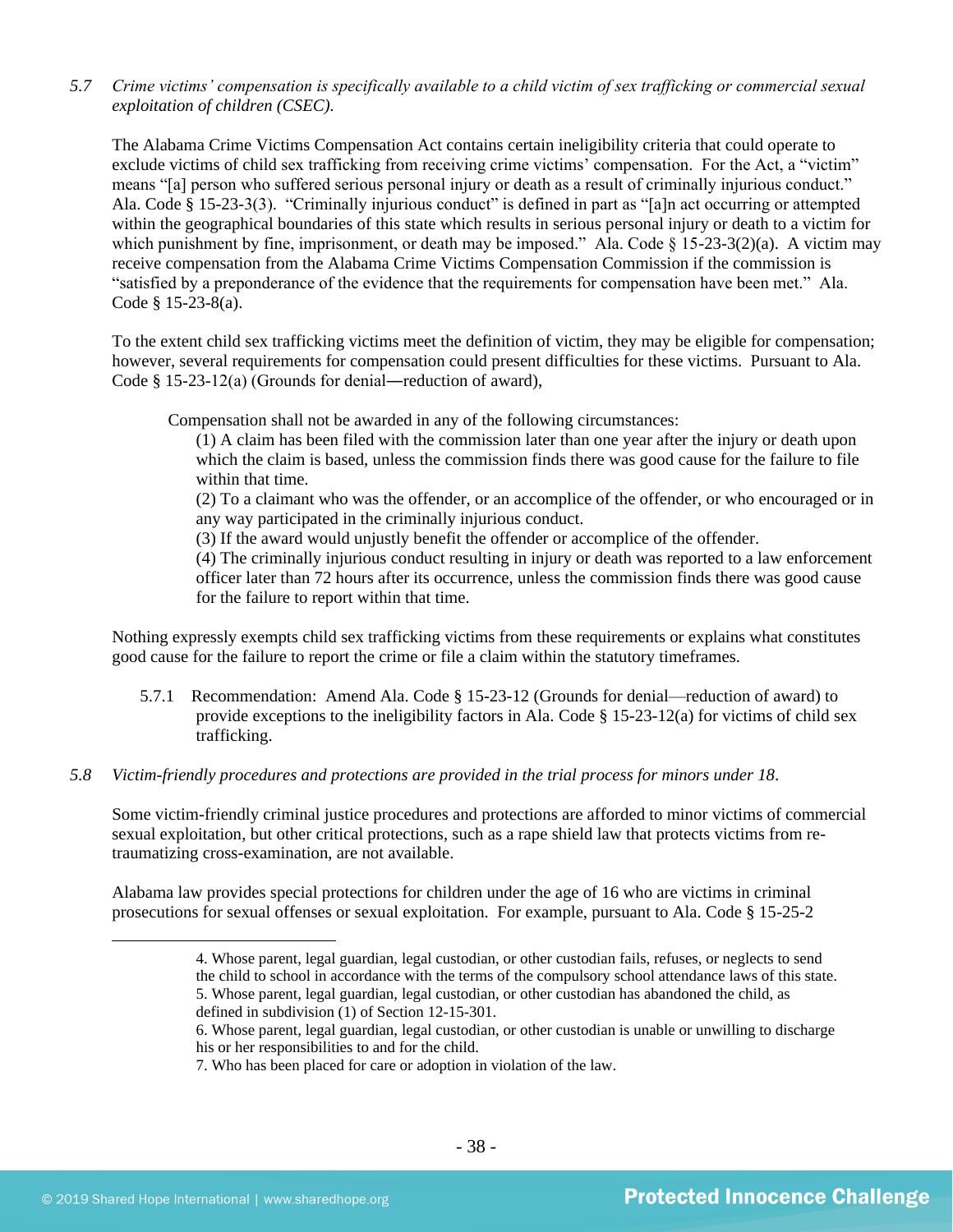(Videotaped deposition) the court may allow victims of sexual offenses under the age of 16 to give videotaped depositions in criminal prosecutions while having a "person whose presence . . . contributes to the well-being of the child and who has dealt with the child in a therapeutic setting regarding the abuse" present during the deposition. Ala. Code  $\S 15-25-2(c)$ . Notably, the defendant's attorney, but not the defendant, may be present during the deposition. Ala. Code § 15-25-2(c). The videotaped deposition may be entered into evidence "in lieu of the direct testimony of the alleged victim or witness" unless "the court determines that its introduction . . . will unfairly prejudice the defendant." Ala. Code  $\S$  15-25-2(d).

Alternatively, pursuant to Ala. Code § 15-25-3(b) (Closed circuit examination of victim), a court may permit a victim of a sexual offense or sexual exploitation under the age of 16 to give testimony via closed circuit equipment, which "shall be taken outside the courtroom in the judge's chambers or in another suitable location designated by the judge." Pursuant to Ala. Code  $\S$  15-25-3(c),

Examination and cross-examination of the alleged child victim or witness shall proceed as though he or she were testifying in the courtroom. Present in the room with the child during his or her testimony shall be the prosecuting attorney, the attorney of the defendant, and a person whose presence, in the judgment of the court, contributes to the well-being of the child and who has dealt with the child in a therapeutic setting regarding the abuse. Additional persons, such as the parent or parents or legal guardian, except the defendant, may be admitted into the room in the discretion of the court.

Ala. Code § 15-25-3(g) states, "Only the court, the prosecuting attorney and the attorney for the defendant may question the child."

Other child-friendly victim provisions applicable in criminal prosecutions for sexual offenses include the "use of anatomically correct dolls or mannequins to assist an alleged victim or witness who is under the age of 10 in testifying on direct and cross-examination at trial, or in a videotaped deposition as provided in this article" pursuant to Ala. Code § 15-25-5 (Use of dolls or mannequins), a speedy trial "to minimize the length of time the child must endure the stress of involvement in the proceedings" pursuant to Ala. Code § 15-25-6 (Speedy trial), and "reasonable limits on the number of interviews a victim of sexual abuse or exploitation, who is under 12 years of age, must submit to" in order to protect the victim from psychological harm pursuant to Ala. Code § 15-1-2(a) (Child sexual abuse victims; protection from repeated interrogation; sealed court records).

Another child-friendly provision potentially protects child victims under 12 years of age from retraumatizing cross examination by allowing a child's out-of-court statement to be admitted into evidence when the child is a victim of certain offenses, however, child sex trafficking and CSEC offenses are not specifically enumerated. Pursuant to Ala. Code § 15-25-31 (Out-of-court statement – when admissible),

An out-of-court statement made by a child under 12 years of age at the time the statement is made concerning an act that is a material element of any crime involving child physical offense, sexual offense, and exploitation, as defined in Section 15-25-39<sup>89</sup> [Definition], which statement is not

(6) Any crime involving the production of child pornography.

<sup>89</sup> Pursuant to Ala. Code § 15-25-39 (Definition),

For purposes of this article, "a child physical offense, sexual offense, and exploitation" is defined to include the following crimes, when one or more of the victims is a child under 12 years of age:

<sup>(1)</sup> Rape in any degree.

<sup>(2)</sup> Sodomy in any degree.

<sup>(3)</sup> Sexual abuse in any degree.

<sup>(4)</sup> Sexual misconduct.

<sup>(5)</sup> Enticing a child to enter a vehicle, room, house, office, or other place, for immoral purposes.

<sup>(7)</sup> Torture and willful abuse of a child under 18 years of age by responsible person as defined in Section 26-15-3.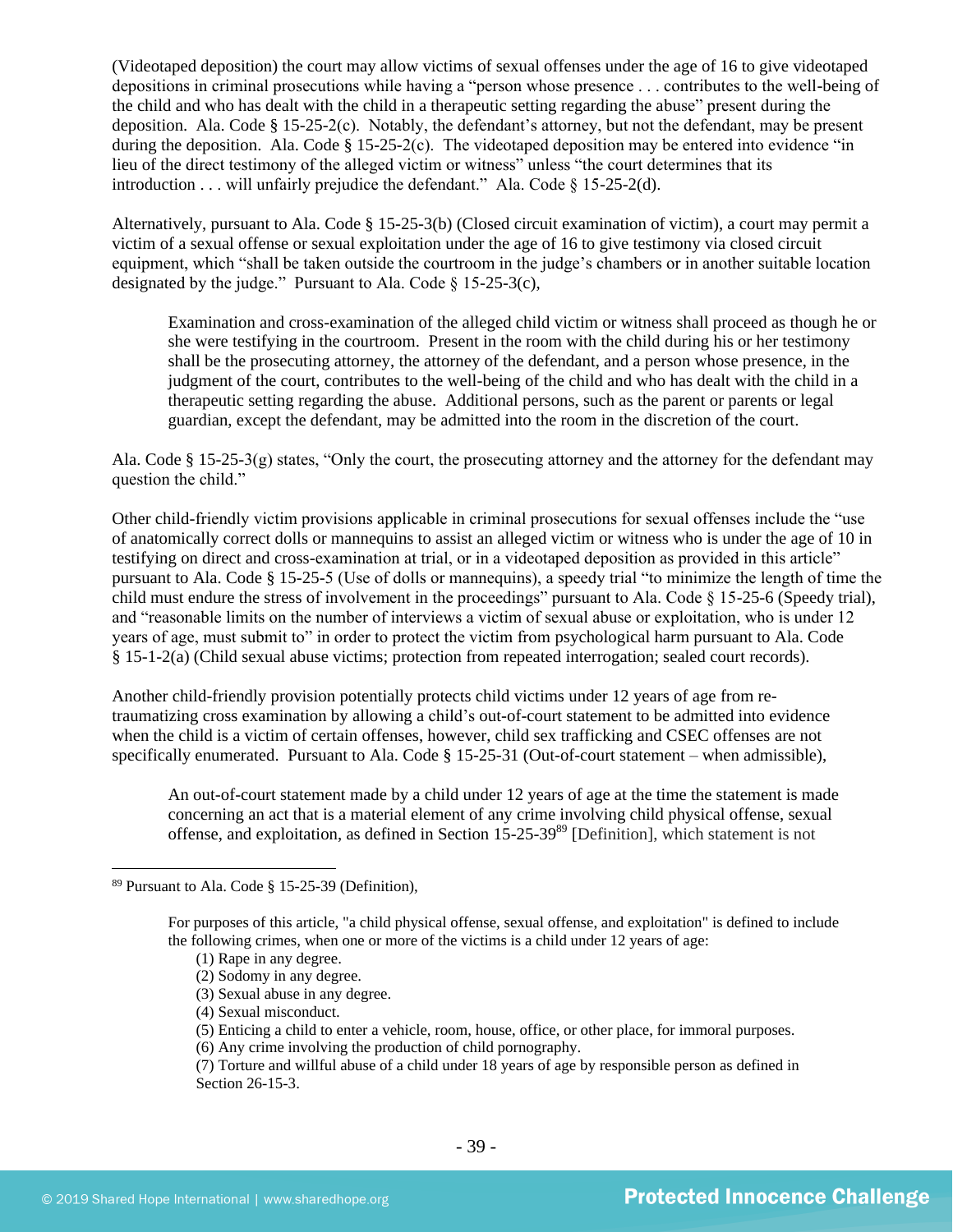otherwise admissible in evidence is admissible in evidence in criminal proceedings if the requirements of Section 15-25-32 $90$  [Out-of-court statements; requirements for admissibility] are met.

Interviews of younger minor victims may be limited and records of any minor victims should be kept confidential pursuant to Ala. Code § 15-1-2 (Limits on interviews of victims of sexual abuse or exploitation under 12 years of age; confidentiality of court records of victims under 18 years of age), which states,

(a) The presiding judge of a judicial circuit, after consultation with the district attorney for the judicial circuit may provide for reasonable limits on the number of interviews a victim of sexual abuse or exploitation, who is under 12 years of age, must submit to for law enforcement or other purposes. The judge shall, to the extent possible, protect the victim from the psychological damage of repeated interrogation while preserving the rights of the public, the victim, and the person charged with the violation.

(b) The court records of a child under the age of 18 years who is a victim of sexual abuse or exploitation shall not be open to the public, but shall be kept in the same manner as juvenile offender records are kept.

However, vital protections under rape shield laws are not provided for juvenile sex trafficking or CSEC victims. Regardless of the age of the victim, pursuant to Ala. Code § 12-21-203(b)–(c) (Rape shield),

(b) In any prosecution for criminal sexual conduct<sup>91</sup> or for assault with intent to commit, attempt to commit or conspiracy to commit criminal sexual conduct, evidence relating to the past sexual

- (8) Sexual torture as defined in Section 13A-6-65.1.
- (9) Attempted murder.
- (10) Assault first degree.
- (11) Assault second degree.
- (12) Assault third degree.
- (13) Harassment.

 $90$  Pursuant to Ala. Code § 15-25-32 (Out-of-court statements; requirements for admissibility),

An out-of-court statement may be admitted as provided in Section 15-25-31, if:

(1) The child testifies at the proceeding, or testifies by means of video tape deposition as provided by Section 15-25-2, or testifies by means of closed circuit television as is provided in Section 15-25-3, and at the time of such testimony is subject to cross-examination about the out-of-court statements; or (2) a. The child is found by the court to be unavailable to testify on any of these grounds:

1. The child's death;

2. The court finds that there are reasonable grounds to believe that the defendant or someone acting on behalf of the defendant has intentionally removed the child from the jurisdiction of the court;

3. The child's total failure of memory;

4. The child's physical or mental disability;

5. The child's incompetency, including the child's inability to communicate about the offense because of fear or a similar reason; or

6. Substantial likelihood that the child would suffer severe emotional trauma from testifying at the proceeding or by means of closed circuit television; and

b. The child's out-of-court statement is shown to the reasonable satisfaction of the court to possess particularized guarantees of trustworthiness.

<sup>91</sup> "Criminal sexual conduct" is defined in Ala. Code  $\S$  12-21-203(a)(2) as "[s]exual activity, including, but not limited to, rape, sodomy, sexual misconduct, sexual abuse or carnal knowledge."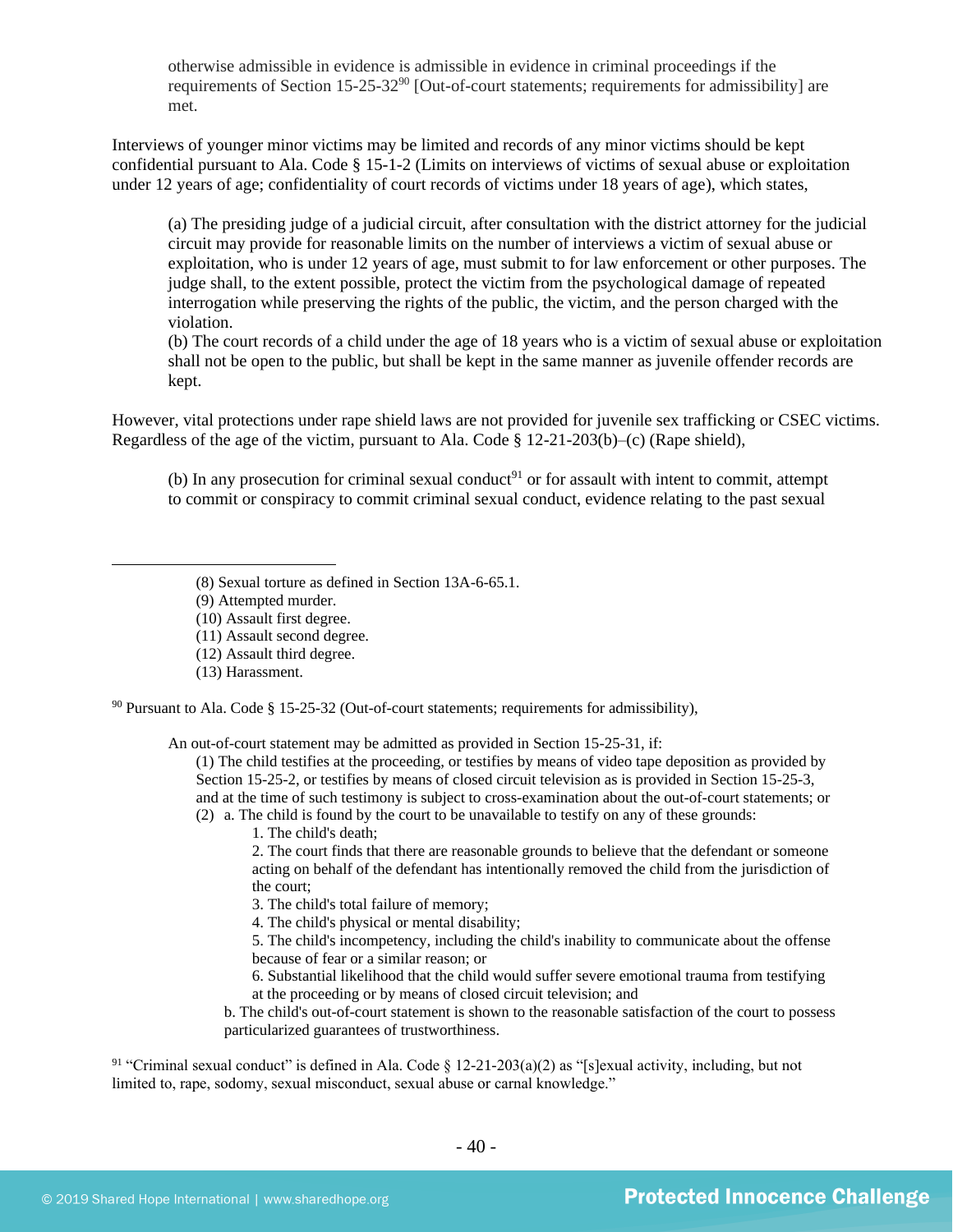behavior<sup>92</sup> of the complaining witness<sup>93</sup> . . . shall not be admissible, either as direct evidence or on cross-examination of the complaining witness or of other witnesses, except as otherwise provided in this section.

(c) In any prosecution for criminal sexual conduct, evidence relating to the past sexual behavior of the complaining witness shall be introduced if the court following the procedure described in subsection (d) of this section . . . finds that such past sexual behavior directly involved the participation of the accused.

*5.9 Child sex trafficking victims may vacate delinquency adjudications and expunge related records for prostitution and other offenses arising from trafficking victimization, without a waiting period.*

Alabama law does not provide a mechanism for minors to vacate adjudications related to their trafficking victimization, and delinquency records may only be sealed or destroyed under narrow circumstances. Under Ala. Code § 12-15-136(a) (Proceedings for sealing legal and social files and records of courts, pertaining to certain persons and effect thereof),

On motion of a person who has been the subject of a delinquency or child in need of supervision petition, the juvenile court may order the sealing of the legal and social files and records of the juvenile court pertaining to the person if it finds that:

(1) Two years have elapsed since the final discharge of the person from legal custody or supervision or two years after the entry of any other order of the juvenile court not involving custody or supervision; and

(2) The person has not been convicted or adjudicated delinquent or a youthful offender of any felony or a misdemeanor involving sexual offenses, drugs, weapons, or violence, or threats of violence, prior to the filing of the motion and no proceeding is pending seeking the conviction or adjudication.

Accordingly, Ala. Code § 12-15-136(a) mandates a 2 year waiting period and excludes many of the offenses for which a child sex trafficking victim may be adjudicated. Further, Ala. Code § 12-15-136(e) provides, "[a]ny adjudication of delinquency or youthful offender or conviction of a felony or misdemeanor involving sexual offenses, drugs, weapons, or violence, or threats of violence, subsequent to sealing shall have the effect of nullifying the sealing order."

A minor may obtain a destruction order pursuant to Ala. Code § 12-15-137(a), (b) (Proceedings for destruction of legal and social files and records of juvenile courts pertaining to certain persons and effect thereof), which states,

(a) A person who has been the subject of a delinquency petition and has met the conditions stipulated in subdivision (2) of subsection (a) of Section 12-15-136, five years after reaching the age of majority, may file a motion requesting the destruction of all records pertaining to his or her case. If the juvenile court grants the motion, copies of the order shall be sent to all offices, departments, or agencies that are repositories of the records, and all the offices, departments, and agencies shall comply with the order.

(b) Upon the entry of a destruction order, all references including arrest, complaints, referrals, petitions, reports, and orders shall be removed from all department or agency official and institutional files and destroyed.

<sup>&</sup>lt;sup>92</sup> "Evidence relating to past sexual behavior," according to Ala. Code § 12-21-203(a)(3) "includes, but is not limited to, evidence of the complaining witness's marital history, mode of dress and general reputation for promiscuity, nonchastity or sexual mores contrary to the community standards."

<sup>&</sup>lt;sup>93</sup> "Complaining witness" is defined in Ala. Code § 12-21-203(a)(1) as "[a]ny person alleged to be the victim of the crime charged, the prosecution of which is subject to the provisions of this section."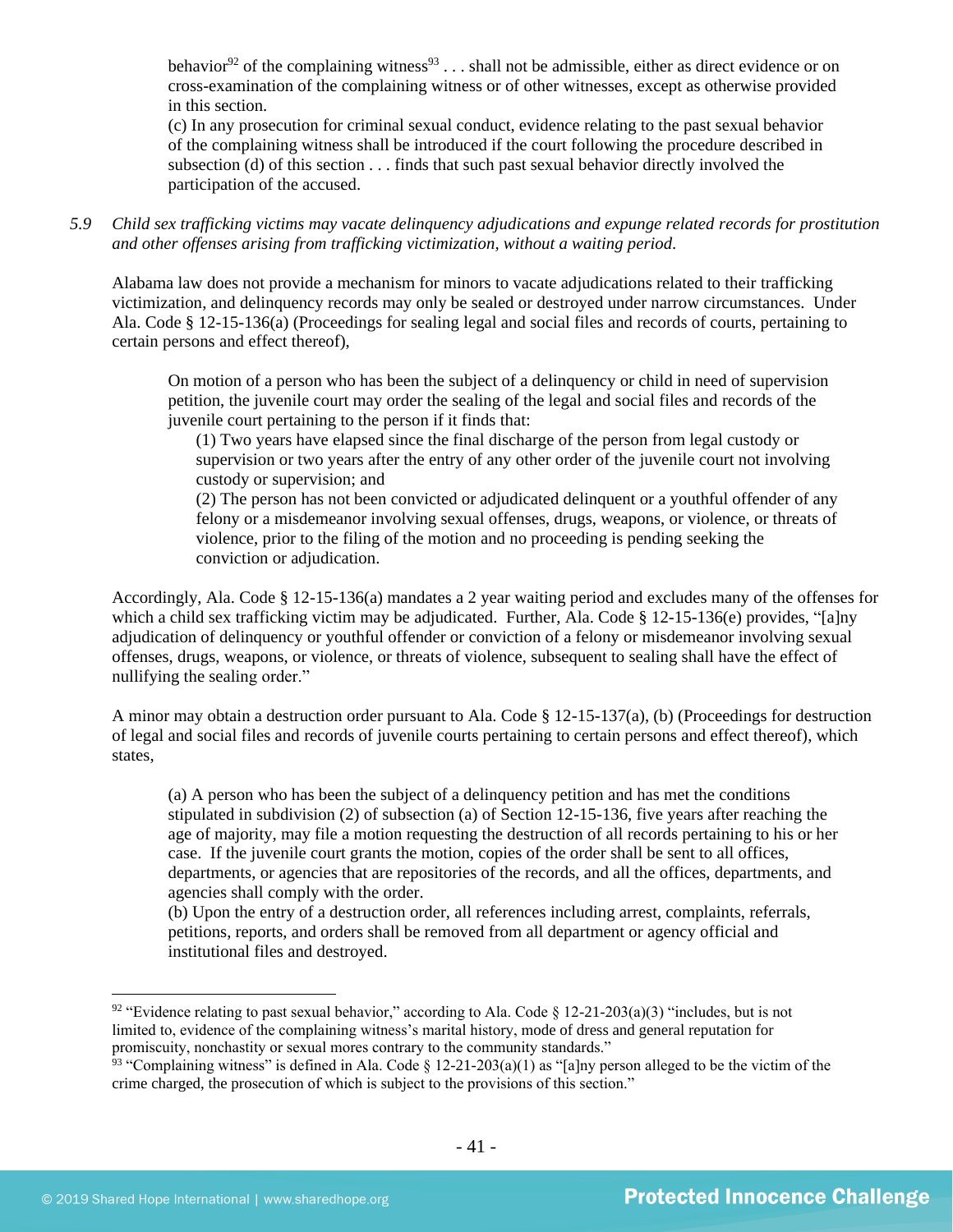However, Ala. Code § 12-15-137 mandates a minimum 5 year waiting period and applies only to offenses that may be sealed under Ala. Code § 12-15-136(a), thereby excluding many of the offenses for which a child sex trafficking victim may be adjudicated.

Lastly, older minor victims charged or convicted with felony offenses in the criminal division of the circuit court<sup>94</sup> may apply for expungement relief pursuant to Ala. Code § 15-27-2 (Petition for expungement of record of a felony offense). While largely limited to non-violent felony offenses, Ala. Code § 15-27-2 allows

(a) A person who has been charged with a felony offense . . . to file a petition in the criminal division of the circuit court in the county in which the charges were filed, to expunge record relating to the charge in any of the following circumstances:

(6) When the person proves by a preponderance of the evidence that the person is a victim of human trafficking, that the person committed the felony offenses during the period the person was being trafficked, and that the person would not have committed the felony offense but for being trafficked. Evidence that a person was a victim of human trafficking may include, but is not limited to, evidence that the person's trafficker was convicted of trafficking the person under Section 13A-6-152 or Section 13A-6-153.

(b) Subsection (a) notwithstanding, convictions for the following offenses, which are defined as a violent offense under subdivision (15) of 13A-25-32, may be expunged upon a showing that the person committed the offense during the period the person was trafficked, and that the person would not have committed the felony offense but for being trafficked:

(1) Promoting prostitution in the first degree pursuant to Section 13A-12-111.

(2) Domestic violence in the third degree pursuant to subsection (d) of Section 13A-6-132. (3) Production of obscene matter involving a person under the age of 17 years pursuant to Section 13A-12-197.

. . . .

. . . .

5.9.1 Recommendation: Enact a law that allows child sex trafficking victims to vacate delinquency adjudications and expunge related records for prostitution and other offenses arising from trafficking victimization, without a waiting period. 95

(1) A capital offense.

<sup>94</sup> Pursuant to Ala. Code § 12-15-204(a) (Acts for which person who has attained age of 16 shall be charged, arrested, and tried as an adult; removal of person from jurisdiction of juvenile court),

Notwithstanding any other provision of law, any person who has attained the age of 16 years at the time of the conduct charged and who is charged with the commission of any act or conduct, which if committed by an adult would constitute any of the following, shall not be subject to the jurisdiction of juvenile court but shall be charged, arrested, and tried as an adult:

<sup>(2)</sup> A Class A felony.

<sup>(3)</sup> A felony which has an element thereof the use of a deadly weapon.

<sup>(4)</sup> A felony which has an element thereof the causing of death or serious physical injury.

<sup>(5)</sup> A felony which has an element thereof the use of a dangerous instrument . . . .

<sup>(6)</sup> Trafficking in drugs in violation of Section 13A-12-231, or as the same may be amended.

<sup>(7)</sup> Any lesser included offense of the above offense charged or any lesser felony offense charged arising from the same facts and circumstances and committed at the same time as the offenses listed above . . . .

<sup>&</sup>lt;sup>95</sup> The recommendation in this component is predicated upon the recommendation in 5.1 being simultaneously or previously enacted.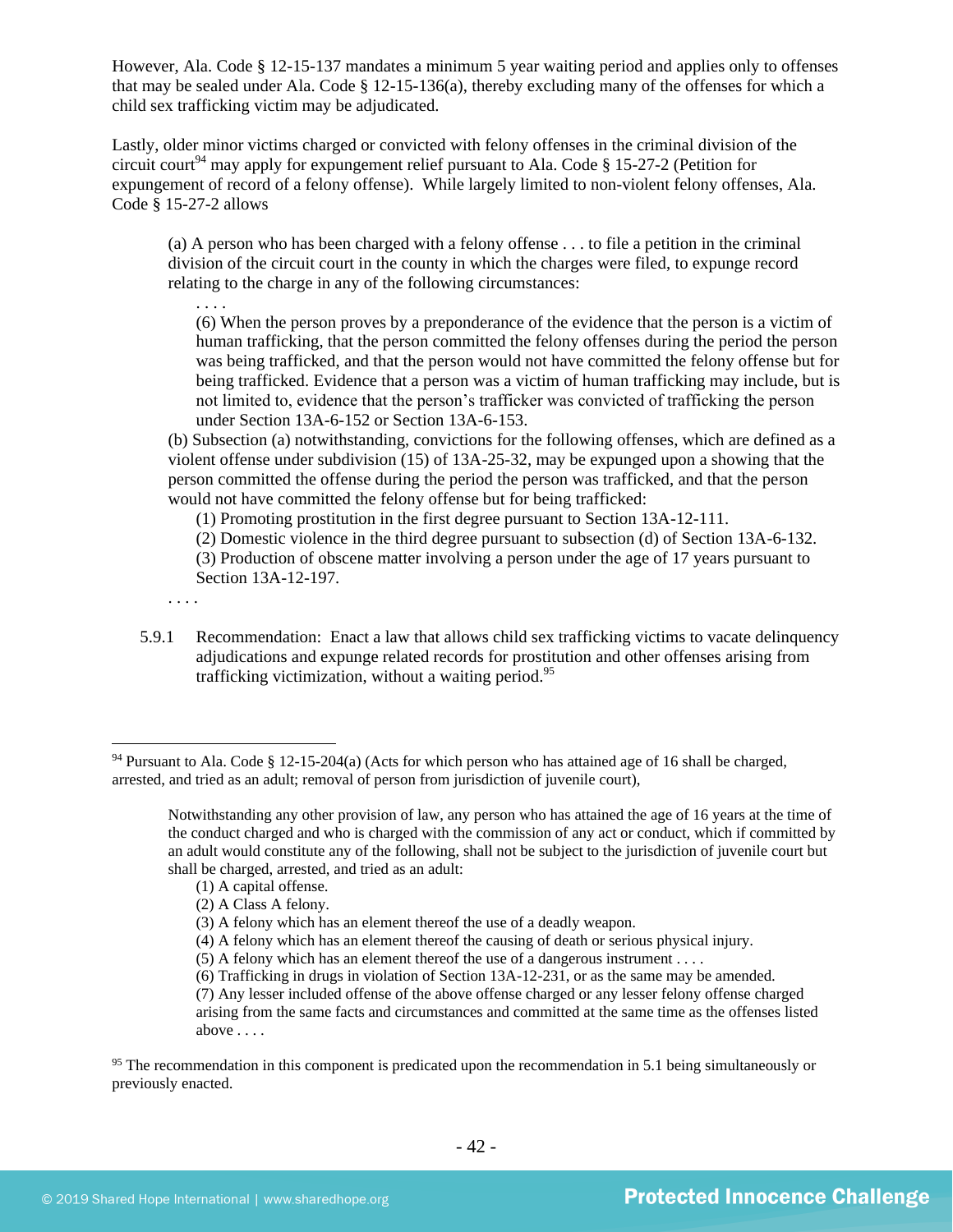*5.10 Victim restitution and civil remedies for victims of domestic minor sex trafficking or commercial sexual exploitation of children (CSEC) are authorized by law.* 

Individuals convicted of human trafficking offenses are required to pay mandatory restitution to victims. Ala. Code § 13A-6-155(a) (Mandatory restitution) states,

A person or entity convicted of any violation of this article shall be ordered to pay mandatory restitution to the victim, prosecutorial or law enforcement entity, with the proceeds from property forfeited under Section 13A-6-156 applied first to payment of restitution. Restitution under this section shall include items covered under Article 4A, commencing with Section 15-18-65 [Legislative intent] of Chapter 18 of Title 15 of the Code of Alabama 1975, and any of the following:

(1) Costs of medical and psychological treatment, including physical and occupational therapy and rehabilitation, at the court's discretion.

(2) Costs of necessary transportation, temporary housing, and child care, at the court's discretion.

(3) Cost of the investigation and prosecution, attorney's fees, and other court-related costs such as victim advocate fees.

(4) The greater of a. the value of the human trafficking victim's labor as guaranteed under the minimum wage and overtime provisions of the Fair Labor Standards Act (FLSA); or b. the gross income or value to the defendant of the victim's labor servitude or sexual servitude engaged in by the victim while in the human trafficking situation.

(5) Return of property, cost of damage to property, or full value of property if destroyed or damaged beyond repair.

(6) Expenses incurred by a victim and any household members or other family members in relocating away from the defendant or his or her associates, including, but not limited to, deposits for utilities and telephone service, deposits for rental housing, temporary lodging and food expenses, clothing, and personal items. Expenses incurred pursuant to this section shall be verified by law enforcement to be necessary for the personal safety of the victim or household or family members, or by a mental health treatment provider to be necessary for the emotional well-being of the victim.

(7) Any and all other losses suffered by the victim as a result of any violation of this article.

Restitution is available more generally to victims of other crimes pursuant to Ala. Code § 15-18-67 (Hearings), which provides that

[w]hen a defendant is convicted of a criminal activity or conduct which has resulted in pecuniary damages<sup>96</sup> or loss to a victim, the court shall hold a hearing to determine the amount or type of restitution due the victim or victims of such defendant's criminal acts. Such restitution hearings shall be held as a matter of course and in addition to any other sentence which it may impose, the court shall order that the defendant make restitution or otherwise compensate such victim for any pecuniary damages. The defendant, the victim or victims, or their representatives or the administrator of any victim's estate as well as the district attorney shall have the right to be present and be heard upon the issue of restitution at any such hearings.

Pursuant to Ala. Code § 15-18-68(a) (Determination of amount),

In determining the manner, method, or amount of restitution to be ordered, the court may take into consideration all of the following:

<sup>96</sup> *See supra* note [31.](#page-15-1)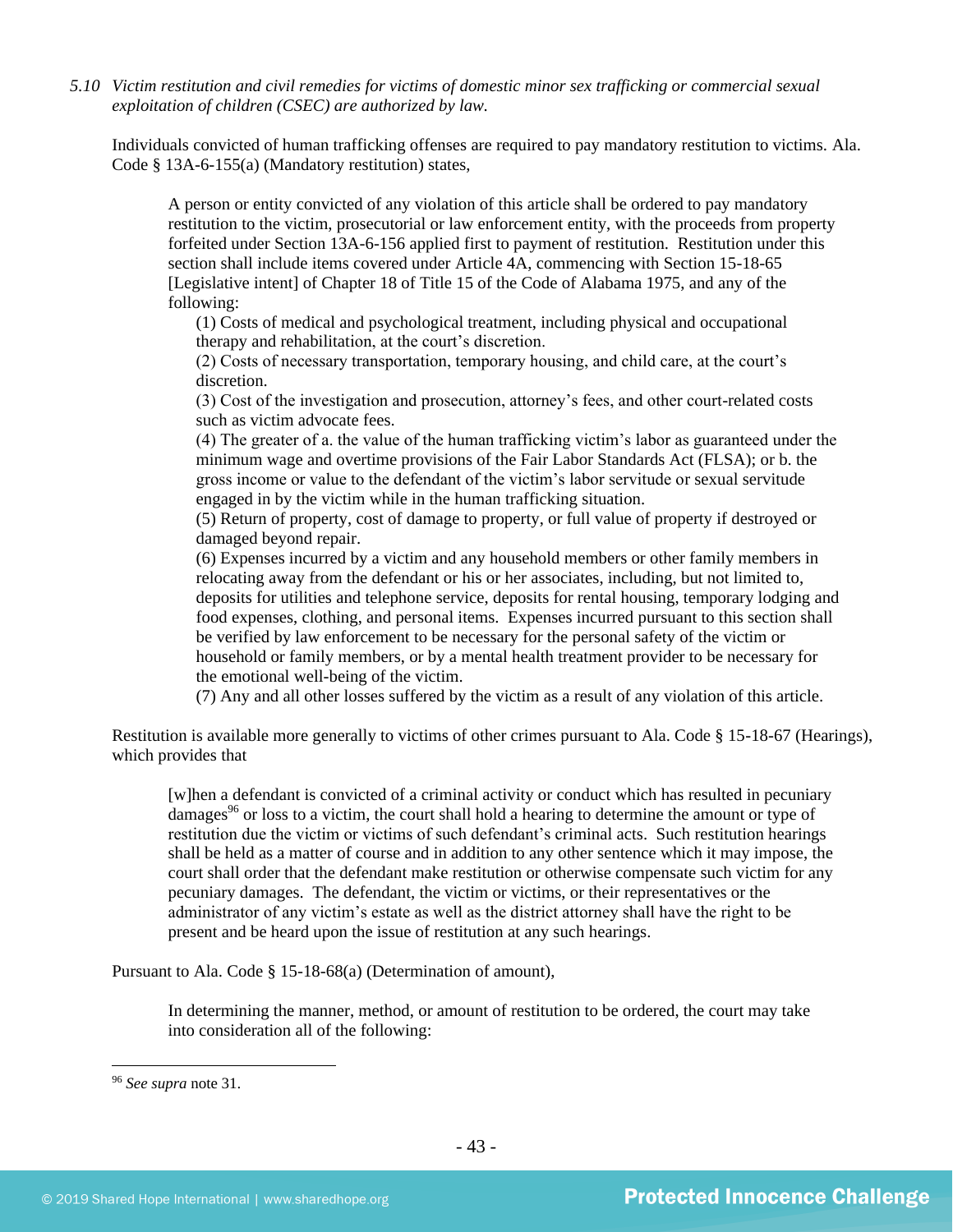(1) The financial resources of the defendant and the victim and the burden that the manner or method of restitution will impose upon the victim or the defendant.

(2) The ability of the defendant to pay restitution on an installment basis or on other conditions to be fixed by the court.

(3) The anticipated rehabilitative effect on the defendant regarding the manner of restitution or the method of payment.

(4) Any burden or hardship upon the victim as a direct or indirect result of the defendant's criminal acts.

(5) The mental, physical, and financial well-being of the victim. $97$ 

Civil remedies, which do not preclude the provision of any other federal or state remedies, are also available to human trafficking victims. Ala. Code § 13A-6-157 (Civil action by victims; relief awarded) provides,

(a) An individual who is a victim of human trafficking may bring a civil action in the appropriate state court.

(b) Venue for any action brought under this section shall be in the county in which the offense was committed or in any other county into or through which the person upon whom it was committed may have been carried in the commission of the offense. If venue is proper in more than one county, venue shall be in either county.

(c) The court may award actual damages, compensatory damages, punitive damages, injunctive relief, and any other appropriate relief. A prevailing plaintiff shall also be awarded attorney's fees and costs. Treble damages shall be awarded on proof of actual damages where defendant's acts were willful and malicious.

(d) The court shall award a prevailing plaintiff attorney's fees and costs.

(e) Upon commencement of any action brought under this section, the clerk of the court shall mail a copy of the complaint or other initial pleading to the office of the Attorney General and, upon entry of any injunction, judgment, or decree in the action, shall mail a copy of the injunction, judgment, or decree to the office of the Attorney General.

(f) This section does not preclude any other remedy available to the victim under federal law or the laws of this state

Additionally, the Attorney General is permitted to bring a civil action against any offender of human trafficking for the purpose of recovering damages for victims. Pursuant to Ala. Code § 13A-6-157.1(b) (Attorney General may enforce the human trafficking laws and recover damages for victims), "In addition to any other remedy under this article [Human trafficking], the Attorney General may bring a civil action on behalf of the state in the appropriate state court to recover actual damages for victims of acts or practices performed in violation of this article."

Pursuant to Ala. Code § 13A-6-156 (Forfeiture of profits or proceeds and interest in property),

A person who commits the offense of human trafficking in the first degree or human trafficking in the second degree shall forfeit to the State of Alabama any profits or proceeds and any interest

 $97$  Ala. Code § 15-18-68(b)(2) (Criteria for determining restitution) adds,

When a defendant has been convicted of the following offenses after February 1, 2009, the court may consider the factors enumerated in subsection (a) and shall order restitution to be paid as follows:

<sup>(2)</sup> When a defendant has been convicted of rape in the first degree under Section 13A-6-61 [Rape in the first degree] and the person has one or more prior convictions under Section 13A-6-61, the court shall order restitution for an amount not less than ten thousand dollars (\$10,000) for each conviction under Section 13A-6-61.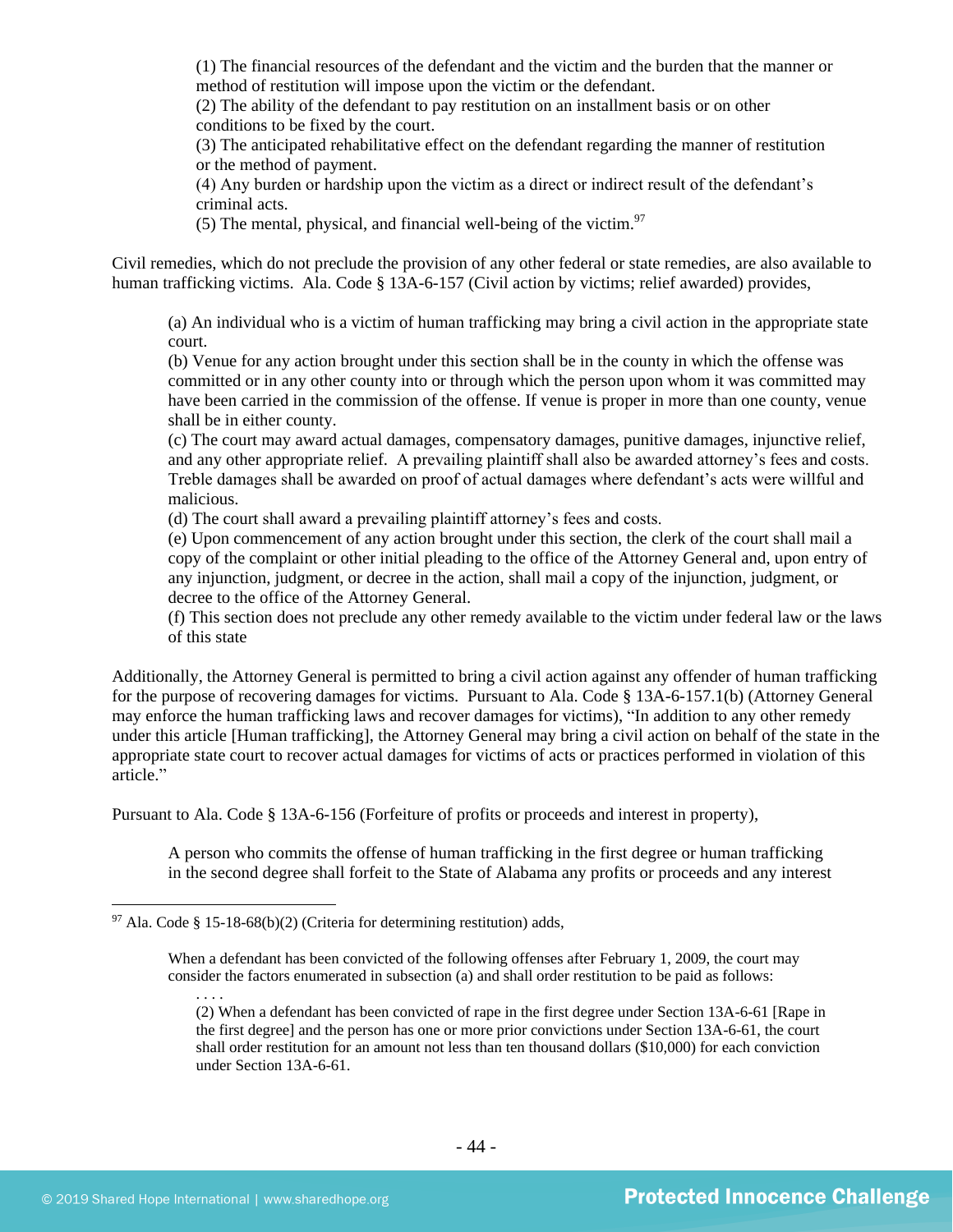in property that he or she has acquired or maintained that the sentencing court determines to have been acquired or maintained as a result of committing human trafficking in the first degree or human trafficking in the second degree. Any assets seized shall first be used to pay restitution to trafficking victims and subsequently to pay any damages awarded to victims in a civil action. Any remaining assets shall go toward the cost of the investigation and prosecution and the remaining assets shall be remitted to funding the Alabama Crime Victims Compensation Fund.

*5.11 Statutes of limitations for civil and criminal actions for child sex trafficking or commercial sexual exploitation of children (CSEC) offenses are eliminated or lengthened to allow prosecutors and victims a realistic opportunity to pursue criminal action and legal remedies.*

Pursuant to Ala. Code § 15-3-1 (Felonies generally), all felonies "except those specified in Sections 15-3-3<sup>98</sup> [Conversion of public revenues] and 15-3-5 [Offenses having no limitation]" are subject to a 3-year statute of limitations. Ala. Code § 15-3-5(a)(4)<sup>99</sup> eliminates the statute of limitations for a prosecution for "[a]ny sex offense pursuant to Section 15-20A-5 [Sex offenses] involving a victim under 16 years of age, regardless of whether it involves force, serious physical injury, or death." Because the definition of "sex offense" under 15-20A-5 includes violations of Ala. Code § 13A-6-152 (Human trafficking in the first degree), § 13A-6-153 (Human trafficking in the second degree), 13A-12-111 (Promoting prostitution; first degree), 13A-12-112 (Promoting prostitution; second degree), and other CSEC offenses,<sup>100</sup> the criminal statute of limitations would be eliminated for prosecutions of these crimes if the victim was under 16 years of age.

For civil actions under Ala. Code § 13A-6-157 (Civil action by victims; relief awarded), Ala. Code § 13A-6-158 (Limitation period) states,

(a) (1) Except as provided in subsection (c), an action for an offense defined by this article where the victim is not a minor shall be brought within five years<sup>101</sup> from the date the victim was removed or escaped from the human trafficking situation.

(2) Any statute of limitations that would otherwise preclude prosecution for an offense involving the trafficking of a minor, or the physical or sexual abuse of a minor, shall be tolled until such time as the victim has reached the age of 18 years.

(3) The running of the statute of limitations shall be suspended where a person entitled to bring a claim of an offense defined by this article could not have reasonably discovered the crime due to circumstances resulting from the human trafficking situation, such as psychological trauma, cultural and linguistic isolation, and the inability to access services.

(b) Any statute of limitation period imposed for the filing of a civil action under this article will not begin to run until the plaintiff discovers both that the sex trade act occurred and that the defendant caused, was responsible for, or profited from the sex trade act.

(1) If the plaintiff is a minor, then the limitation period will not commence running until he or she has reached the age of majority.

(2) If the plaintiff is under a disability at the time the cause of action accrues, so that it is impossible or impractical for him or her to bring an action, then the time of the disability is not part of the time limited for the commencement of the action. Disability includes, but is not limited to, insanity, imprisonment, or other incapacity or incompetence.

<sup>98</sup> Ala. Code § 15-3-3 (Conversion of revenue) states, "A prosecution for conversion of the state or county revenue must be commenced within six years after the conversion."

 $99$  The text of Ala. Code § 15-3-5 cited here and elsewhere in this report includes amendments made by the enactment of Senate Bill 320 during the 2019 Regular Session of the Alabama Legislature (effective August 1, 2019).

<sup>100</sup> *See supra* Components 2.10 and 3.5 for full definition of "sex offense" under Ala. Code § 15-20A-5.

<sup>&</sup>lt;sup>101</sup> Pursuant to Ala. Code § 6-2-38 (Commencement of actions - Two years), generally actions for personal injury are subject to a two year statute of limitations.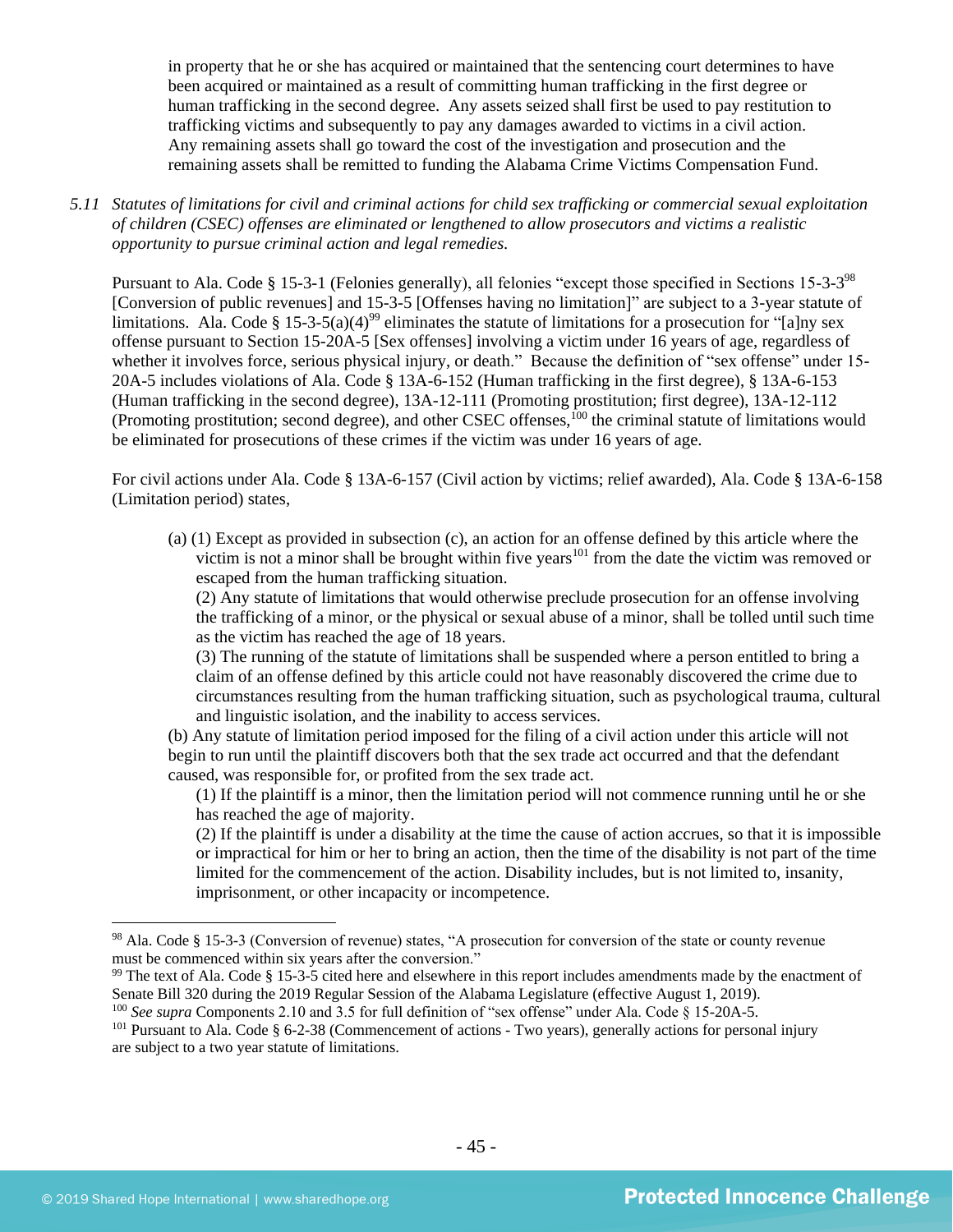(3) If the plaintiff's injury is caused by two or more acts that are part of a continuing series of sex trade acts by the same defendant, then the limitation period will not commence running until the last sex trade act in the continuing series occurs.

(4) If the plaintiff is subject to threats, intimidation, manipulation, or fraud perpetrated by the defendant or by any person acting in the interest of the defendant, then the time when these acts occur will not be part of the time limited for the commencement of this action.

(c) There shall be no limitation period for civil actions brought under this article by the Attorney General.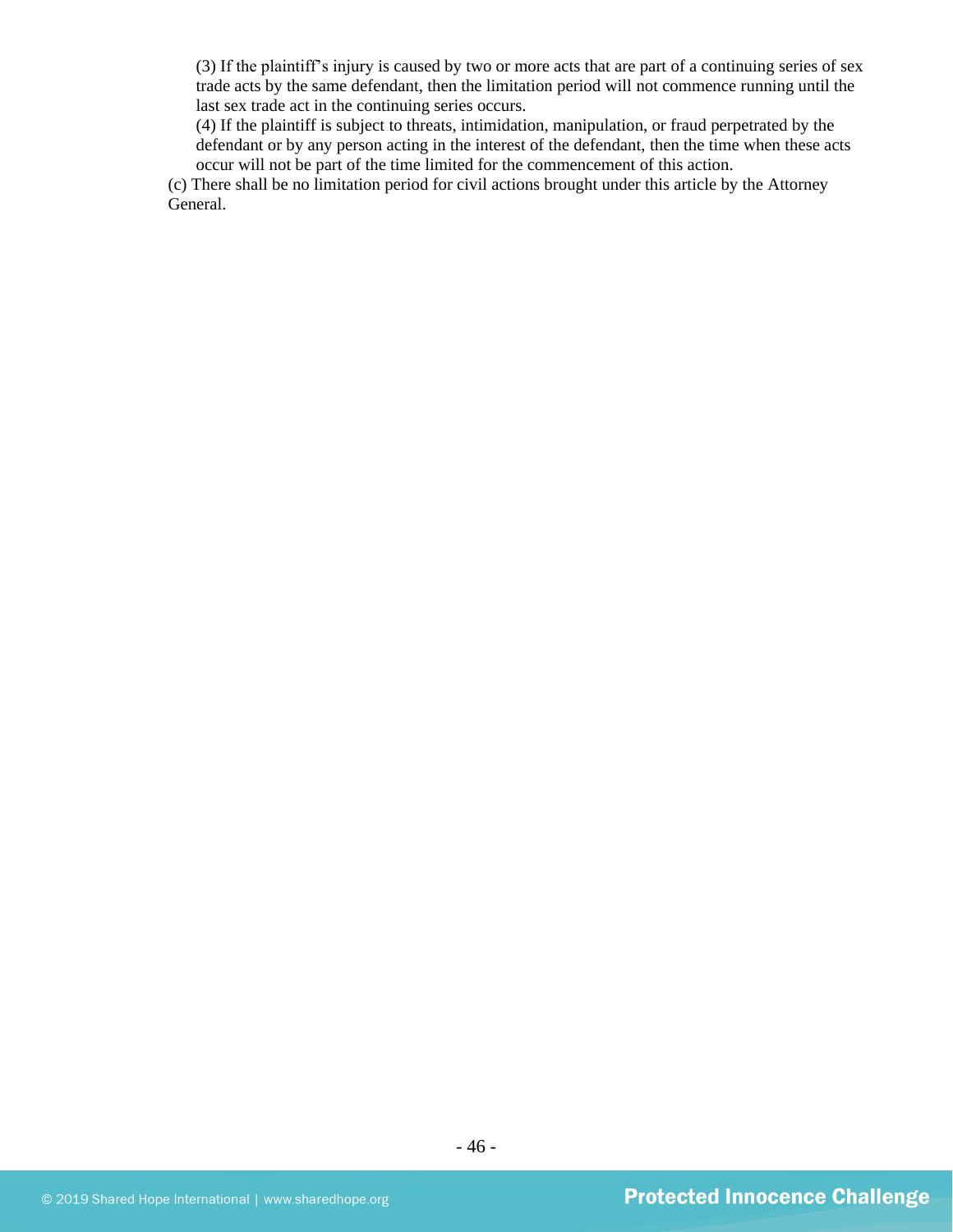#### **FRAMEWORK ISSUE 6: CRIMINAL JUSTICE TOOLS FOR INVESTIGATION AND PROSECUTIONS**

#### *Legal Components:*

- *6.1 Training on human trafficking and domestic minor sex trafficking for law enforcement is statutorily mandated or authorized.*
- *6.2 Single party consent to audiotaping is permitted in law enforcement investigations.*
- *6.3 Wiretapping is an available tool to investigate domestic minor sex trafficking and commercial sexual exploitation of children (CSEC).*
- *6.4 Using a law enforcement decoy to investigate buying or selling commercial sex is not a defense to soliciting, purchasing, or selling sex with a minor.*
- *6.5 Using the Internet or electronic communications to investigate buyers and traffickers is a permissible investigative technique.*
- *6.6 State law requires reporting of missing children and located missing children.*

#### *Legal Analysis:*

*6.1 Training on human trafficking and domestic minor sex trafficking for law enforcement is statutorily mandated or authorized.*

*\_\_\_\_\_\_\_\_\_\_\_\_\_\_\_\_\_\_\_\_\_\_\_\_\_\_\_\_\_\_\_\_\_\_\_\_\_\_\_\_\_\_\_\_\_\_\_\_\_\_\_\_\_\_\_\_\_\_\_\_\_\_\_\_\_\_\_\_\_\_\_\_\_\_\_\_\_\_\_\_\_\_\_\_\_\_\_\_\_\_\_\_\_\_*

The Alabama Peace Officers' Standards and Training Commission (APOSTC) has the authority to, among other things, "adopt and promulgate standards relating to the physical, mental, and moral fitness of any applicant for or appointee as a law enforcement officer," to "make recommendations for improving [law enforcement training] schools, curriculum, and courses," and to "encourage the establishment of law enforcement training schools and courses on law enforcement in existing institutions of learning." Ala. Code § 36-21-45(3)–(5). Law enforcement officer applicants must complete a required training course as established by APOSTC. Ala. Code § 36-21-46(a)(3). While law enforcement officers must meet continuing education requirements, APOSTC rules do not specifically mandate or authorize training for law enforcement officers regarding human trafficking or the sexual exploitation of children.<sup>102</sup>

However, Ala. Code § 26-19-4(3), (14) (Alabama Center for Missing and Exploited Children; functions) requires the Alabama Center for Missing and Exploited Children (ACMEC) to, among other things, "provide training to law enforcement officers, other professionals, and medical examiners, when available, on issues relating to missing persons, exploited children, and unidentified bodies" and "[t]o operate a resource center of information regarding prevention of abduction and sexual exploitation of children." As a result, resources and training regarding exploited children, including sexually exploited children, currently should be available for use by law enforcement in Alabama.

*6.2 Single party consent to audiotaping is permitted in law enforcement investigations.*

Single party consent to audiotaping and interception of oral communications is permitted in Alabama. Ala. Code § 13A-11-31(a) (Criminal eavesdropping) makes it unlawful if a person "intentionally uses any device to eavesdrop." However, "eavesdrop" is defined as "[t]o overhear, record, amplify or transmit any part of the private communication of others without the consent of at least one of the persons engaged in the communication, except as otherwise provided by law." Ala. Code § 13A-11-30(1). Therefore, when one party to the communication consents to audiotaping, the conduct is not considered "eavesdropping" and does not violate Ala. Code § 13A-11-31.

<sup>102</sup> Ala. Admin. Code r. 650-X-12-.02(1) (2011).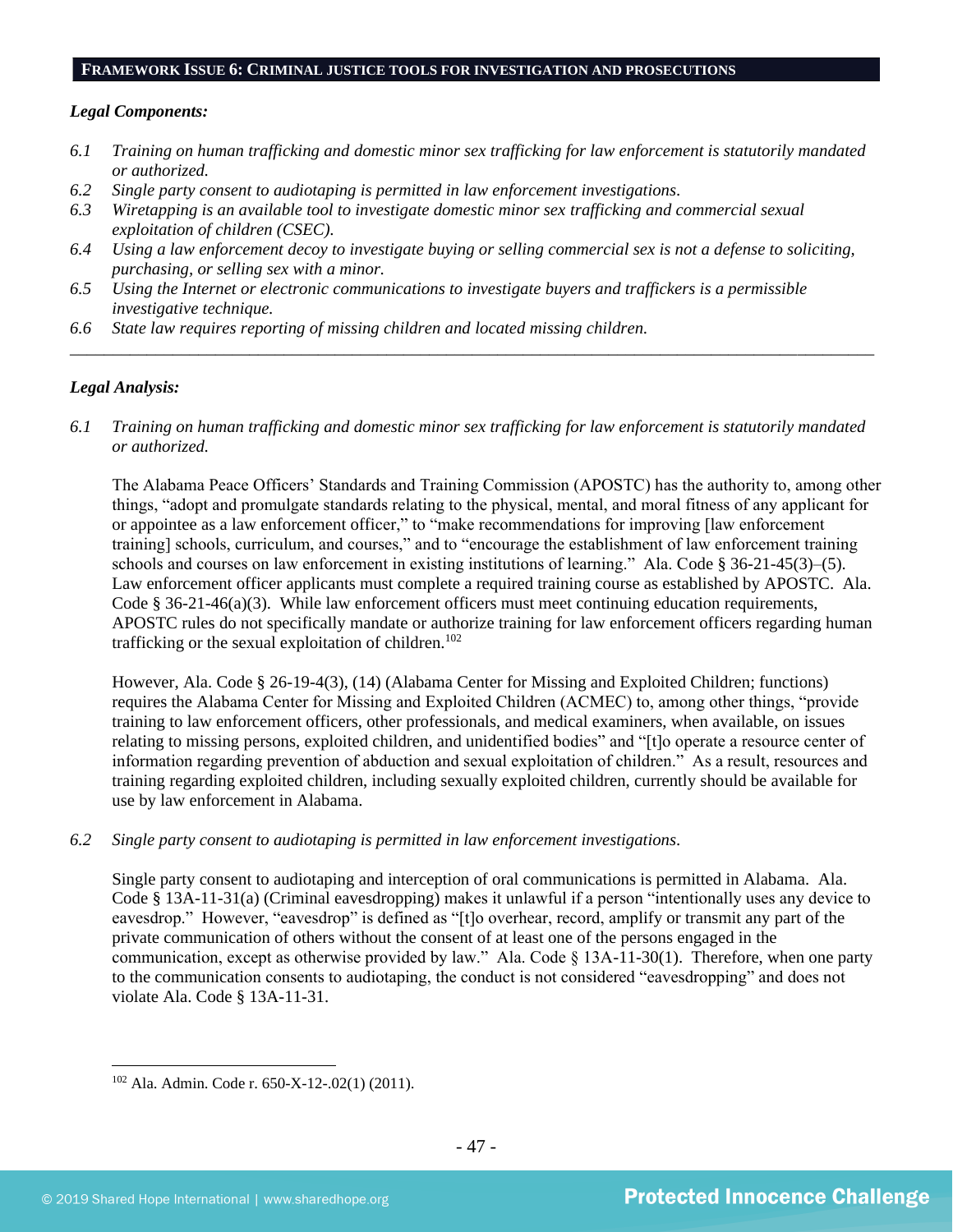*6.3 Wiretapping is an available tool to investigate domestic minor sex trafficking and commercial sexual exploitation of children (CSEC).* 

While Ala. Code § 13A-11-31 (Criminal eavesdropping) and § 13A-11-36(a) do not authorize wiretapping in child sex trafficking investigations, pursuant to Ala. Code § 13A-11-36(a) (Exceptions), "(a) A person does not commit a crime under this article if: (1) He was a peace officer engaged in the lawful performance of his duties; or . . . (3) He relies in good faith on a lawful court order or legislative authorization."

*6.4 Using a law enforcement decoy to investigate buying or selling commercial sex is not a defense to soliciting, purchasing, or selling sex with a minor.*

Ala. Code § 13A-6-121 (Facilitating solicitation of unlawful sexual conduct with a child) and § 13A-6-125 (Facilitating the travel of a child for an unlawful sex act) prohibit a defense to prosecution based on the use of a law enforcement decoy posing as a minor. Pursuant to Ala. Code § 13A-6-127(a)(1) (Defenses), "(a) It shall not be a defense to prosecution under this article<sup>103</sup>: (1) That an undercover operative or law enforcement officer was involved in the detection and investigation of an offense."

*6.5 Using the Internet or electronic communications to investigate buyers and traffickers is a permissible investigative technique.*

Ala. Code § 13A-6-122<sup>104</sup> (Electronic solicitation of a child) states in part,

A person who, knowingly entices, induces, persuades, seduces, prevails, advises, coerces, lures, or orders, or attempts to entice, induce, persuade, seduce, prevail, advise, coerce, lure, or order, by means of a computer, on-line service, Internet service, Internet bulletin board service, weblog, cellular phone . . . or any other electronic communication or storage device, a child who is at least three years younger than the defendant, or another person believed by the defendant to be a child at least three years younger than the defendant to meet with the defendant or any other person for the purpose of engaging in sexual intercourse, sodomy, sexual contact, sexual performance, obscene sexual performance, sexual conduct, or genital mutilation or directs a child to engage in sexual intercourse, sodomy, sexual contact, sexual performance, obscene sexual performance, sexual conduct, or genital mutilation, is guilty of electronic solicitation of a child . . . .

The standard of "believed by the defendant to be a child at least three years younger than the defendant" appears to allow for a law enforcement officer to use the Internet to pose as a minor in investigating this offense. Moreover, Ala. Code § 13A-6-127(a)(1) (Defenses) states, "(a) It shall not be a defense to prosecution under this article [Solicitation of Children by Electronic Means]<sup>105</sup>: (1) That an undercover operative or law enforcement officer was involved in the detection and investigation of an offense."

<sup>&</sup>lt;sup>103</sup> The following offenses are listed under this article: Section 13A-6-121 (Facilitating solicitation of unlawful sexual conduct with a child), § 13A-6-122 (Electronic solicitation of a child), § 13A-6-123 (Facilitating the on-line solicitation of a child), § 13A-6-124 (Traveling to meet a child for an unlawful sex act), § 13A-6-125 (Facilitating the travel of a child for an unlawful sex act).

<sup>104</sup> *See supra* not[e 13.](#page-7-0)

<sup>&</sup>lt;sup>105</sup> The following offenses are listed under this article: Section 13A-6-121 Facilitating solicitation of unlawful sexual conduct with a child: § 13A-6-122 (Electronic solicitation of a child), § 13A-6-123 (Facilitating the on-line solicitation of a child), § 13A-6-124 (Traveling to meet a child for an unlawful sex act), § 13A-6-125 (Facilitating the travel of a child for an unlawful sex act).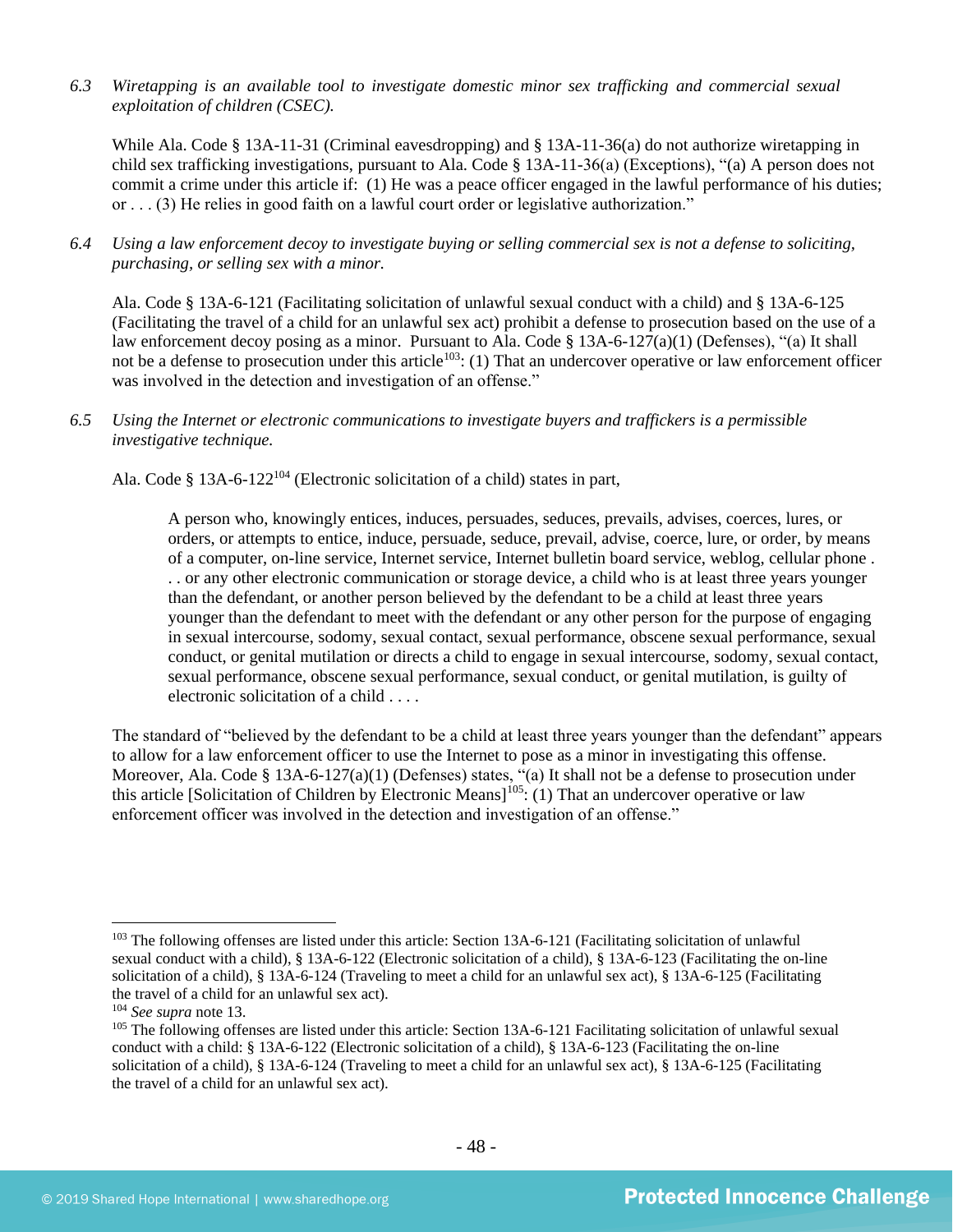# *6.6 State law requires reporting of missing children and located missing children.*

Pursuant to Ala. Code § 26-19-5 (Missing person reports), "Any law enforcement agency in this state in which a complaint of a missing person has been filed shall prepare and send a report to [the Alabama Center for Missing and Exploited Children] ACMEC immediately on any missing person or unidentified deceased person." Ala. Code § 26-19-6 (Missing person reports; dissemination) requires the law enforcement agency to then forward a copy of the report to the following:

(1) All law enforcement agencies having jurisdiction of the location in which the missing person lives or was last seen.

(2) All law enforcement agencies considered to be potentially involved by the law enforcement agency filing the report.

(3) All law enforcement agencies which the complainant requests the report to be sent to, if the request is reasonable in light of the information contained in the report.

(4) Any law enforcement agency requesting a copy of the missing person report.

Additionally, Ala. Code § 26-19-4(1), (2) (Alabama Center for Missing and Exploited Children; functions) requires ACMEC

(1) To receive and promptly enter into the Department of Public Safety's computer system all reports of law enforcement agencies, and other persons and agencies, of missing children and adults, exploited children . . . and all pertinent information submitted by the person or agency reporting which is contained in any investigation or investigations conducted pursuant to the report. ACMEC shall promptly enter the information in the NCIC computer network. If a missing person is subsequently found or if an unidentified deceased person is subsequently identified, and the information is reported to the ACMEC, ACMEC shall maintain, as necessary, the data for law enforcement purposes only. (2) To coordinate with and provide assistance to state and local public and private nonprofit agencies, including those of other states and the federal government, in investigating cases of missing persons, exploited children, and unidentified bodies and to conduct appropriate investigations.